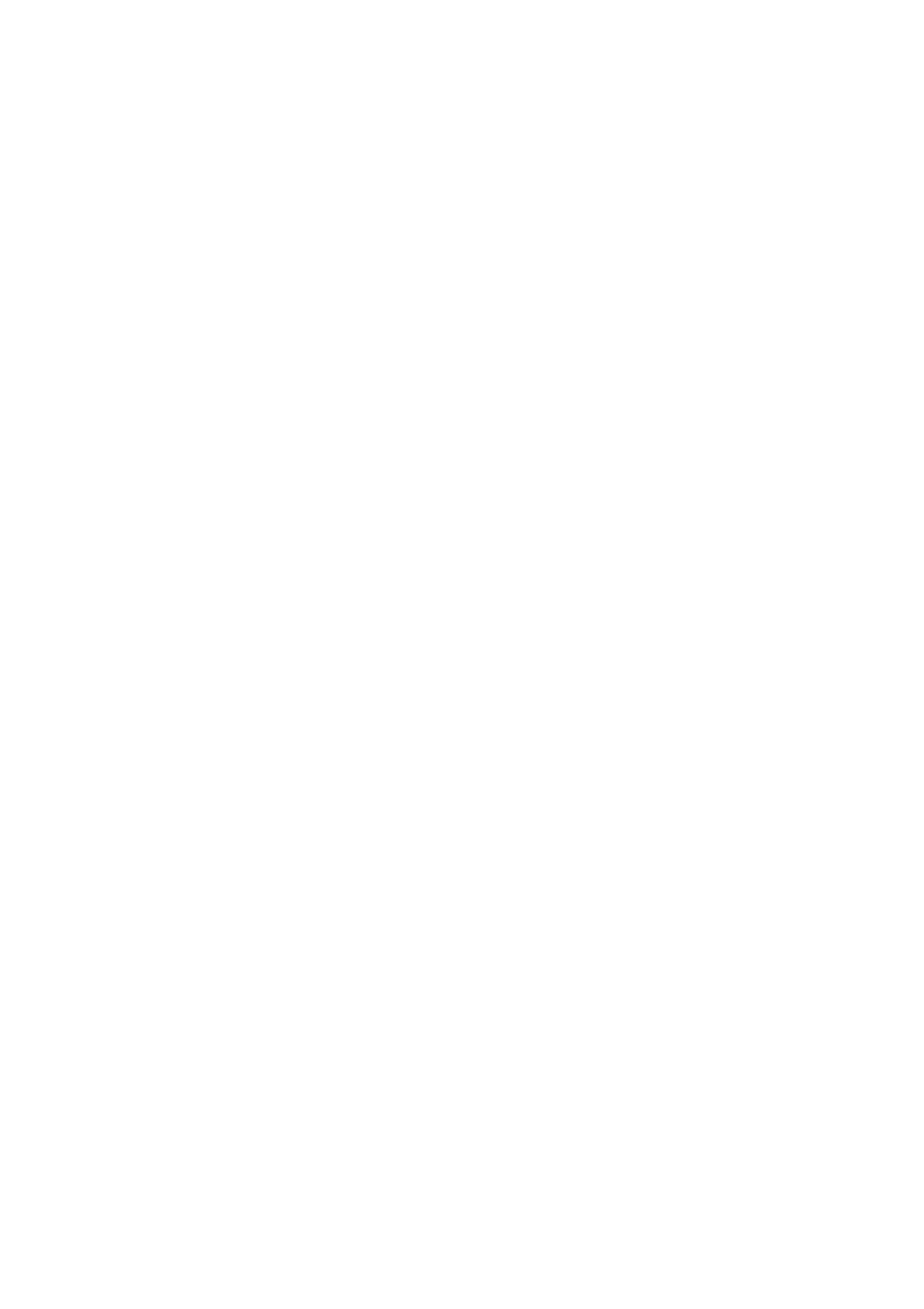# Preface

This is a rough draft of my own attempt at retelling the Geometrical Researches on the Theory of Parallels, by Nicholas Lobachevski. Though I tried to correct it while composing, I have not read the present through from the beginning. A significant feature is the diagrams, in which the appearance of parallelism is preserved, at the expense of straightness. In Lobachevski's own diagrams, the emphasis is the reverse. Often my diagrams are from the Poincaré half-plane or half-space model. In future I hope to add a section on these models.

In the translation by George Bruce Halstead, Lobachevski's Researches are printed as a supplement to Roberto Bonola,  $Non-Euclidean Geometry (New York: Dover, 1955).$ 

One may read the present document independently, or for the sake of elucidating Lobachevski himself. The exposition of Lobachevski is sometimes confusing, in a way perhaps not absolutely required by the mathematics itself. The order in which Lobachevski presents his propositions (or "theorems") seems good, and I preserve this order. I do skip the first fifteen propositions, which summarize what can be known, apart from any assumption about parallelism. Those fifteen propositions can be found in or inferred from Euclid's Elements. Lobachevski does not cite Euclid specifically for the propositions, but mentions him when opening his treatise:

In geometry I find certain imperfections which I hold to be the reason why the science, apart from transition into analytics, can as yet make no advance from that state in which it has come to us from Euclid.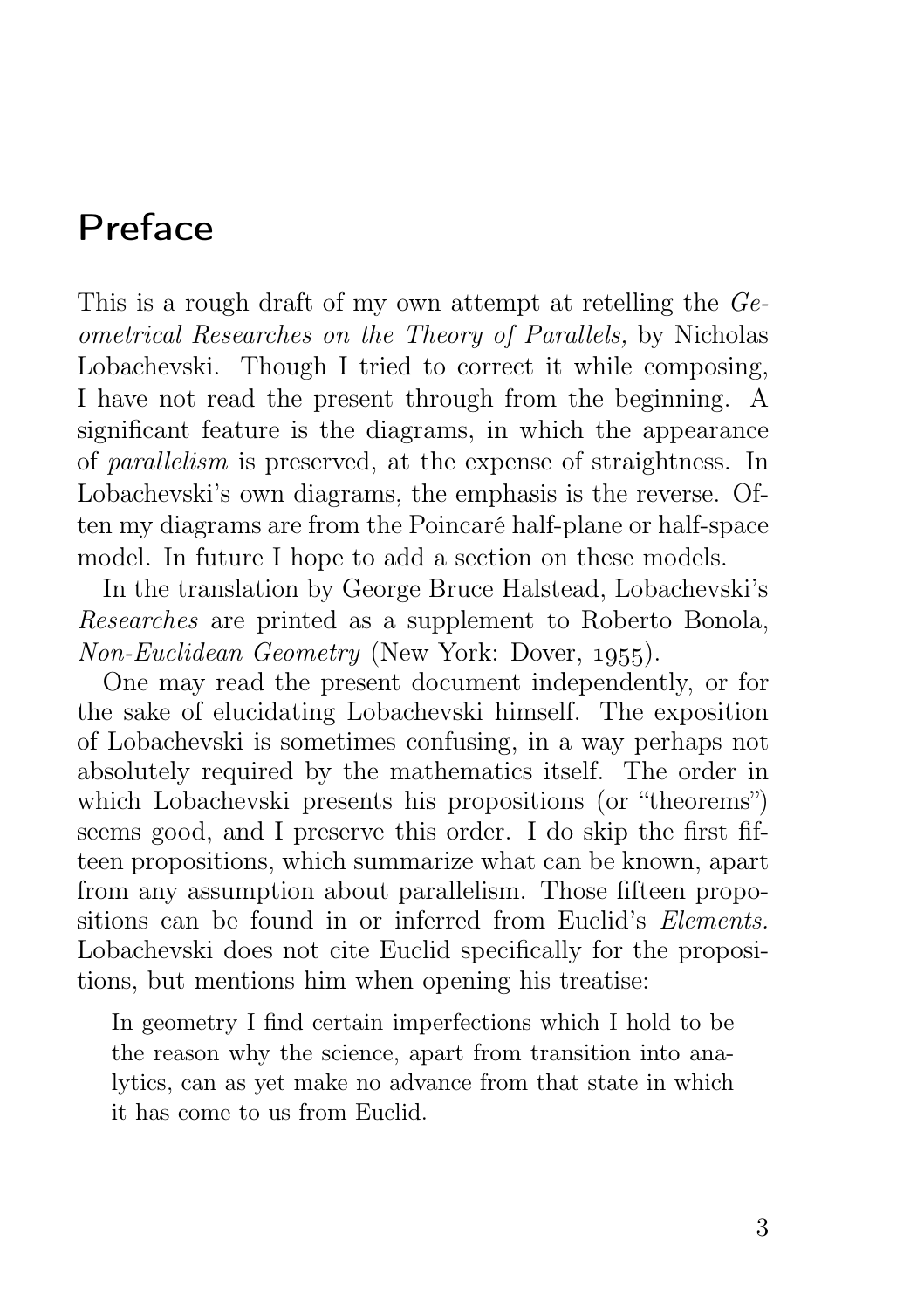Book I of Euclid's Elements should not be "elucidated" for students. Students entering my own mathematics department at Mimar Sinan in Istanbul read this book (in Turkish translation), and we hope that they will figure out for themselves both what Euclid is saying about mathematics, and whether he says it in a good way. The same exercise can be repeated with any writer of mathematics, in the manner of my alma mater, St John's College in Annapolis and Santa Fe; but with a modern writer like Lobachevki, perhaps just understanding his mathematics is enough of a challenge, without the stumbling block of obscurities in his proofs.

Before the preparation of the present notes, I had worked through Lobachevski four times:

- ) as a student in the senior mathematics tutorial of St John's College,  $1986-7$ ;
- ) as the teacher of an elective upper-level course called Geometriler at Mimar Sinan, fall semester,  $2015-6$ ;
- ) as the teacher of a course called Geometries at the Nesin Mathematics Village, Sirince, September  $12-25$ ,  $2016$ ;
- ) as the teacher of Hyperbolic Geometry in the same place, August  $7-13$ , 2017.

The course at Mimar Sinan covered projective geometry in its first half. In the style of St John's, and of the Euclid course that my own students had taken in their first semester in my department, I had these students present, at the board, some relevant propositions of Pappus, which I had translated into Turkish from the Greek. In the second half of the course, students presented the propositions of Lobachevski in the same way, but from the English translation mentioned above. I kept a detailed record of the course and of the mathematics involved; the record is on my website; I have used the record as a source for the present notes.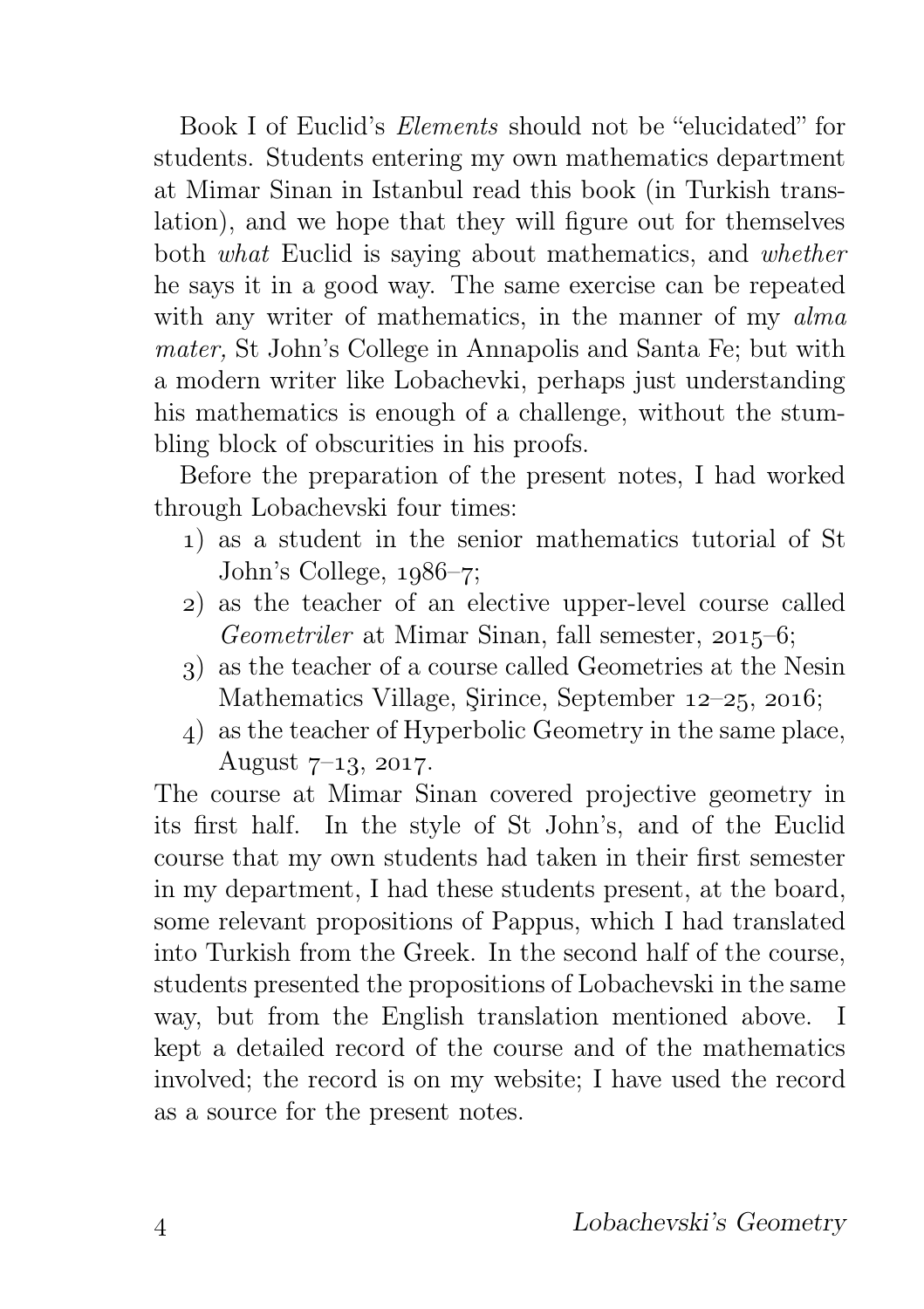In the following summer, I tried to imitate my Mimar Sinan course in Şirince. Since the Mimar Sinan course had met two hours a week, and a Şirince course met two hours a day, two weeks in Şirince should be enough to cover what the Mimar Sinan course did. I kept a detailed record of the first week, on projective geometry; but not of the second week, on hyperbolic geometry. I do remember that almost none of the students from the first week stayed on for the second. Also, students in the second week were generally not able to understand the propositions of Lobachevsky that they were supposed to present—if they even tried to understand, and sometimes they did not, or else they just did not show up for class.

Our last meeting during that second week was on Friday, since I would attend the Thales Meeting in Miletus the next day, September 24. Near the beginning of the week, I had introduced the Poincaré half-plane model of Lobachevskian geometry. This may have been a mistake, since students continued to show throughout the week that they did not understand that lines appearing curved in the model were supposed to be understood as straight.

In the following summer in Şirince, I covered the same material, but in the standard lecture format. Perhaps this was better than expecting students to come to the board, since Şirince is too crowded in both space and time for students to work well on their own. In any case, a number of students in 2017 seemed more engaged than students in the previous summer. I treated the two weeks officially as different courses, and again there was little or no continuity among the students. In the first week, after the first day, I lectured in English, because a foreign student started attending; in the second week, I used Turkish. Over the course of the second week, some of the actively questioning students stopped attending the lec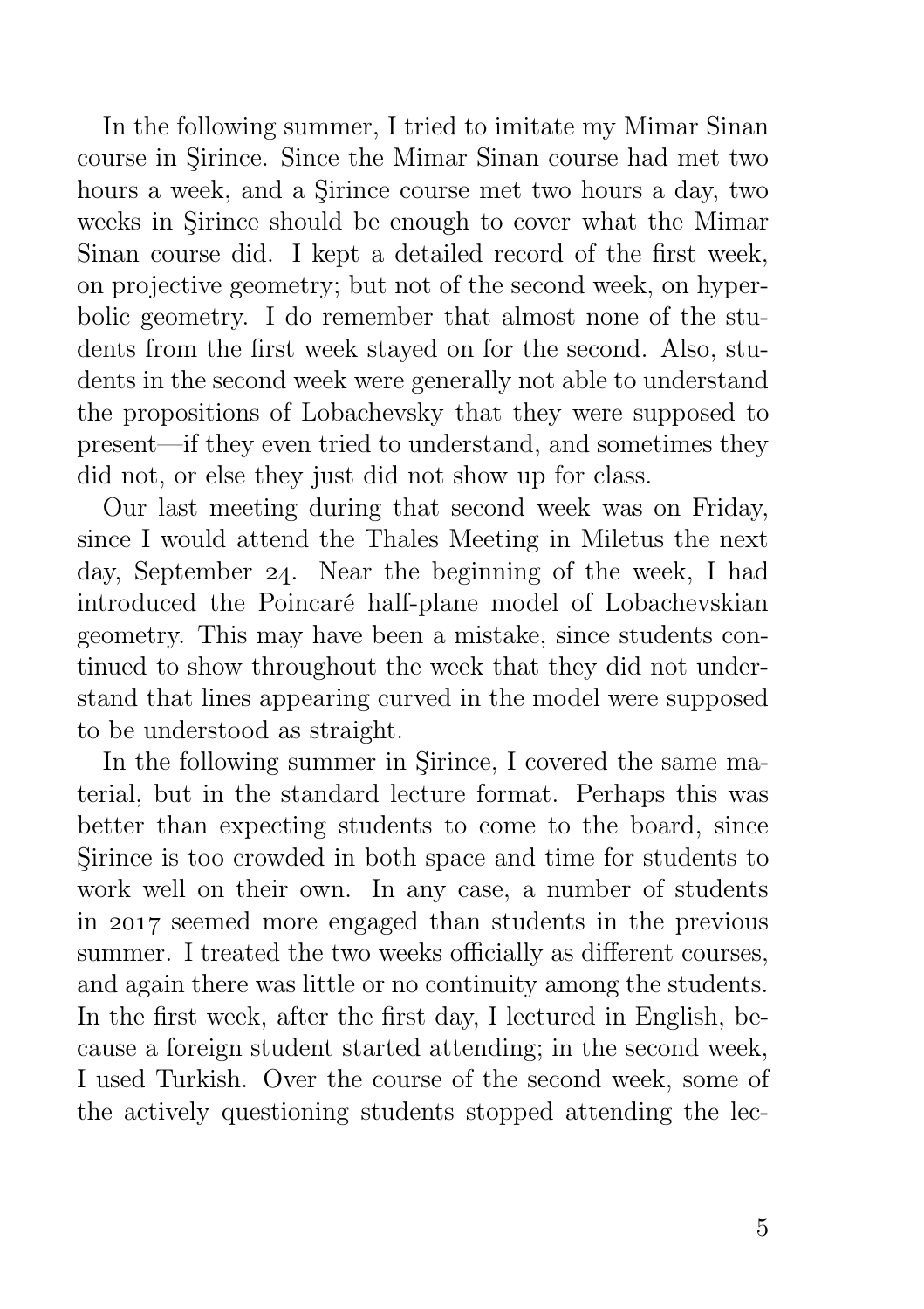tures without warning. Attendence figures were thus (dates in July and August on the first line, numbers attending on the second):

| $31 \quad 1 \quad 2 \quad 4 \quad 5 \quad 6 \quad 7 \quad 8 \quad 9 \quad 11 \quad 12 \quad 13$ |  |  |  |                                    |  |  |
|-------------------------------------------------------------------------------------------------|--|--|--|------------------------------------|--|--|
|                                                                                                 |  |  |  | ? 12 12   9 6 3   ? 15 12   10 8 4 |  |  |

Numbers for the first day of each week are unknown, since class rosters had not been distributed, and I did not make my own lists. On the other days, figures are only approximate, since I may not have counted students who came late.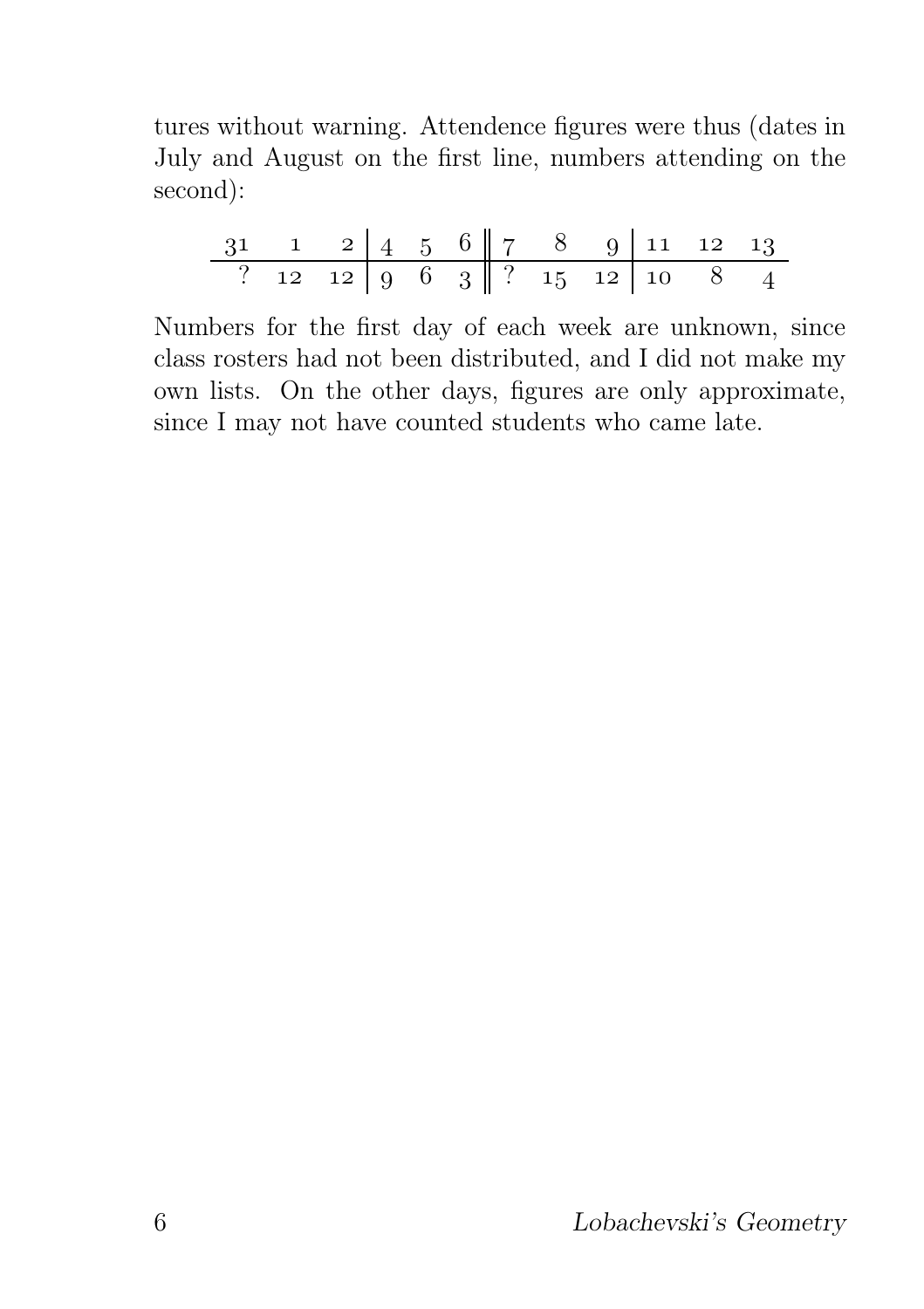# **Contents**

| Introduction                                                              | 11 |
|---------------------------------------------------------------------------|----|
| The propositions of Lobachevski                                           | 13 |
| Proposition $16. \ldots \ldots \ldots \ldots \ldots \ldots \ldots$        | 13 |
|                                                                           | 14 |
| Proposition $18. \ldots \ldots \ldots \ldots \ldots \ldots \ldots \ldots$ | 15 |
| Proposition $19 \ldots \ldots \ldots \ldots \ldots \ldots \ldots \ldots$  | 16 |
|                                                                           | 17 |
|                                                                           | 18 |
|                                                                           | 19 |
| Proposition $23$                                                          | 20 |
|                                                                           | 21 |
|                                                                           | 22 |
| Proposition $26 \ldots \ldots \ldots \ldots \ldots \ldots \ldots \ldots$  | 24 |
|                                                                           | 24 |
|                                                                           | 25 |
|                                                                           | 27 |
|                                                                           |    |
|                                                                           | 27 |
|                                                                           | 29 |
|                                                                           | 30 |
| Proposition $33$                                                          | 32 |
|                                                                           | 34 |
|                                                                           | 38 |
|                                                                           | 42 |
| Proposition $37. \ldots \ldots \ldots \ldots \ldots \ldots \ldots$        | 47 |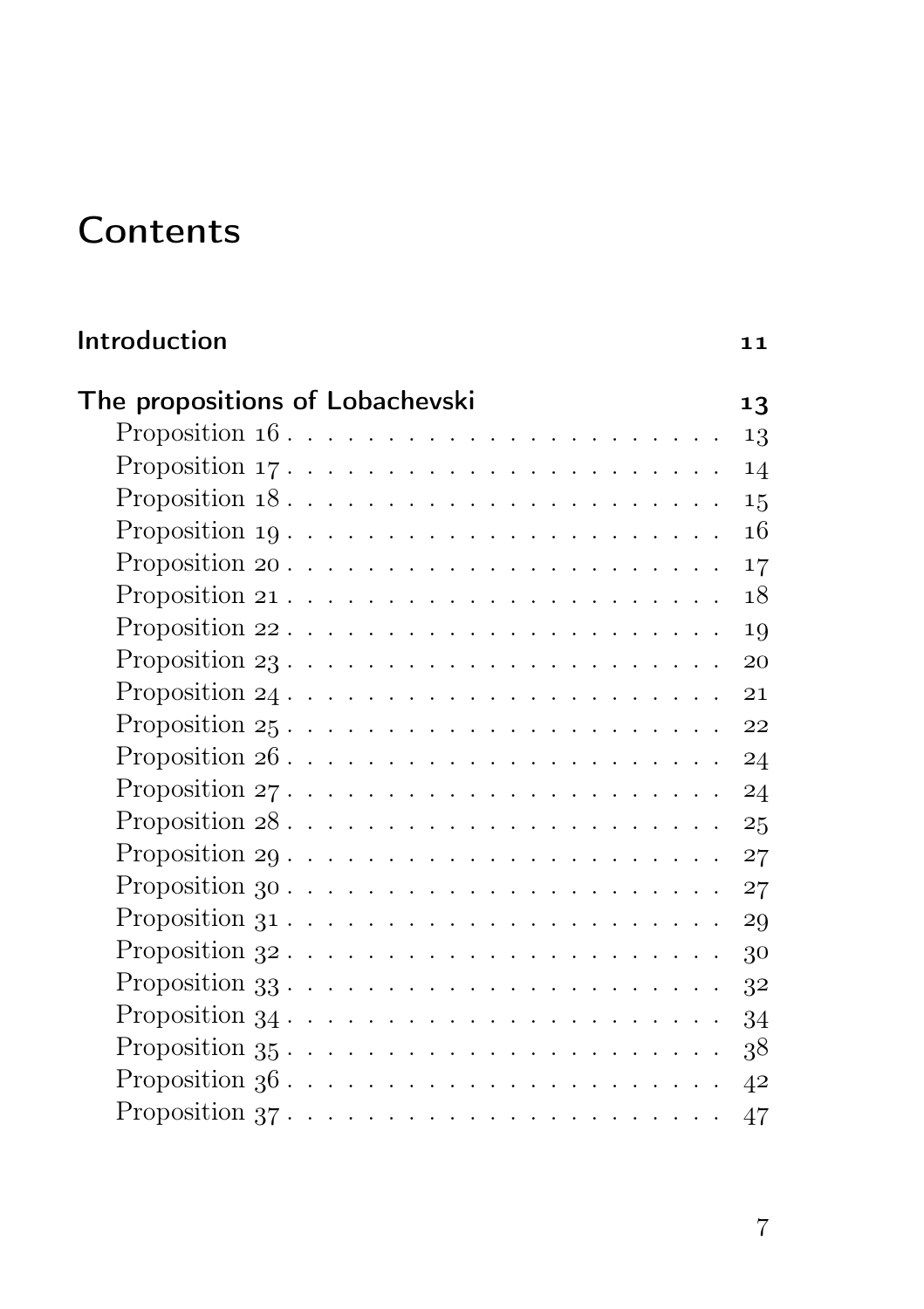| Drawing a figure                                                          | 49 |
|---------------------------------------------------------------------------|----|
| The triangle $\ldots \ldots \ldots \ldots \ldots \ldots \ldots \ldots$    |    |
| The horosphere $\dots \dots \dots \dots \dots \dots \dots \dots \dots 51$ |    |
| The easy parallel $\ldots \ldots \ldots \ldots \ldots \ldots 51$          |    |
| The middle parallel $\ldots \ldots \ldots \ldots \ldots \ldots$ 52        |    |
| The hard parallel $\ldots \ldots \ldots \ldots \ldots \ldots$ 54          |    |
| The easy plane $\ldots \ldots \ldots \ldots \ldots \ldots \ldots 57$      |    |
| The middle plane $\ldots \ldots \ldots \ldots \ldots \ldots \ldots 59$    |    |
|                                                                           |    |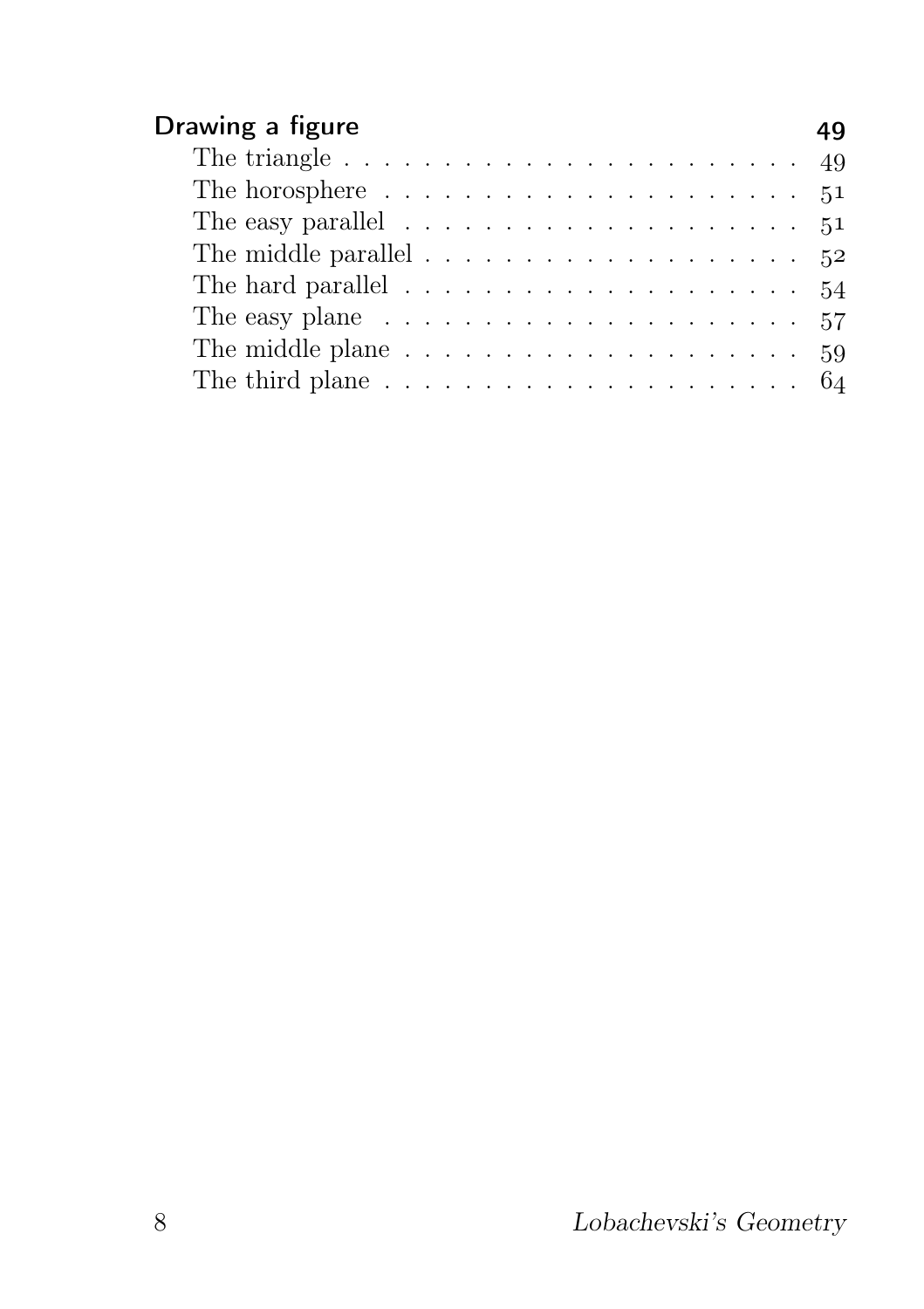# List of Figures

| Proposition 16. $AD \parallel BC$ .                                                                                    | 13                                                                                                                                                                                                                                                                                                                                                                                                                                                                                     |
|------------------------------------------------------------------------------------------------------------------------|----------------------------------------------------------------------------------------------------------------------------------------------------------------------------------------------------------------------------------------------------------------------------------------------------------------------------------------------------------------------------------------------------------------------------------------------------------------------------------------|
| Proposition 17, first case $\ldots \ldots \ldots \ldots$                                                               | 14                                                                                                                                                                                                                                                                                                                                                                                                                                                                                     |
| Proposition 17, second case $\ldots \ldots \ldots$                                                                     | 15                                                                                                                                                                                                                                                                                                                                                                                                                                                                                     |
| Proposition $18 \ldots \ldots \ldots \ldots \ldots \ldots$                                                             | 16                                                                                                                                                                                                                                                                                                                                                                                                                                                                                     |
| Proposition $19 \cdot \cdot \cdot \cdot \cdot \cdot \cdot \cdot \cdot \cdot \cdot \cdot \cdot \cdot \cdot \cdot \cdot$ | 16                                                                                                                                                                                                                                                                                                                                                                                                                                                                                     |
|                                                                                                                        | 18                                                                                                                                                                                                                                                                                                                                                                                                                                                                                     |
|                                                                                                                        | 18                                                                                                                                                                                                                                                                                                                                                                                                                                                                                     |
|                                                                                                                        | 19                                                                                                                                                                                                                                                                                                                                                                                                                                                                                     |
|                                                                                                                        | 19                                                                                                                                                                                                                                                                                                                                                                                                                                                                                     |
|                                                                                                                        | 20                                                                                                                                                                                                                                                                                                                                                                                                                                                                                     |
|                                                                                                                        | 21                                                                                                                                                                                                                                                                                                                                                                                                                                                                                     |
|                                                                                                                        | 22                                                                                                                                                                                                                                                                                                                                                                                                                                                                                     |
|                                                                                                                        | 23                                                                                                                                                                                                                                                                                                                                                                                                                                                                                     |
|                                                                                                                        | 26                                                                                                                                                                                                                                                                                                                                                                                                                                                                                     |
|                                                                                                                        | 28                                                                                                                                                                                                                                                                                                                                                                                                                                                                                     |
|                                                                                                                        | 28                                                                                                                                                                                                                                                                                                                                                                                                                                                                                     |
|                                                                                                                        | 30                                                                                                                                                                                                                                                                                                                                                                                                                                                                                     |
|                                                                                                                        | 31                                                                                                                                                                                                                                                                                                                                                                                                                                                                                     |
|                                                                                                                        | 33                                                                                                                                                                                                                                                                                                                                                                                                                                                                                     |
|                                                                                                                        | 35                                                                                                                                                                                                                                                                                                                                                                                                                                                                                     |
|                                                                                                                        | 36                                                                                                                                                                                                                                                                                                                                                                                                                                                                                     |
|                                                                                                                        | 38                                                                                                                                                                                                                                                                                                                                                                                                                                                                                     |
|                                                                                                                        | 43                                                                                                                                                                                                                                                                                                                                                                                                                                                                                     |
|                                                                                                                        | 44                                                                                                                                                                                                                                                                                                                                                                                                                                                                                     |
| Theorem 36, second case, when $\beta \geq c \ldots$                                                                    | 44                                                                                                                                                                                                                                                                                                                                                                                                                                                                                     |
|                                                                                                                        | Proposition 21 continued $\ldots \ldots \ldots \ldots$<br>Proposition $25$ , planar case<br>Proposition $25$ , spatial case $\ldots \ldots \ldots$<br>Proposition 30 continued $\ldots \ldots \ldots \ldots$<br>Proposition 31. The horocycle $\ldots \ldots \ldots$<br>Euclidean spherical trigonometry<br>Proposition $35 \cdot \cdot \cdot \cdot \cdot \cdot \cdot \cdot \cdot \cdot \cdot \cdot \cdot \cdot \cdot \cdot \cdot$<br>Theorem 36, second case, when $\beta < c \ldots$ |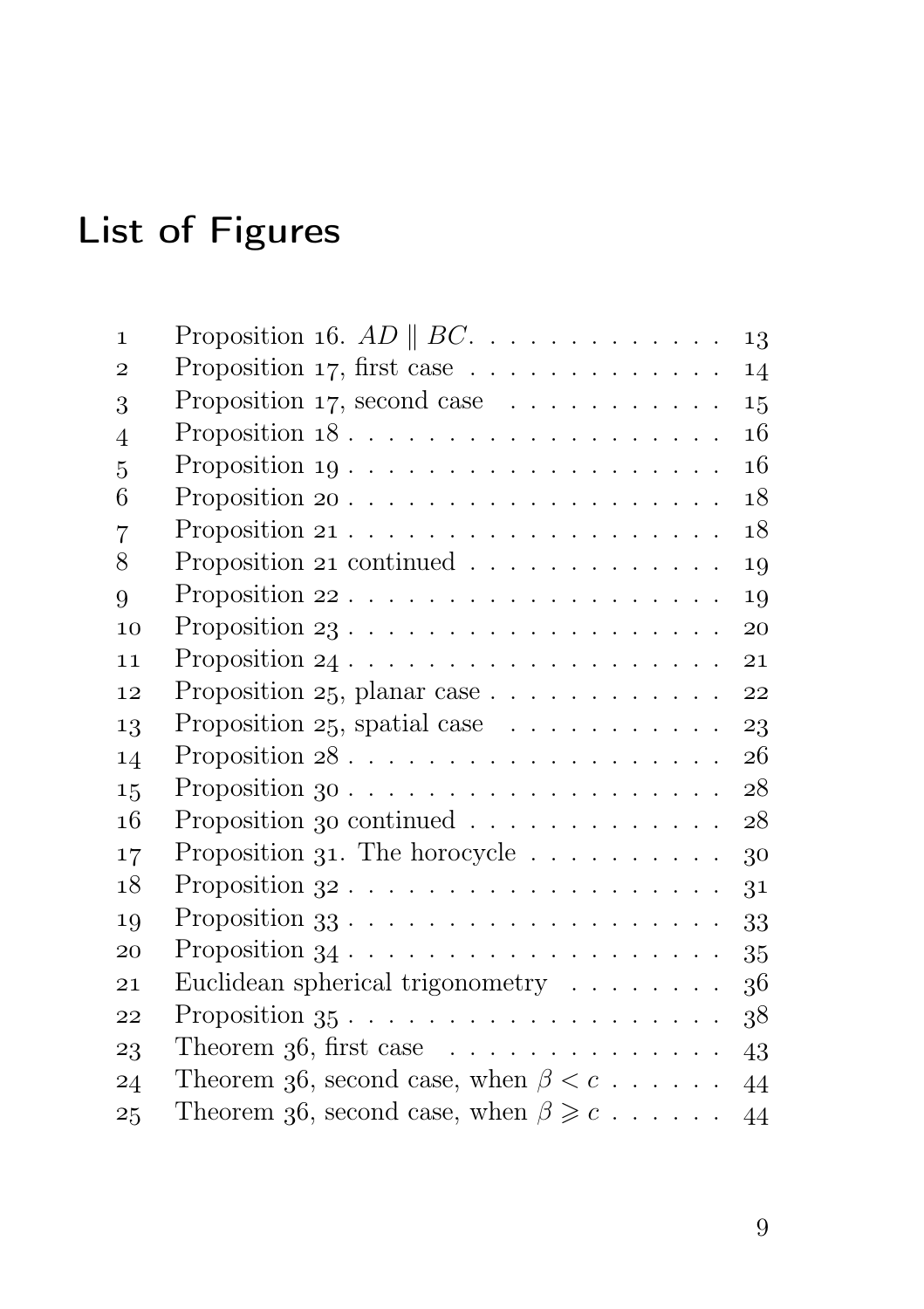|    | 26 The triangle $\ldots \ldots \ldots \ldots \ldots \ldots \ldots 50$ |  |
|----|-----------------------------------------------------------------------|--|
| 27 | The horosphere $\dots \dots \dots \dots \dots \dots \dots 51$         |  |
| 28 | The easy parallel $\ldots \ldots \ldots \ldots \ldots 52$             |  |
| 29 | The middle parallel $\dots \dots \dots \dots \dots \dots \dots$ 53    |  |
| 30 | Setup for the hard parallel $\ldots \ldots \ldots \ldots 54$          |  |
| 31 | All of the parallels $\ldots \ldots \ldots \ldots \ldots 58$          |  |
| 32 | The easy plane $\ldots \ldots \ldots \ldots \ldots \ldots 60$         |  |
| 33 | The middle plane $\ldots \ldots \ldots \ldots \ldots \ldots 63$       |  |
| 34 | The third plane $\ldots \ldots \ldots \ldots \ldots \ldots 65$        |  |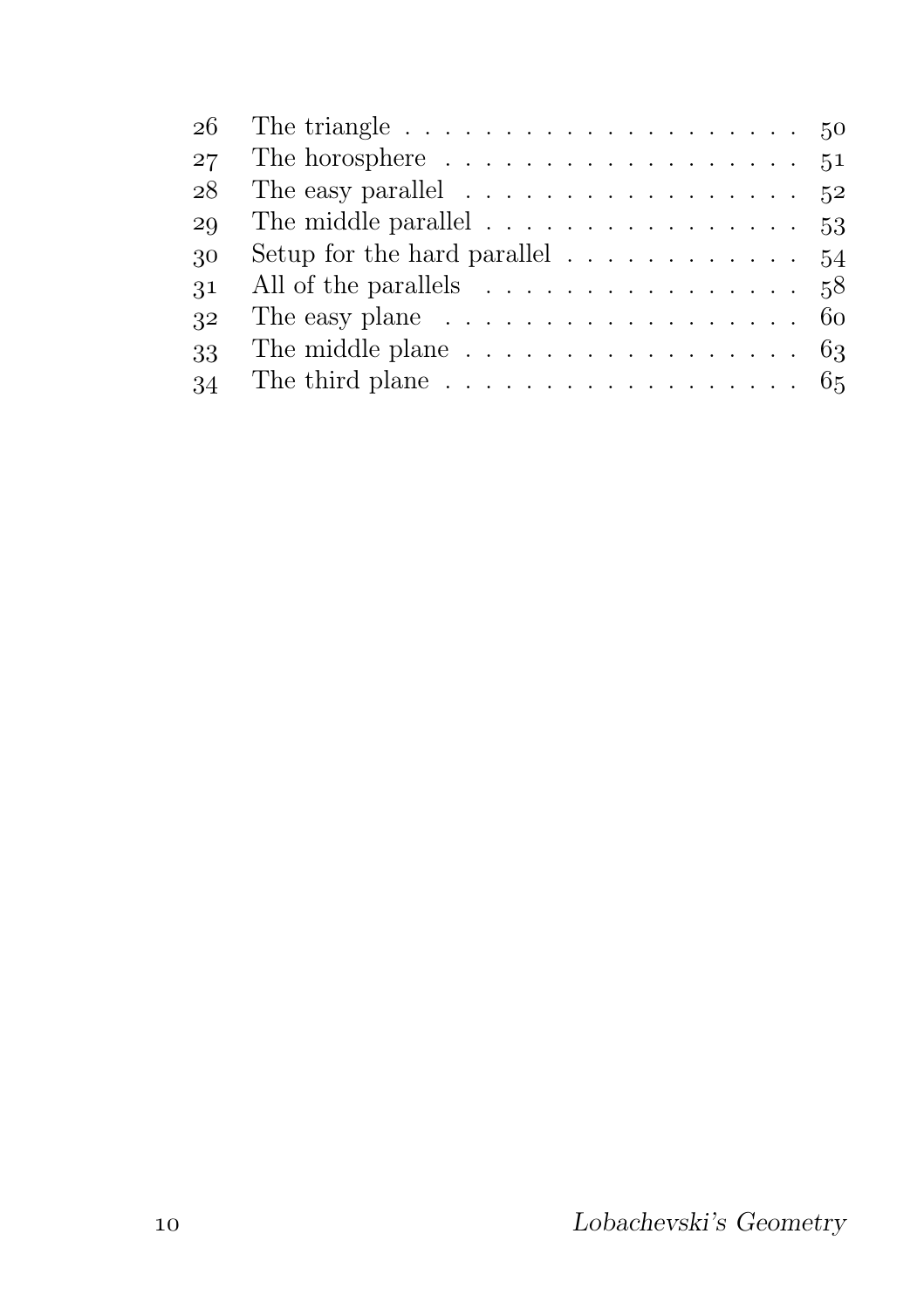## Introduction

By a line, we shall always understand an *unbounded*, *straight* line. We allow ourselves to do everything that Euclid does, without using the postulate that, when two lines are crossed by another, and the interior angles on the same side are less than two right angles, then the two lines intersect when extended on that side.

The juxtaposition, as  $AB$ , of two named points can have five different meanings:

- 1) the unique line passing through  $A$  and  $B$ ,
- 2) the same line, *directed* from  $A$  to  $B$ ,
- 3) the ray that begins at A and passes through  $B$ ,
- ) the line segment bounded by A and B,
- ) the same segment, directed from A to B.

The **measure** of an angle is its congruence class. The measure of a right angle is denoted by  $\pi/2$  or

#### π 2 .

There is no need to understand  $\pi$  as a real number. However, the measure of every acute angle is  $t\pi/2$  for some real number t in the interval  $(0, 1)$ . Indeed, since we can bisect angles, for every acute angle with a measure  $\alpha$ , we can define a sequence  $(e_k : k \in \mathbb{N})$  such that, for each k,

$$
\sum_{i=1}^{k} e_i \frac{\pi}{2^{i+1}} \leq \alpha < \sum_{i=1}^{k} e_i \frac{\pi}{2^{i+1}} + \frac{\pi}{2^{k+1}}.
$$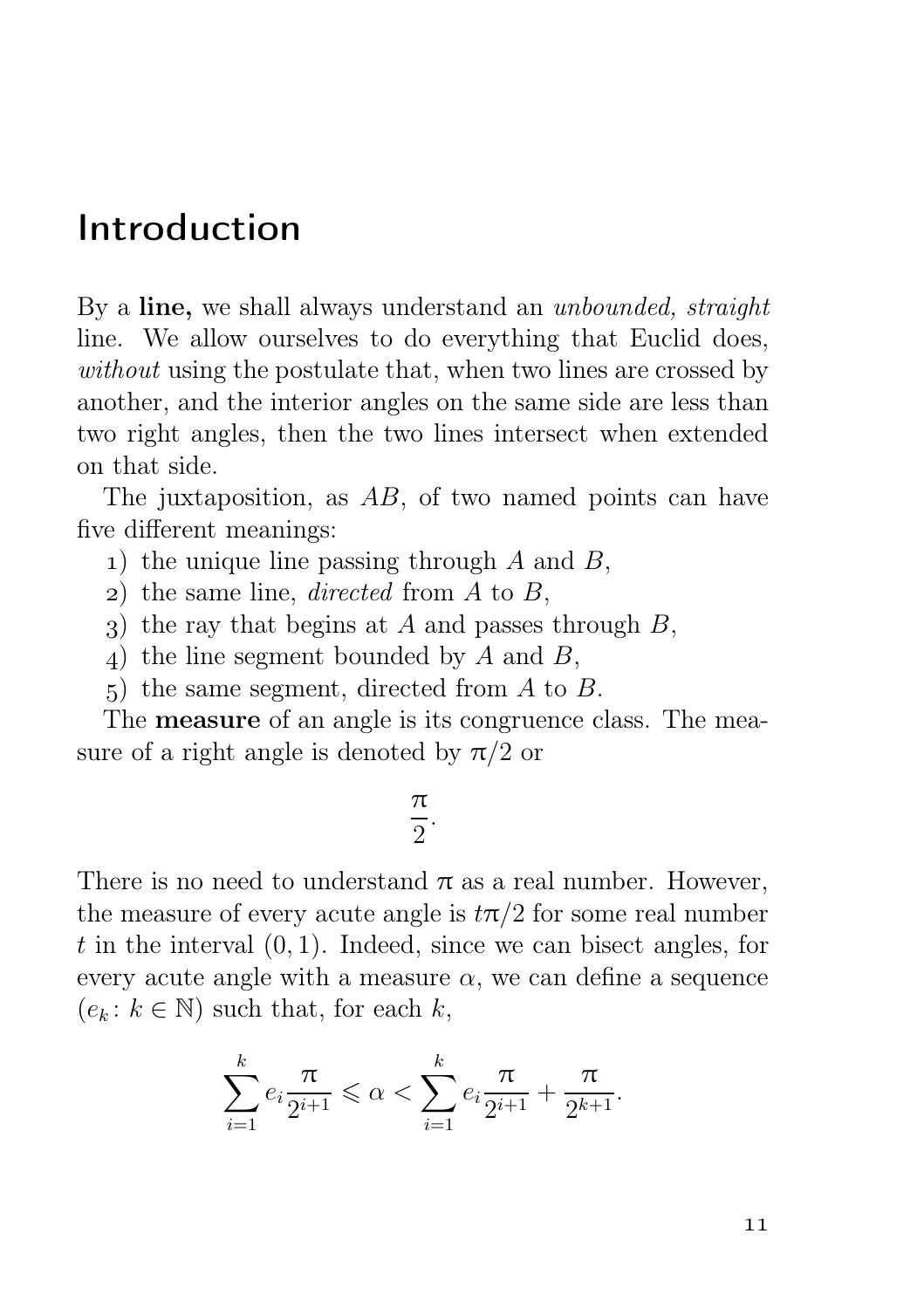We make the Archimedean assumption that the sequence  $(e_k : k \in \mathbb{N})$  uniquely determines  $\alpha$ . We shall assume completeness also, in the sense that every such binary sequence determines the measure of some angle.

Similarly, the length of a line segment is its congruence class, and any two lengths have a ratio, which is a positive real number. We shall also want that, for every length and every positive real number, the latter is the ratio of some other length to the given length.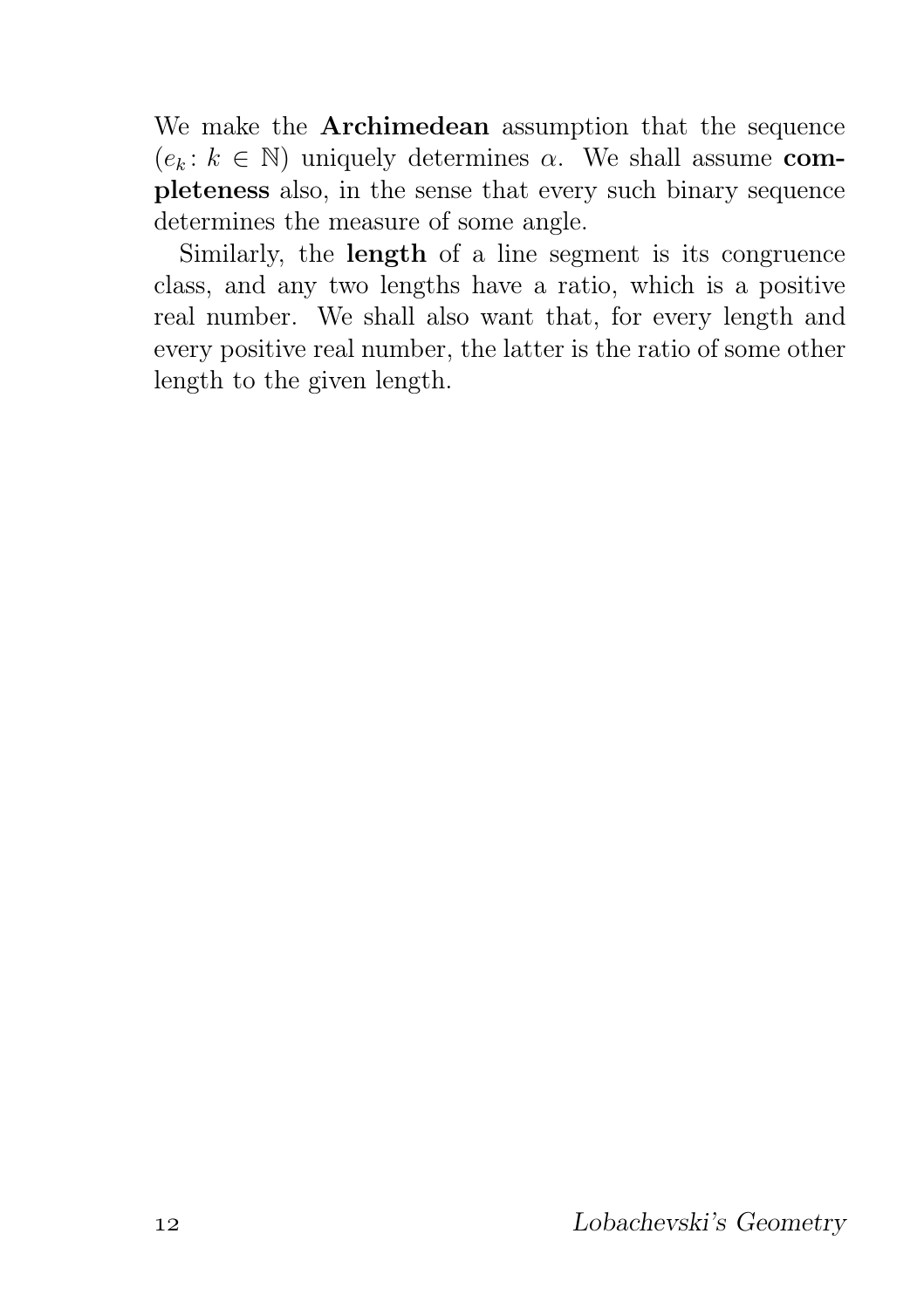## The propositions of Lobachevski

#### Proposition 16

For every length  $x$ , there is a measure, denoted by

 $\Pi(x)$ ,

such that, in a plane, under the hypothesis that a segment AB has length x as in Figure 1, and ABC is a right angle, and AD is on the same side of AB that BC is,—under this hypothesis, BC and AD intersect when extended if and only if the measure of BAD is less than  $\Pi(x)$ . There is a ray AD such that the measure of BAD is precisely  $\Pi(x)$ .

Proof. By SAS, the supremum of the measures of all angles  $BAX$ , where X is on  $BC$  extended, depends only on x and is  $\Pi(x)$  as desired. By completeness,  $\Pi(x)$  is the measure of some angle. П



Figure 1: Proposition 16. AD  $\parallel BC$ .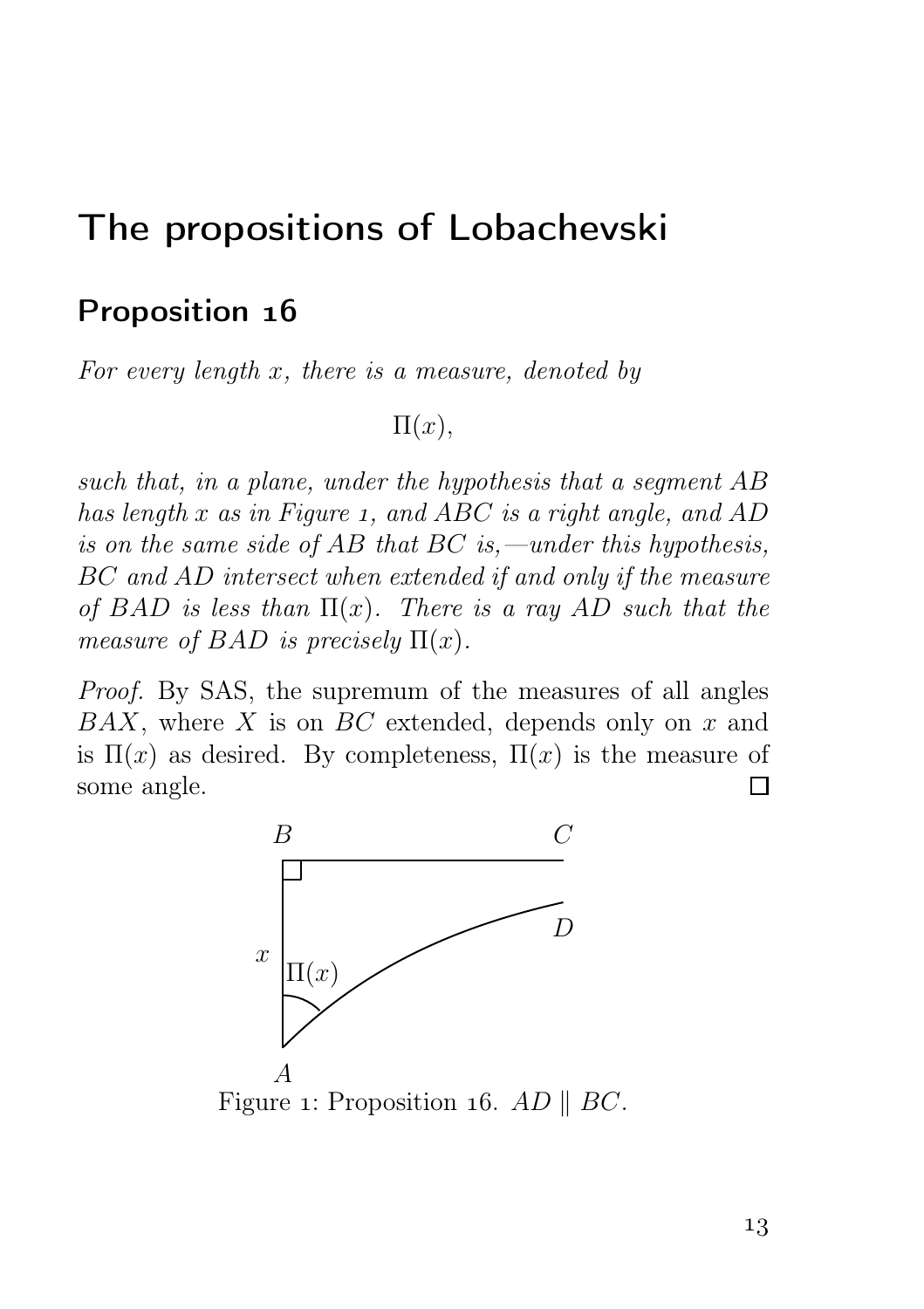

Figure 2: Proposition 17, first case

In the theorem, when the measure of angle *BAD* is precisely  $\Pi(x)$ , we say BC is **parallel** to AD. At the moment, while AD is only a directed line, BC must be understood as a ray. In particular, the specification of the point  $B$  is important. We may refer to  $\Pi(x)$  as the **angle of parallelism** of x.

In Figure 1, the ray  $AD$  must be understood as being straight, even though it appears to us as curved. The same proviso will apply to most figures here.

#### Proposition 17

Two rays of the same directed line are parallel to the same directed lines.

*Proof.* We suppose  $AB$  is parallel to  $CD$ ,  $ACD$  being a right angle. There are two cases.

1. In Figure 2, we drop the perpendicular  $EK$  to  $CD$  and then draw  $EF$  arbitrarily within the angle  $BEK$ . Then  $AF$ , extended, must meet  $CD$  at some  $G$ , and so  $EF$ , extended, must cut KG.

2. In Figure 3, we drop the perpendicular  $E'K'$  to  $CD$ , then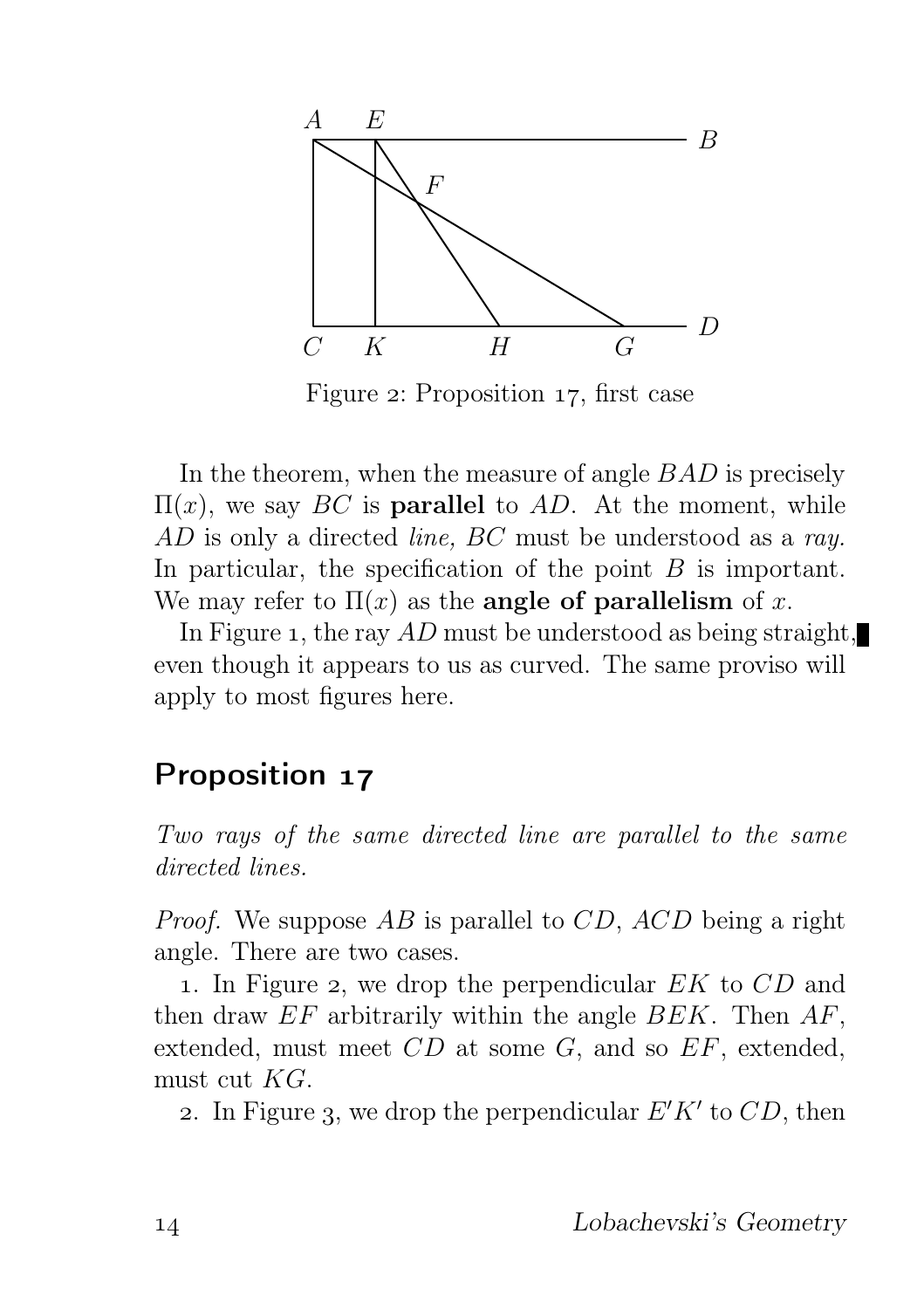

Figure 3: Proposition 17, second case

draw  $E'F'$  arbitrarily in the angle  $BE'K'$ . Extended,  $E'F'$ must cut  $K'C$  or  $CA$ . In the latter case, draw  $AF$  so that  $FAB = F'E'B$ ; then AF cuts CD at some G, but also  $E'F'$ , extended, cannot cut  $AF$ , so it cuts  $CG$  at some  $G'$ . П

Parallelism is now a possible relation of one directed line to another.

#### Proposition 18

The relation of parallelism is symmetric.

*Proof.* In Figure 4, suppose  $AB$  is parallel to  $CD$ , and  $ACD$ is a right angle, within which  $CE$  is drawn. Drop the perpendicular AF to AE, let  $AG = AF$ , erect GH perpendicular to  $AC$ , and let  $CAK = FAB$ . Then AK must meet CD at some point  $K$ , and so  $AK$  cuts  $GH$  at some  $L$ . By SAS,  $CE$  will cut  $AB$  at a point whose distance from  $AB$  is the length of GL. П

We shall show in Proposition 25 that the relation of parallelism is transitive.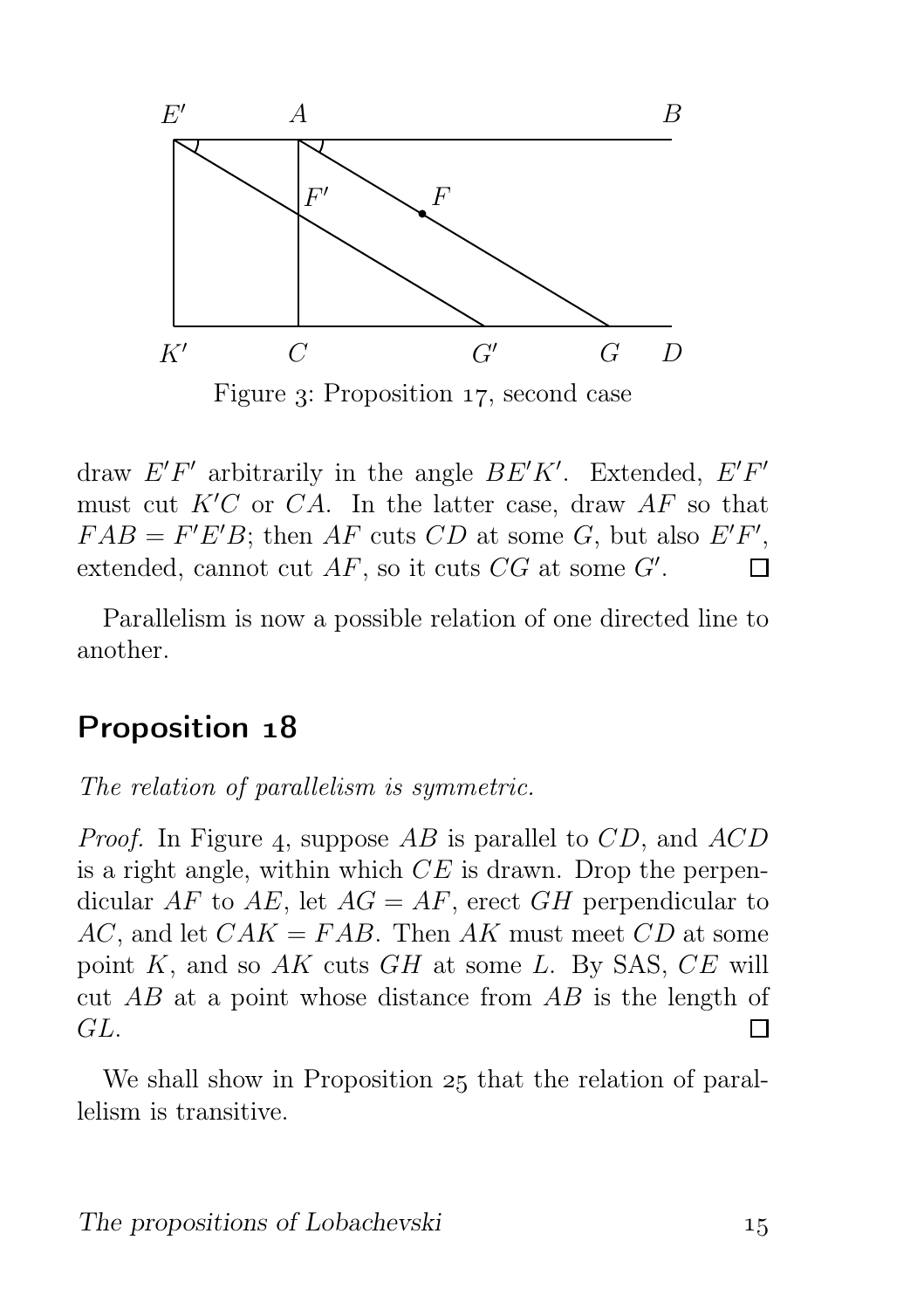

Figure 4: Proposition 18

### Proposition 19

The sum of angles in a triangle is never greater than two right angles.

*Proof.* In Figure 5, suppose the least angle of triangle  $ABC$  is at A. Bisect BC at D, extend AD to E so that  $AD = DE$ ,



Figure 5: Proposition 19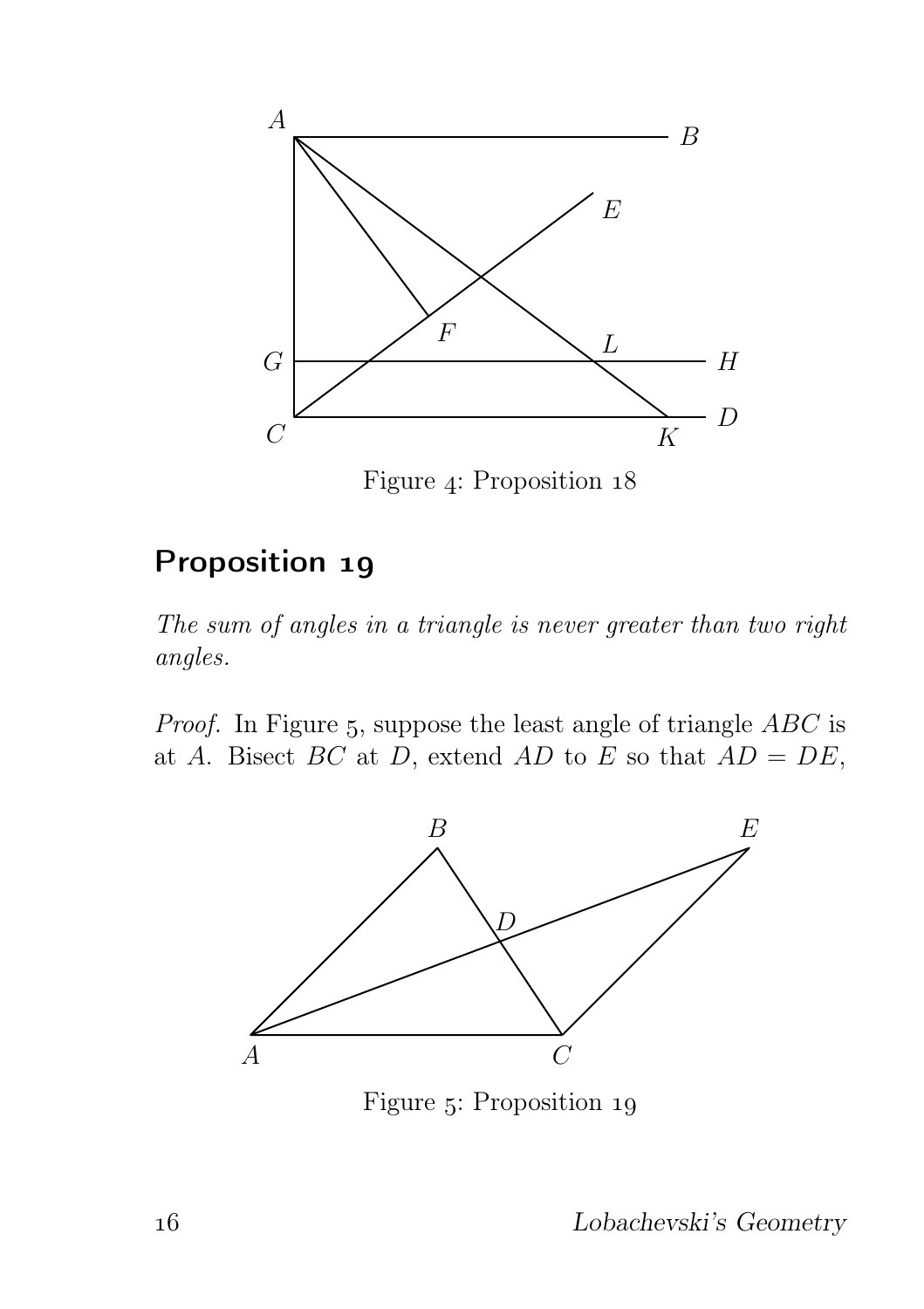and complete triangle ACE. This has the same angle sum as  $ABC$ , but two angles of  $ACE$ , namely those at A and E, are equal in sum to angle BAC, so one of them is no greater than half. We can continue this construction until obtaining a triangle whose angle sum is that of ABC, but with two angles whose sum is less than any pre-assigned positive measure  $\alpha$ . (Here we use the Archimedean property of angle measure.) Thus the angle sum of ABC cannot exceed  $\pi$  by  $\alpha$ . Since  $\alpha$  is arbitrary, the angle sum of  $ABC$  cannot exceed  $\pi$ . П

Let us define the defect of a triangle to be what must be added to the angle sum of the triangle to reach  $\pi$ . By Proposition  $19$ , the defect of a triangle is positive or zero. A triangle with positive defect is defective.

Lemma. If one triangle is divided into two by a line through a vertex, the defect of the original triangle is the sum of the defects of the smaller two triangles.

A rectangle is a quadrilateral figure, each of whose four angles is right. If such a figure does exist, a diagonal divides it into two congruent defectless right triangles.

#### Proposition 20

If one triangle has angle measure  $\pi$ , then all triangles do.

Proof. Suppose some triangle has no defect. One of its altitudes has its foot on a side, thus dividing the triangle into two right triangles, each having no defect. One of these is half a rectangle. By the Archimedean property of lengths, we can multiply the sides of the rectangle, so as to exceed the legs of a given right triangle, as, in Figure 6,  $AB$  and  $BC$  exceed,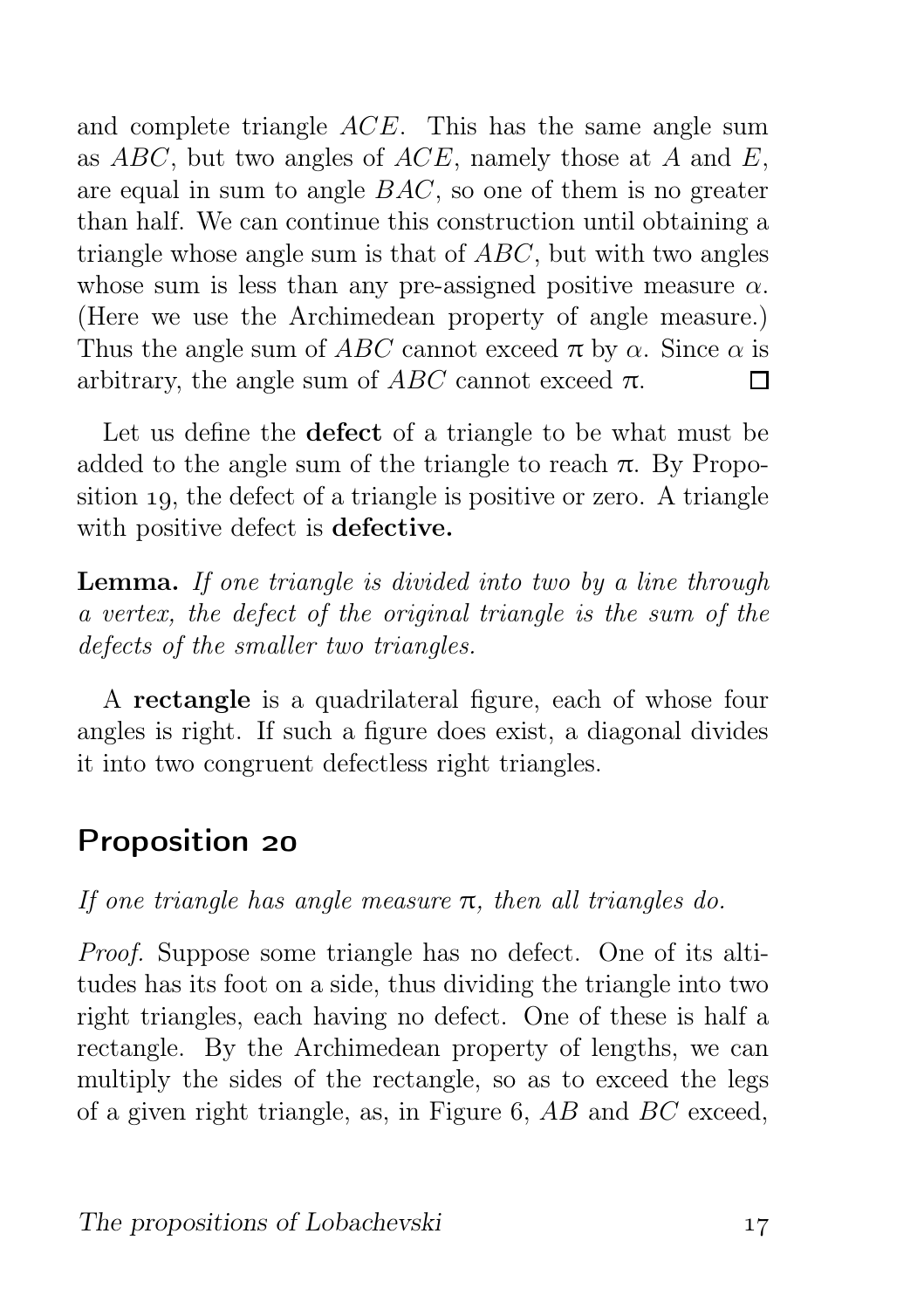

Figure 7: Proposition 21

respectively, the legs DB and BE of the right triangle DBE. By drawing  $CD$ , we can conclude that, as  $ABC$  is defectless, so must DBE be. Π

### Proposition 21

If there is an acute angle of parallelism, then there is a defective triangle.

*Proof.* In Figure 7, suppose  $\Pi(a) < \pi/2$ . If  $DE = AD$ , we have  $\alpha \geq 2\beta$ . Continuing, as in Figure 8, we obtain a right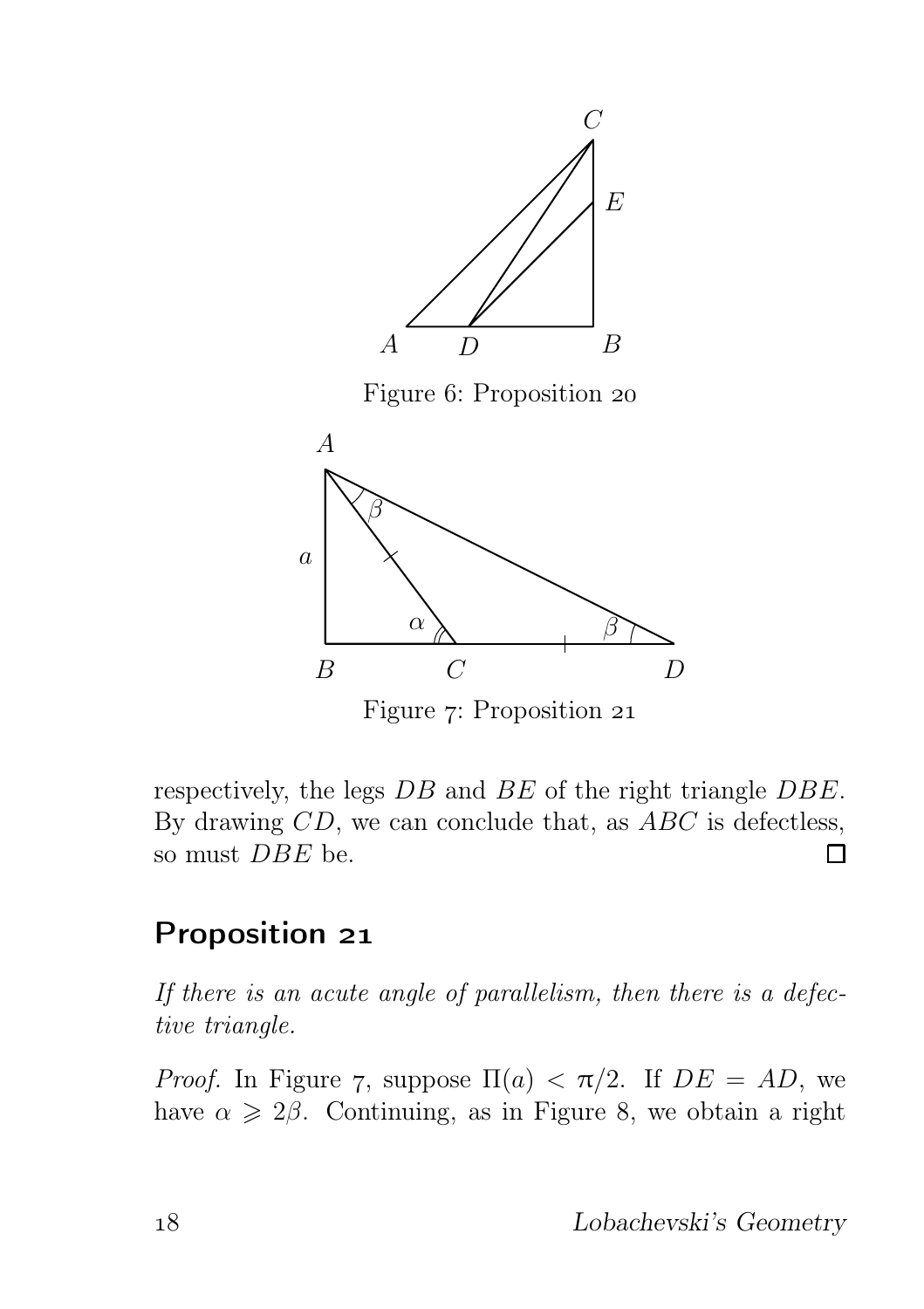

triangle with one angle measuring less than  $\pi/2 - \Pi(a)$ , and another angle measuring no greater than  $\Pi(a)$ ; thus the defect of the triangle is positive. П

#### Proposition 22

If there is a right angle of parallelism, then there is a defectless triangle.

*Proof.* In Figure 9, by placing  $D$  on  $BC$  far enough away from  $C$ , we can make the measure angle  $BAD$  as close as we like to  $\Pi(a)$ . If this measure is  $\pi/2$ , then the defect of  $BAD$  is as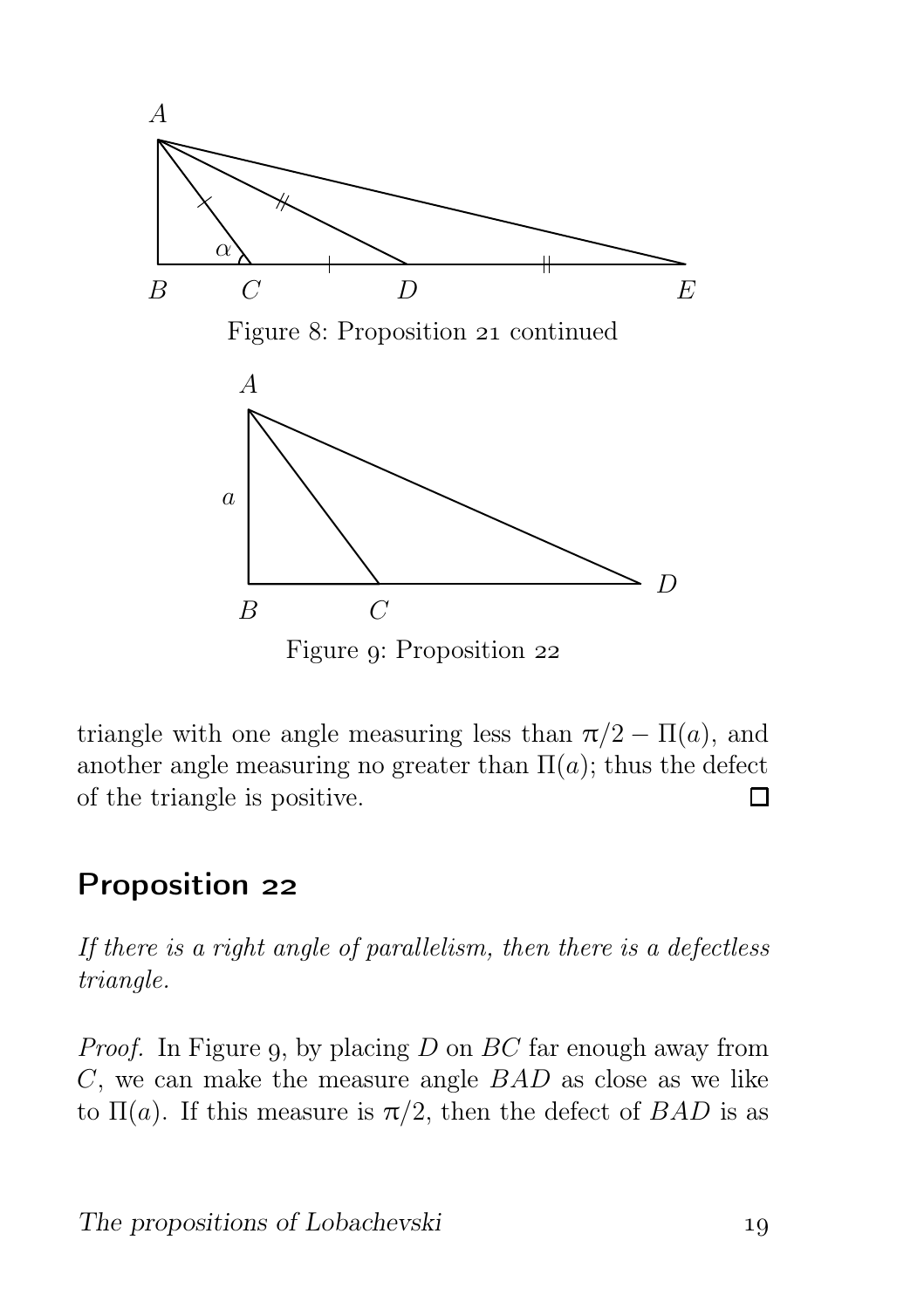

Figure 10: Proposition 23

small as we like. Since the defect of ABC is no greater, this can only be 0. □

The following are now equivalent.

- . There is a defective triangle.
- . All triangles are defective.
- . There is an acute angle of parallelism.
- . All angles of parallelism are acute.

We henceforth assume these.

#### Proposition 23

Every acute angle is the angle of parallelism of some length.

*Proof.* In Figure 10, acute angle  $BAC$  being given, we erect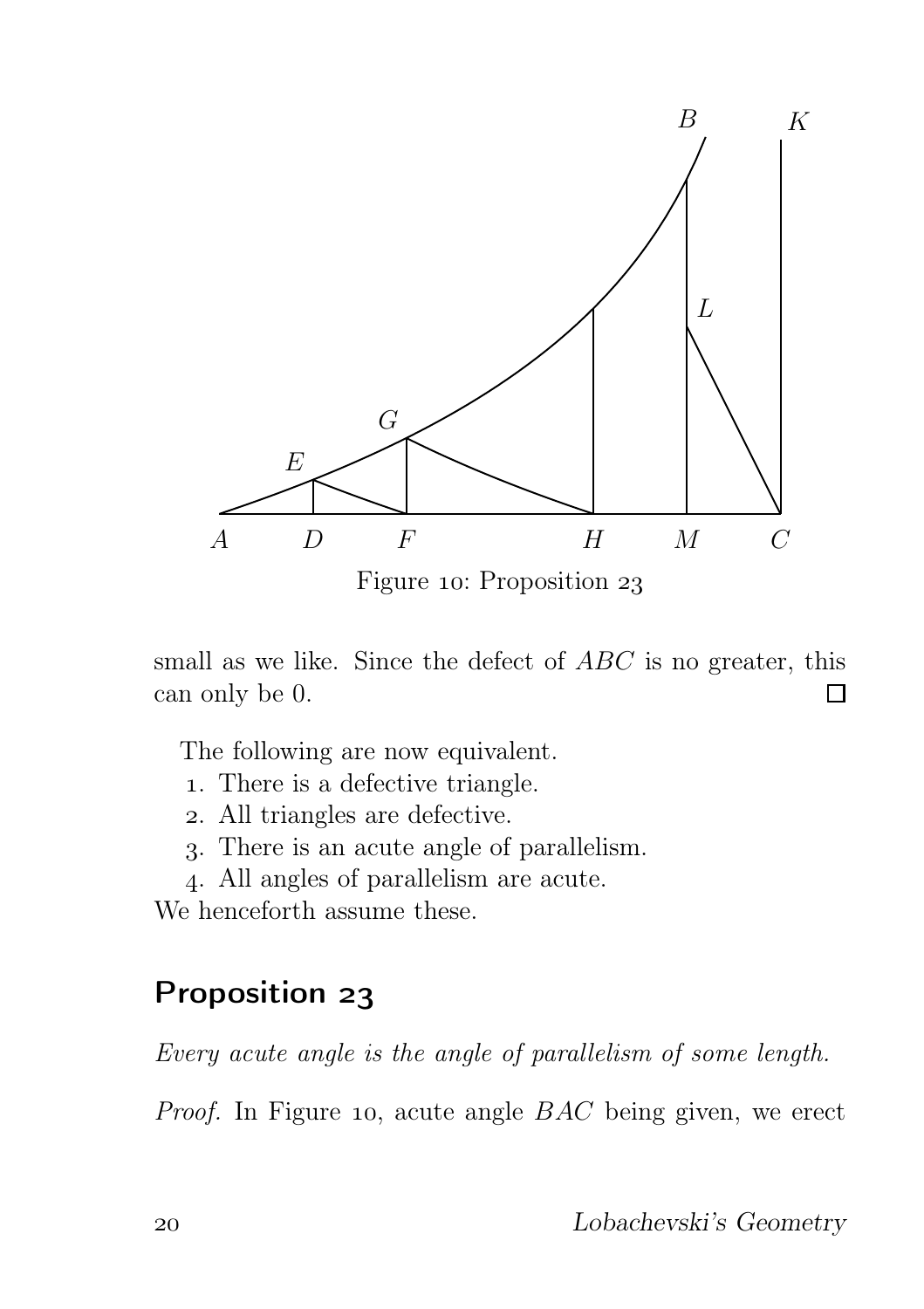

Figure 11: Proposition  $24$ 

the perpendicular  $DE$ . If this meets  $AB$  at  $E$ , we make  $DF = AD$  and erect the perpendicular FG. If this meets AB at G, we make  $FH = AF$  and erect a perpendicular at H, and so on. The defects of  $ADE$  and  $FDE$  are equal (the triangles themselves being congruent), so the defect of  $AFG$ is more than twice that of ADE. Since no defect can exceed  $\pi$ , we must eventually find a point on AC where the perpendicular does not meet AB. By completeness, there is a closest such point to A; let it be  $C$ , and let the perpendicular be  $CK$ . If we draw  $CL$  in the angle  $ACK$ , then, dropping the perpendicular  $LM$  to  $AC$ , we can extend  $ML$  to meet  $AB$ . Then  $CL$ , extended, must also meet AB. Thus  $CK$  is parallel to  $AB$ . П

The following does not say parallel lines approach one another arbitrarily closely.

#### Proposition 24

Prolonged, parallel lines approach one another.

Proof. If equal perpendiculars AC and BD are erected on a line  $AB$ , and  $CD$  is connected, as in Figure 11, then, in the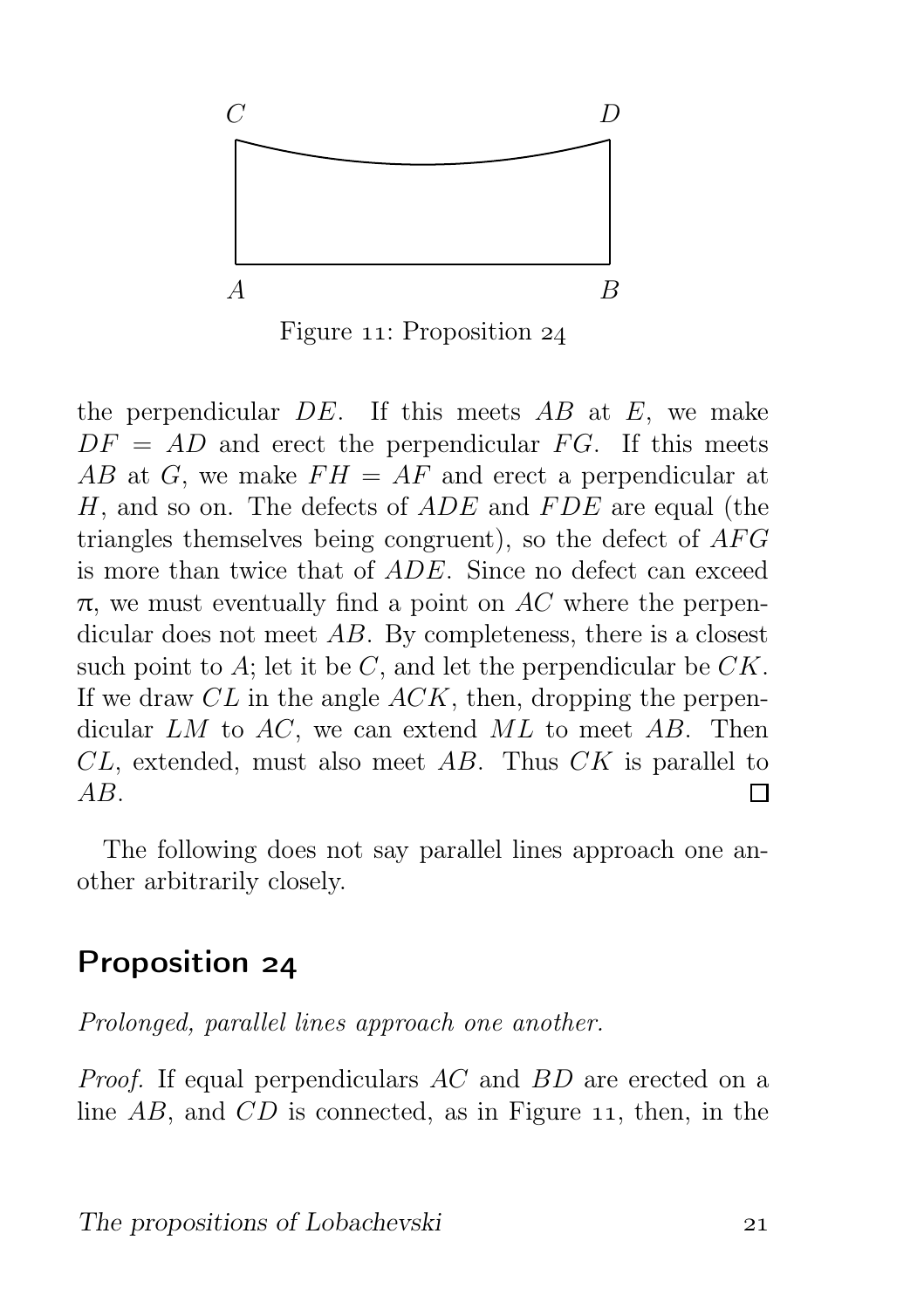

Figure 12: Proposition 25, planar case

quadrilateral ABDC, the angles at C and D are equal and acute, and so CD cannot be parallel to AB, since the exterior angle at D is obtuse.  $\Box$ 

### Proposition 25

Parallelism is transitive, whether in the plane or in space. Indeed, in space, when each of two intersecting planes contains one of two parallel lines, the intersection of the planes is parallel to those lines.

*Proof.* There are two cases in the plane. Suppose first  $AB \parallel$  $EF$  and  $CD \parallel EF$ , as in Figure 12a. Let the perpendicular  $AE$  to  $EF$ , cutting  $CD$  at C, be dropped. Since  $ACD$  is acute, when perpendicular  $AG$  to  $CD$  is dropped,  $AC$  lies within the angle AGD. Another line AH drawn within AGD either cuts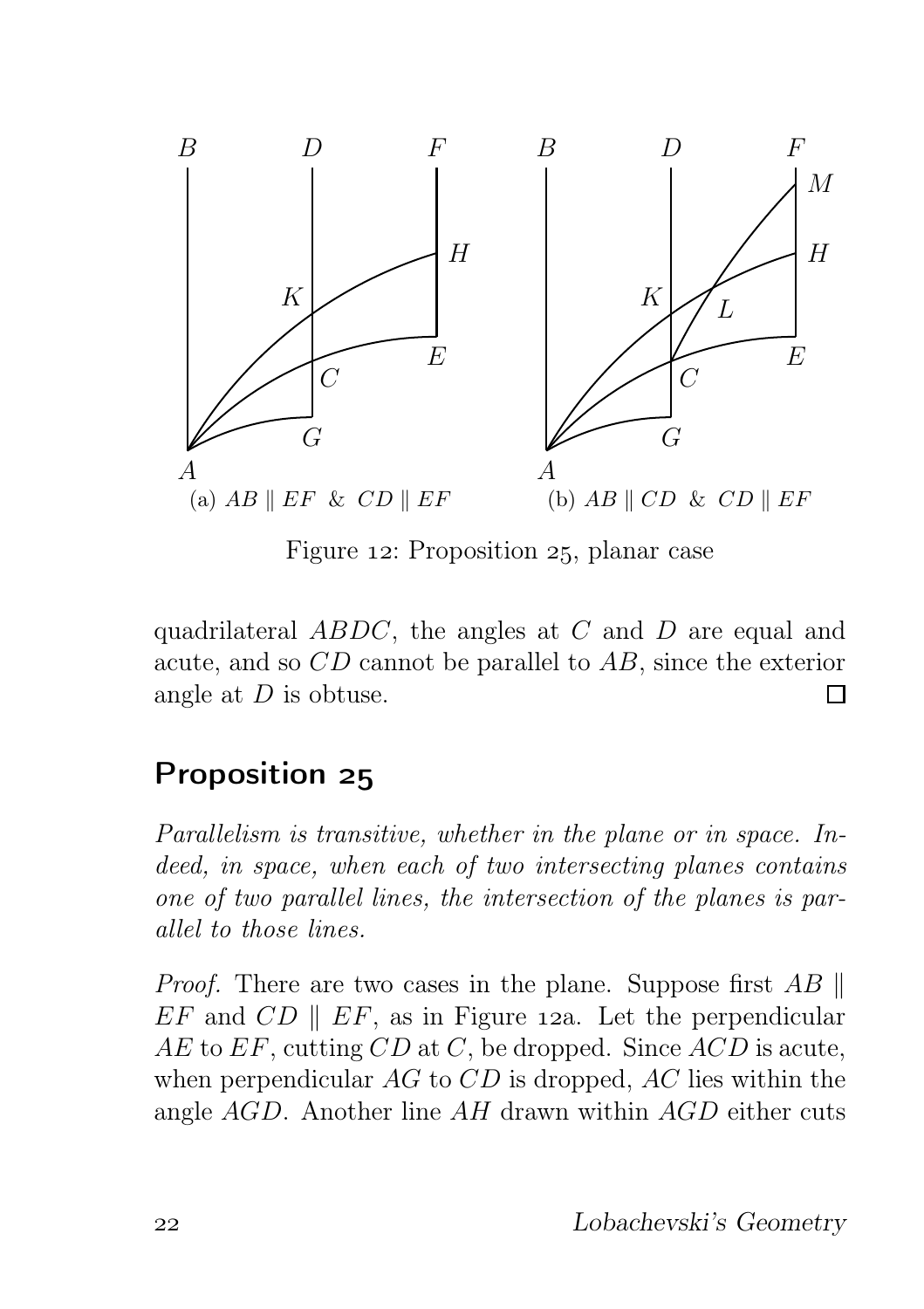

Figure 13: Proposition 25, spatial case

 $GC$  or else cuts  $EF$  at some H, and in the latter case  $AH$ must cut  $CD$  at some K. Thus  $AB \parallel CD$ .

Suppose next  $AB \parallel CD$  and  $CD \parallel EF$ . Again let the perpendicular  $AE$  be dropped to  $EF$ . A line  $AK$  drawn within angle  $BAG$  cuts  $CD$  at some K. When  $AK$  is extended to L, the line CL within angle  $DCE$  must cut  $EF$  at some M, and then AL must cut EM at some H. Thus AB  $\parallel$  EF.

Suppose finally  $AB \parallel CD$ , and two planes containing  $AB$ and  $CD$  respectively meet along  $EF$ , as in Figure 13. Drop perpendiculars EA to AB, AC to CD, and CG to AB. If a line  $EH$  is drawn in the angle  $AEF$ , then the plane  $CEH$  cuts the plane ACD along a line that is bound to cut AB at some point H. Thus  $EF \parallel AB$ . П

We make use now of spherical geometry, and later of spherical trigonomety. On a sphere, we shall let the antipodal point of  $X$  be  $X'$ . We could take the following theorem to be obvious,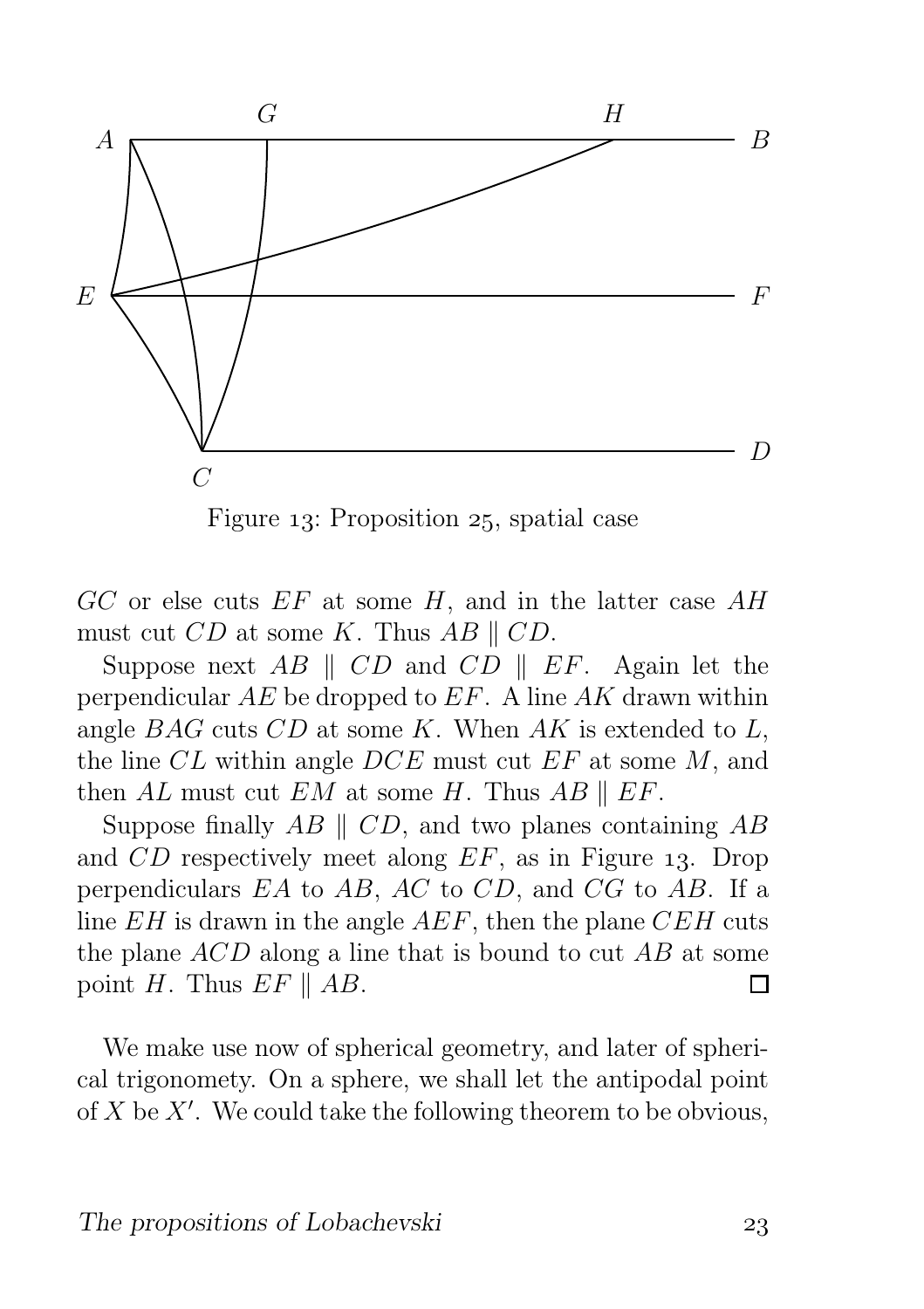by "symmetry"; but like Lobachevski, we can also establish it by the kind of rearrangement of parts that Euclid employs.

### Proposition 26

On a sphere, triangles whose vertices are respectively antipodal are equal.

Proof. Given the triangle ABC on the sphere, we let the perpendicular dropped from the center of the sphere to the plane of  $ABC$  cut the sphere at D. Then D is equidistant from the vertices of ABC. Since ABD is isosceles, it is congruent to  $A'B'D'$ , and likewise for  $BCD$  and  $CAD$ . Thus  $ABC =$  $A'B'C'.$ П

Lobachevski treats the total solid angle as  $2\pi$ ; we convert to  $4\pi$  (although Lobachevski's convention has its own convenience). With Lobachevski, we follow the convention whereby the measures of the surface angles of a spherical triangle ABC are respectively  $A, B$ , and  $C$ .

#### Proposition 27

At the center of a sphere, the solid angle subtended by the triangle ABC in the surface of the sphere measures

$$
A+B+C-\pi.
$$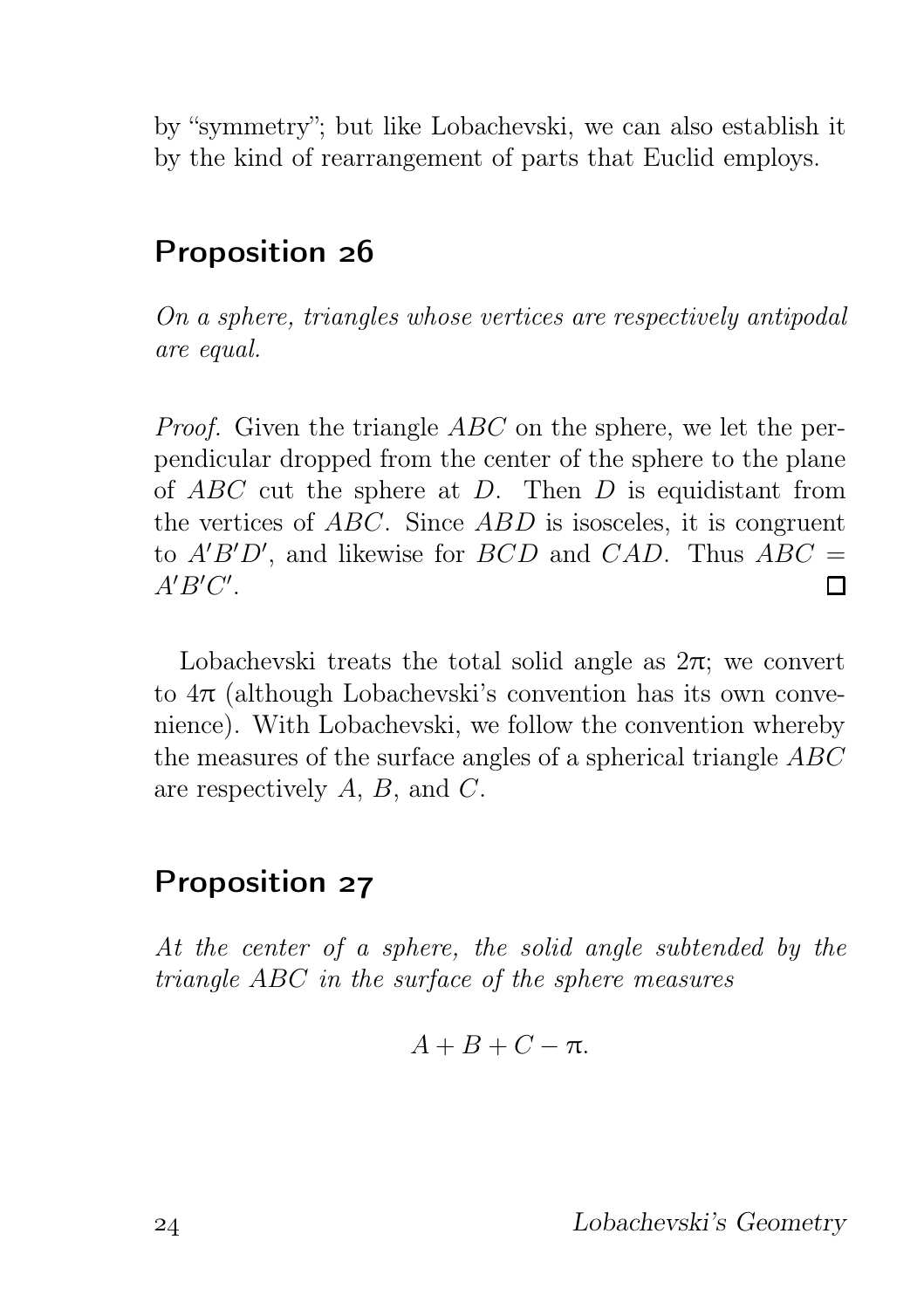Proof. We use that twice the measure of (for example) A is the sum of  $ABC$  and  $A'BC$ . Thus

$$
2(A + B + C)
$$
  
=  $(ABC + A'BC) + (ABC + AB'C) + (ABC + ABC')$   
=  $2ABC + ABC + A'BC + AB'C + A'B'C$   
=  $2ABC + 2\pi$ .

#### Proposition 28

If the intersections of three planes taken in pairs are parallel, the sum of the angles of the planes taken in pairs is  $\pi$ .

*Proof.* Given parallels  $AA'$ ,  $BB'$ , and  $CC'$  as in Figure 14, picking a point  $P$  along  $BB'$ , we construct, centered at  $\overline{A}$ , P, and C respectively, the spherical triangles DEF, GHK, and LMN. The angle sum of the three planes containing the parallels in pairs is  $D + H + N$ . Also

$$
E + G = \pi, \qquad F = L, \qquad K + M = \pi.
$$

Thus

$$
DEF + GHK + LMN
$$
  
= D + E + F + G + H + K + L + M + N - 3 $\pi$   
= D + H + N -  $\pi$ + 2F,

and so

$$
D + H + N - \pi = GHK - (2F - (DEF - LMN)).
$$

The difference  $2F - (DEF - LMN)$  is positive, and F can be as small as desired. So can the angle  $GPH$ , by the proof of

#### The propositions of Lobachevski 25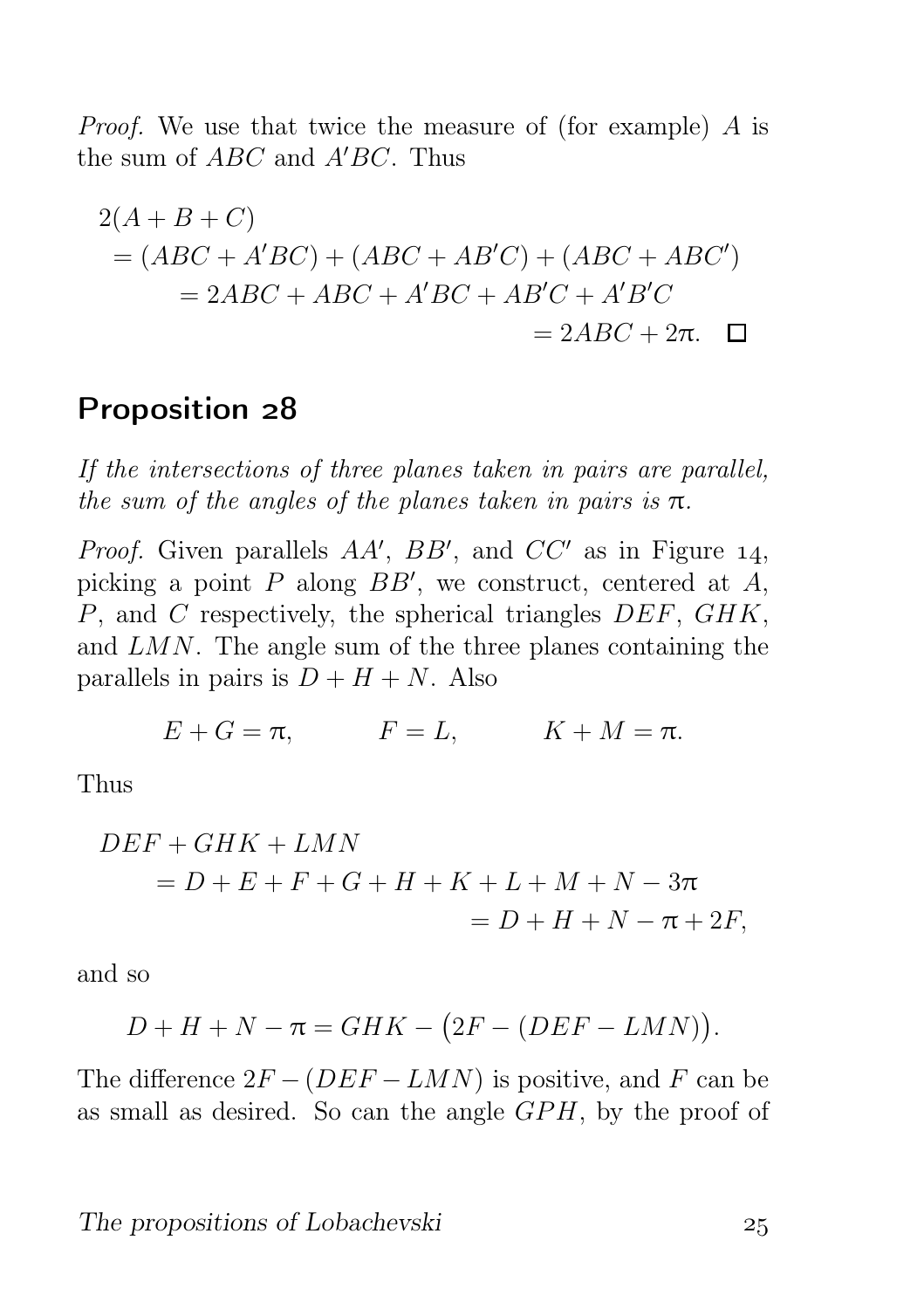

Figure 14: Proposition  $28$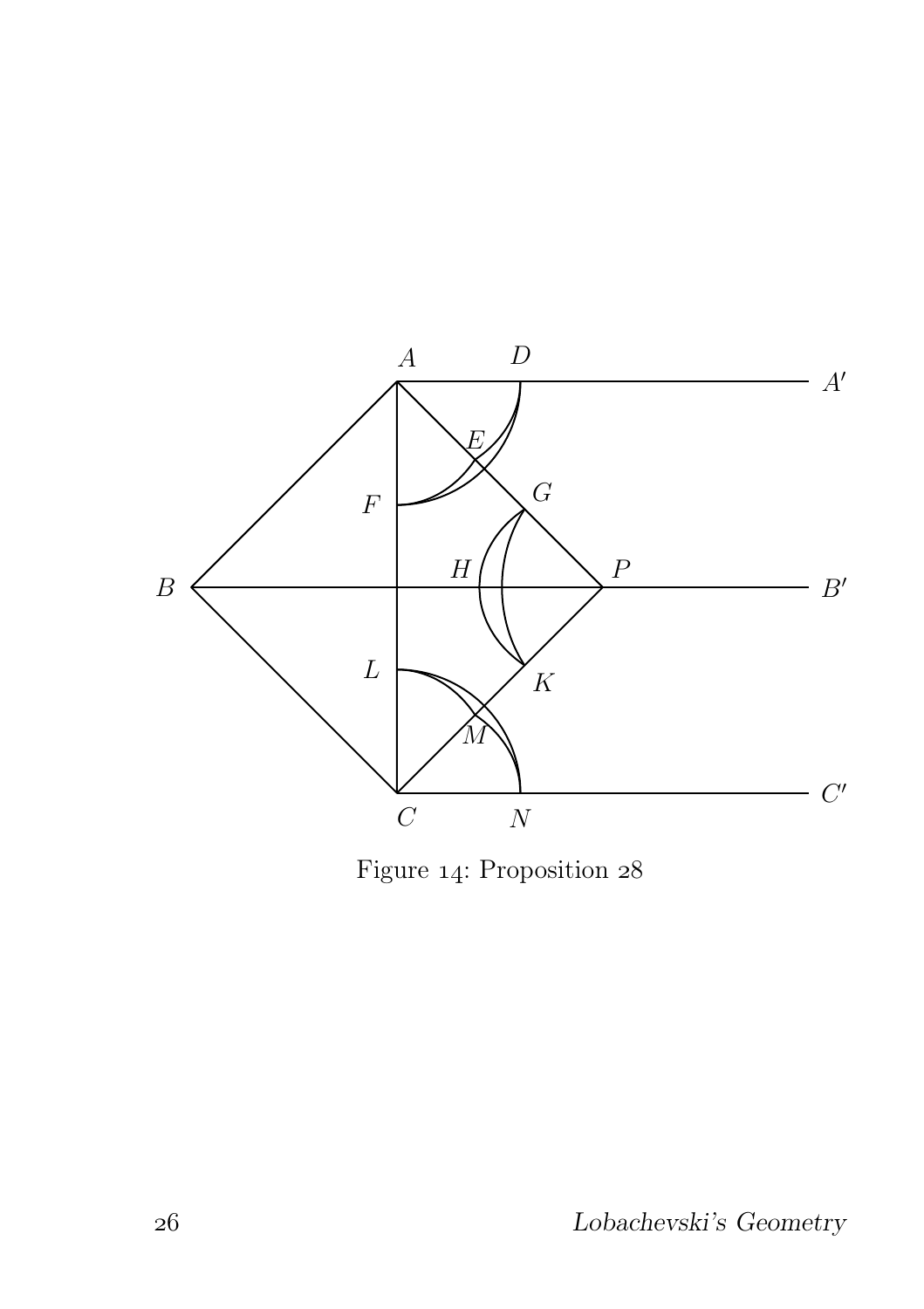Proposition 21, and this means the solid angle  $GHK$  can be as small as desired. Thus we can only conclude

$$
D + H + N = \pi.
$$

#### Proposition 29

If the perpendicular bisectors of two sides of a (rectilineal) triangle meet at a point, then the perpendicular bisector of the third side also passes through that point.

Proof. This is entirely as would be in Euclid.

#### Proposition 30

If the perpendicular bisectors of two sides of a (rectilineal) triangle are parallel to one another, then they are parallel to the perpendicular bisector of the third side.

*Proof.* Let the perpendicular bisectors be  $DE$ ,  $FG$ , and  $HK$ , with  $HK$  between the others, as in Figure 15. There are two cases. If  $DE \parallel FG$ , then, since HK meets neither of these by Proposition 29, it must be parallel to them, as in the proof of Proposition 25.

Now we assume  $HK \parallel FG$ . Let the parallels  $AA'$ ,  $BB'$ , and  $CC'$  to  $HK$  be drawn. As before, if  $DE \nparallel HK$ , then it cannot cut  $HK$ , so it must cut  $AA'$ . Letting the angles of  $ABC$  at B and C be  $\beta$  and  $\gamma$  respectively, we have

 $\beta = \Pi(a) - \Pi(c), \qquad \gamma > \Pi(a) + \Pi(b).$ 

If we rotate  $CA$  about C into a position  $CQ$  as in Figure 16, so that  $\angle QCB = \Pi(a) + \Pi(b)$ , then  $\angle QBC > \Pi(a)$  –

П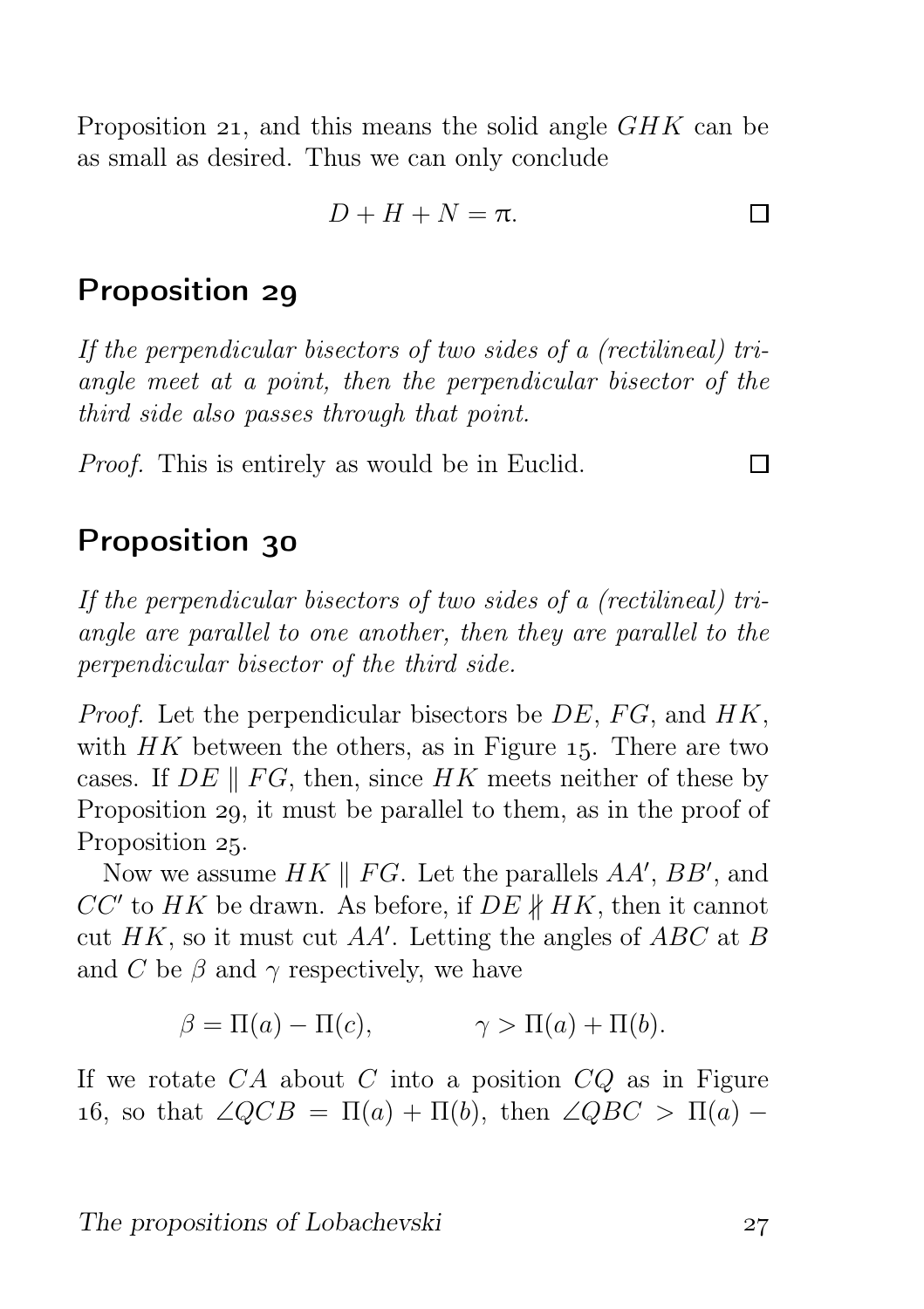

Figure 15: Proposition 30



Figure 16: Proposition 30 continued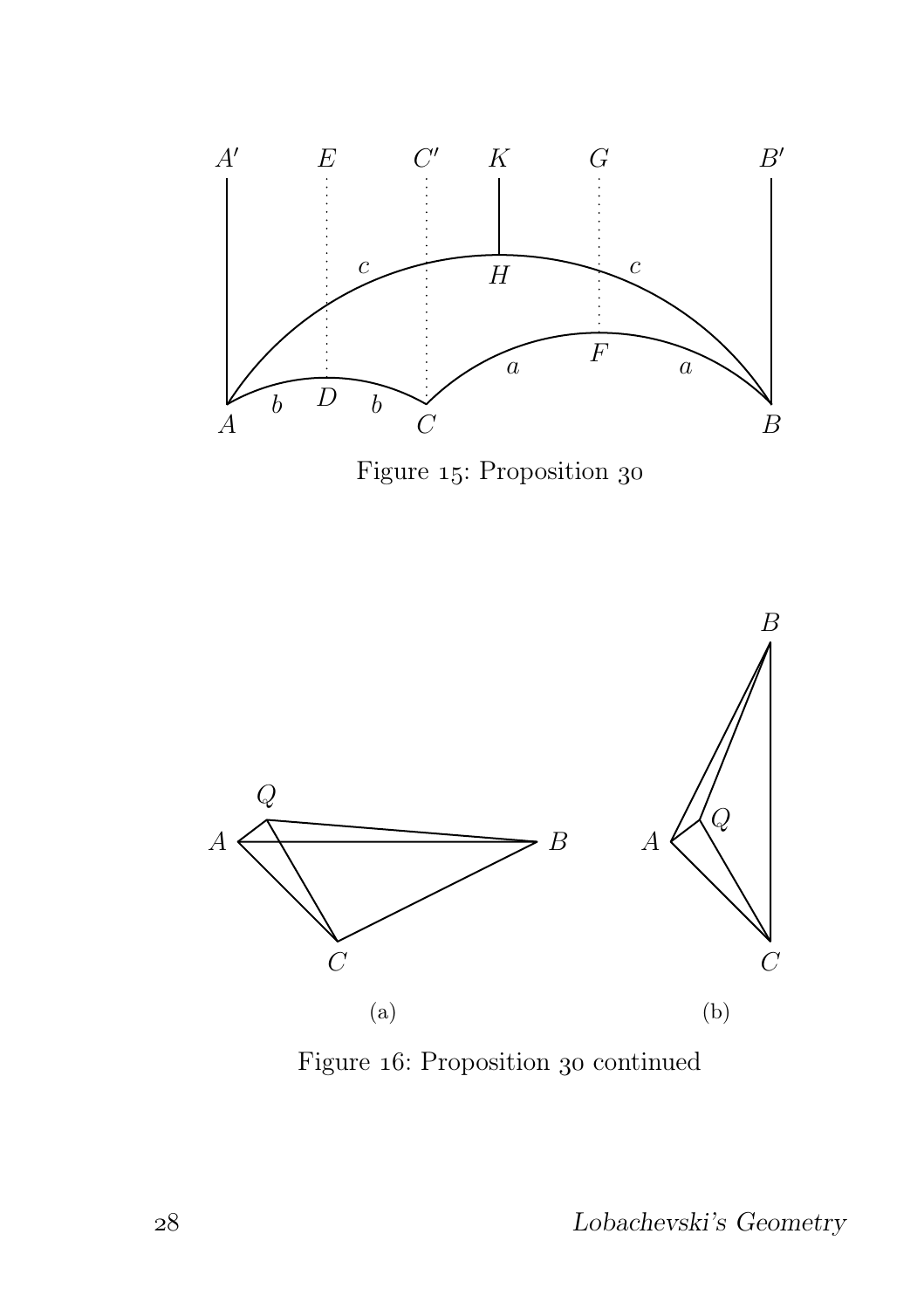$\Pi(c)$ . But we now have a triangle QBC to which the earlier argument applies, namely that the perpendicular bisector of  $\overline{QB}$  is parallel to the other two. Thus, letting  $QB = 2c'$ , we have

$$
\Pi(a) - \Pi(c') > \Pi(a) - \Pi(c),
$$
\n
$$
\Pi(c') < \Pi(c),
$$
\n
$$
c' > c.
$$

But  $AC = QC$ , and so, since the greater angle is subtended by the greater side, as in Euclid's *Elements* 1.24, we have  $AB >$  $QB$ , that is,  $c > c'$ , contradicting the earlier inequality. Thus  $DE \parallel HK$ . П

#### Proposition 31

Given a ray AB, for every acute angle measure  $\xi$ , we can find x such that  $\Pi(x) = \xi$ , and then, on either side of AB, we can find a point X such that

$$
\angle BAX = \xi, \qquad |AX| = 2x,
$$

as in Figure  $1\gamma$ . The locus of the points X is a curve, the perpendicular bisector of whose every chord is parallel to AB.

*Proof.* By Proposition 23, x exists for every  $\xi$ . By Proposition 30, the perpendicular bisector of, for example,  $XY$ , is parallel to those of AX and AY and thus to AB itself. П

The curve given by Proposition 31 is the **horocycle**, and AB, along with the lines parallel to this, is an axis of the horocycle. Though Lobachevski does not use the term, we may refer to the intersection of an axis with the horocycle as a vertex.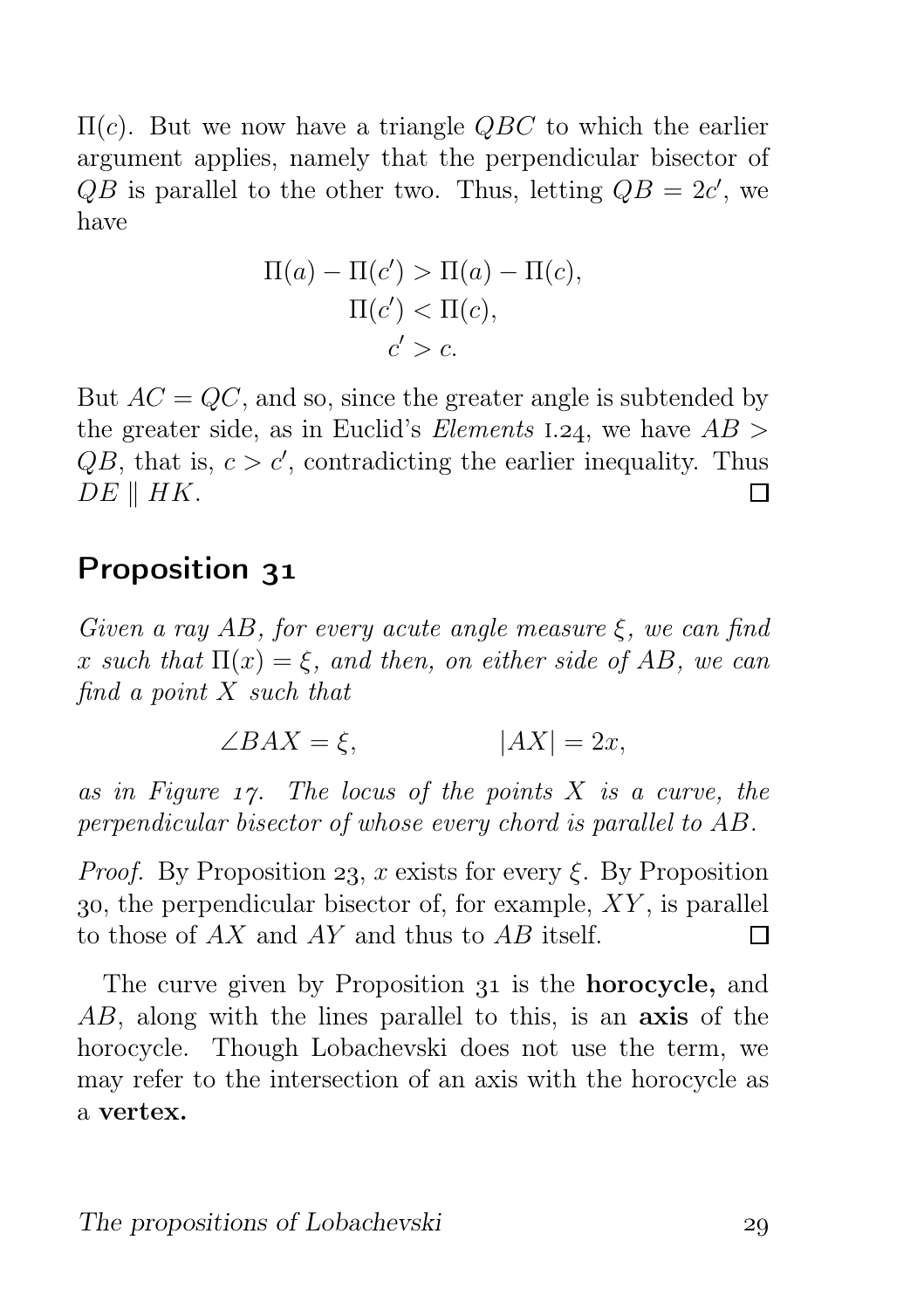

Figure 17: Proposition 31. The horocycle

#### Proposition 32

Every point of the horocycle with a given axis is approached as close as desired by a circle through the vertex with center on the axis.

*Proof.* In Figure 18 then, a horocycle has axes  $AC$  and  $BD$ , and the circle with center  $E$  on  $AC$ , and passing through  $A$ , cuts  $BD$  at F. The sum of the angles in triangle  $ABF$  is

$$
\alpha - \beta + \alpha + (\pi - \beta - \gamma),
$$

which is  $2\alpha - 2\beta - \gamma + \pi$ , but is also less than  $\pi$ , and so

$$
\alpha - \beta \leqslant \frac{1}{2}\gamma.
$$

Since we can make  $\gamma$  as small as desired, we can make BF the  $\Box$ same.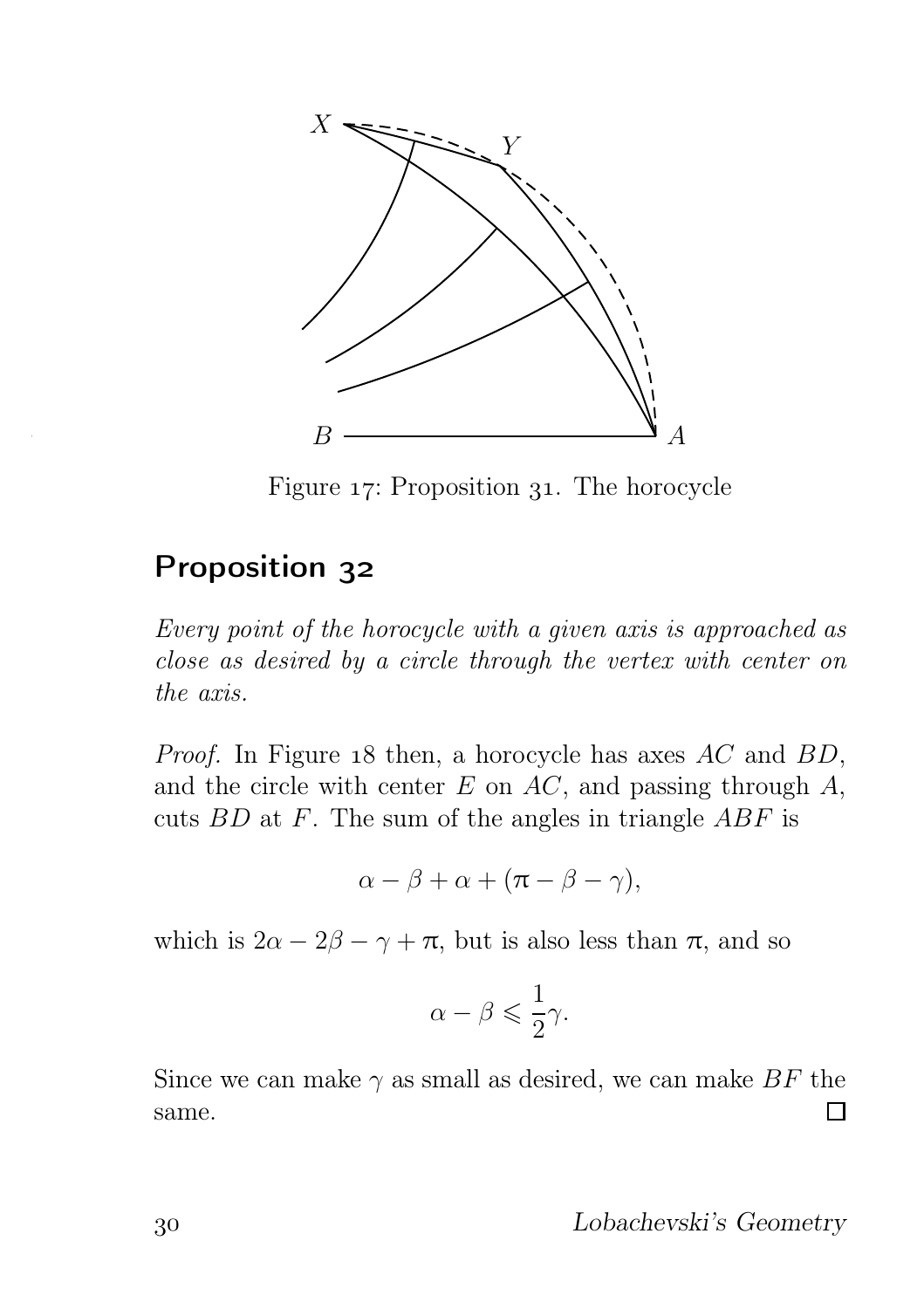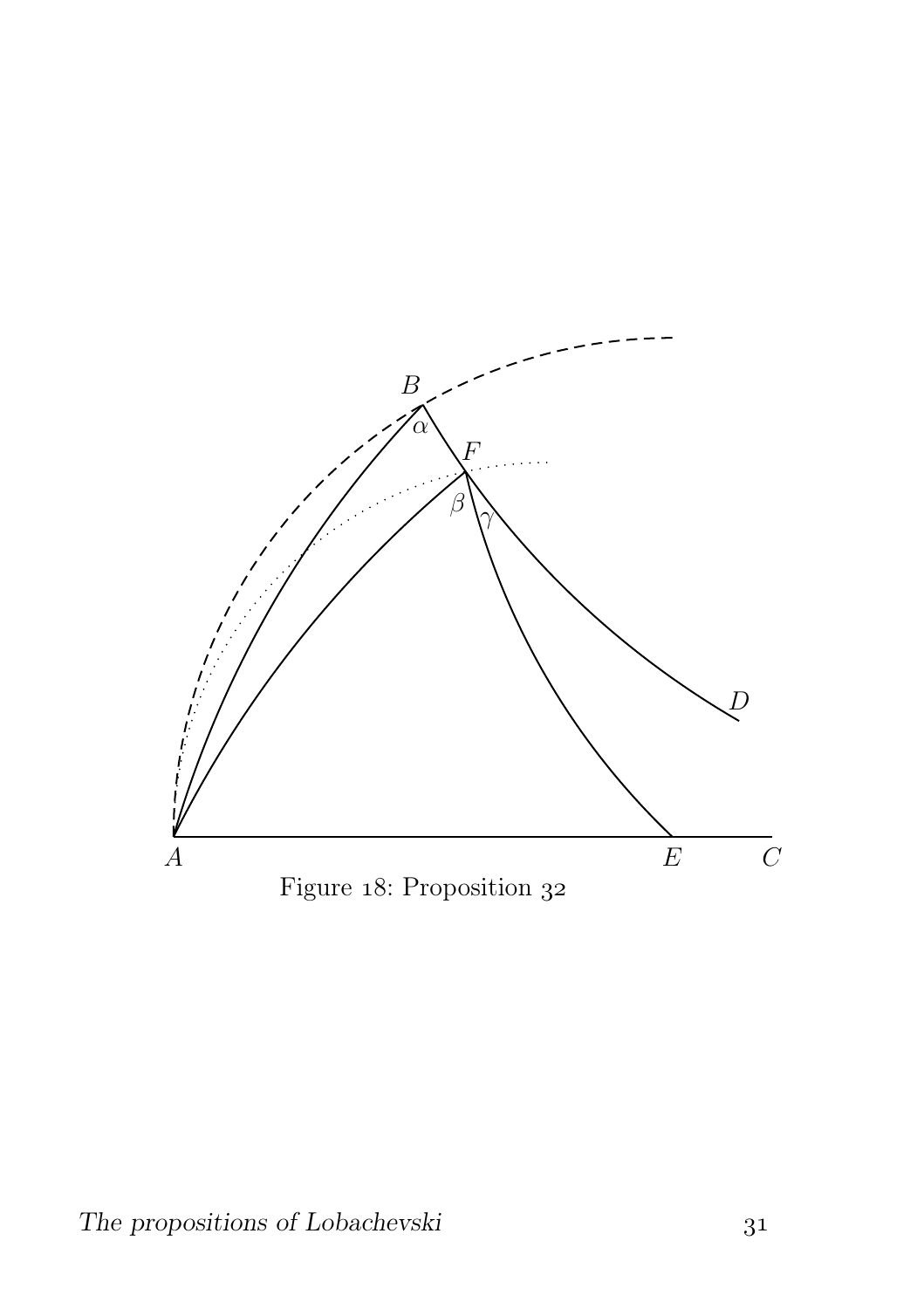Since any two segments of two horocycles are comparable, in the sense that one is congruent to a part or the whole of the other, the segments have a ratio.

When two parallel line segments are joined by segments of two horocycles of which they are axes, we may say that a rectangle is formed, whose length is that of either of the two line segments, and whose two widths are the lengths of the two segments of horocycles. Lobachevski does not use such terminology, but just assigns letters to the lengths that he wants to talk about.

#### Proposition 33

For some unit length, the ratio of the widths of any rectangle, the larger to the smaller, is the power of e by the ratio of the length of the rectangle to the unit length.

*Proof.* Let  $f_w(x)$  be the greater width of the rectangle of length x and lesser width w. For all counting numbers  $m$  and  $n$ , we have

$$
f_{mw}(x) = mf_w(x),
$$
  $f_{(1/n)w} = \frac{1}{n}f_w(x),$ 

and therefore

$$
f_{(m/n)w}(x) = \frac{m}{n} f_w(x).
$$

By "continuity" then, for all positive real numbers  $t$ ,

$$
f_{tw}(x) = tf_w(x),
$$

and so for all other widths  $w'$ ,

$$
\frac{f_{w'}(x)}{w'} = \frac{f_w(x)}{w}.
$$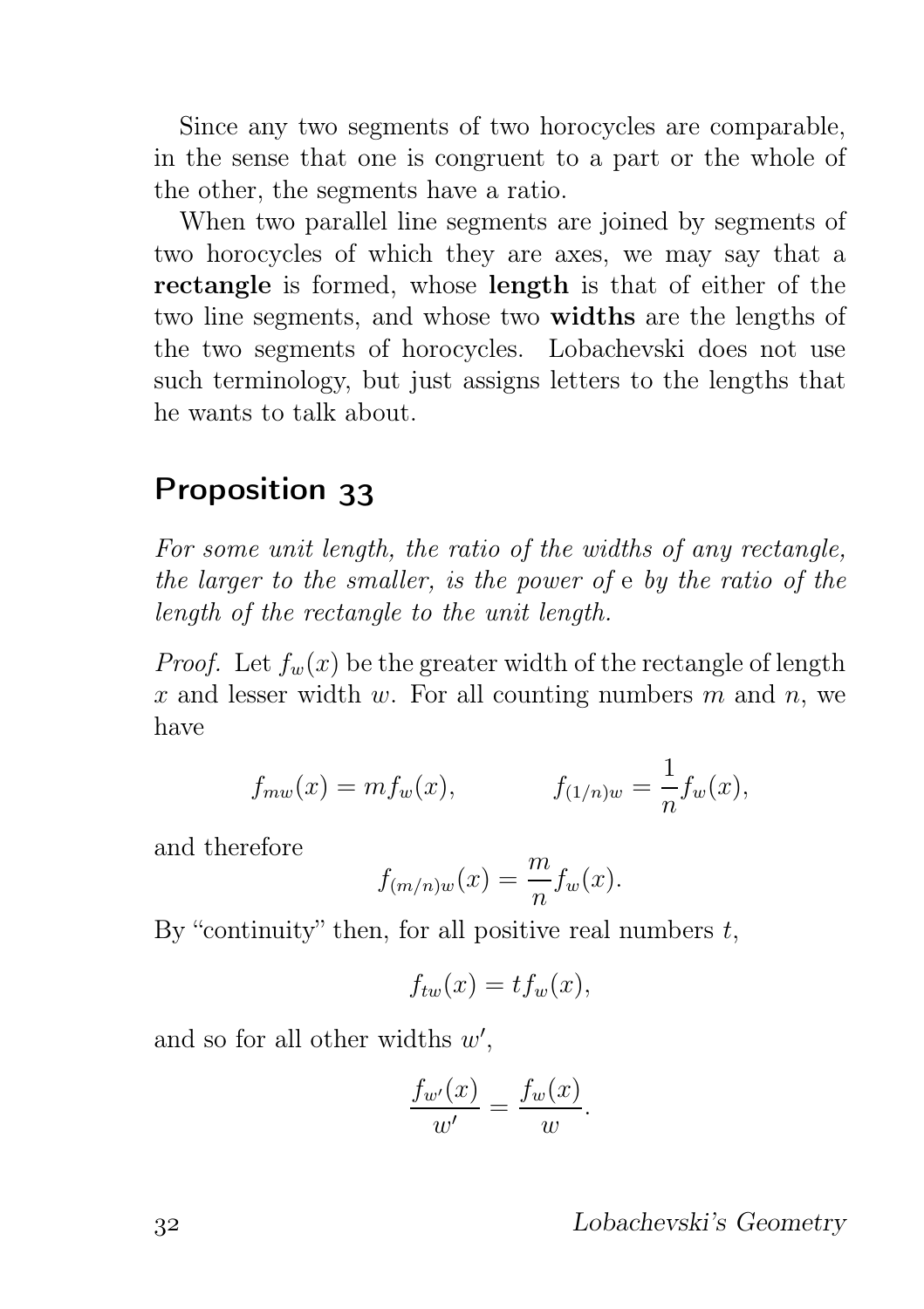

Figure 19: Proposition 33

We may now denote this common ratio by  $q(x)$ ; it is the ratio of widths, greater to less, of any rectangle of length  $x$ . At least, in case this is a ratio of counting numbers, we have

$$
g(mx) = g(x)^m, \qquad \qquad g\left(\frac{1}{n}x\right) = g(x)^{1/n},
$$

and therefore

$$
g\left(\frac{m}{n}x\right) = g(x)^{m/n}.
$$

Figure 19 shows  $g(2x) = g(x)^2$  where  $g(x) = 5/4$ . By "continuity" then, for all  $x$  and for all positive real numbers  $t$ ,

$$
g(tx) = g(x)^t.
$$

Since by "continuity" one more time, the equation  $q(x) = e$  is soluble by some length  $u$ , we have then

$$
g(tu) = e^t,
$$

The propositions of Lobachevski 33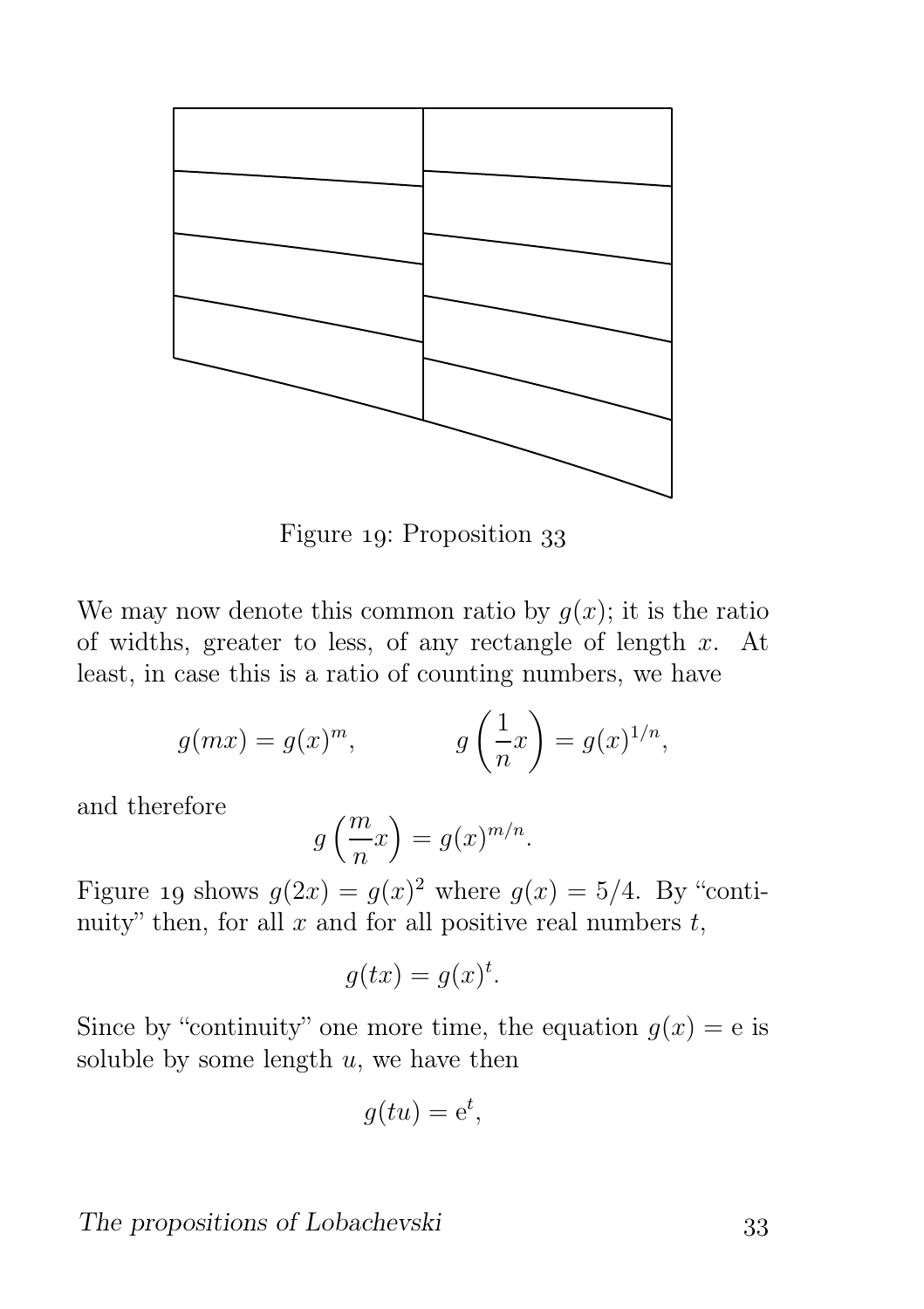as claimed.

We extend the range of  $\Pi$  to obtuse angles by defining

$$
\Pi(x) + \Pi(-x) = \pi.
$$

### Proposition 34

When a horocycle is rotated about an axis, so as to generate a surface, if another axis of the horocycle is selected when this is in either of two positions, the two new axes are axes of a horocycle lying within the surface.

Proof. When the horocycle AB, shown as a dashed line in Figure 20, is rotated about the axis  $AA'$ , let one of its positions be  $AC$ , and let the parallels  $BB'$  and  $CC'$  to  $AA'$  be drawn. The chord BC having midpoint G, we shall show  $B'BG =$ GCC′ .

Within the plane  $A'AB$ , we erect a perpendicular bisector  $DD'$  of  $AB$ ; it is parallel to  $AA'$  (and therefore to  $BB'$ ). The angle between the planes  $A'AB$  and  $CAB$  being  $\Pi(a)$  for some a, possibly 0 or negative, we erect, in the plane  $ABC$ , a perpendicular bisector  $DF$  of  $AB$  having directed length a, measured into the triangle. Then

$$
AF = FB.
$$

When  $FF'$  is erected perpendicular to the plane  $ABC$ , it is parallel to  $DD'$  and thus to  $AA'$ .

Within the plane  $A'AC$ , we erect a perpendicular bisector  $EE'$  of  $AC$ ; it is parallel to  $AA'$  and thus to  $FF'$ . We erect also  $EK$  perpendicular to the plane  $ABC$ . Then  $AE$  is perpendicular to both EE′ and EK, which determine a plane in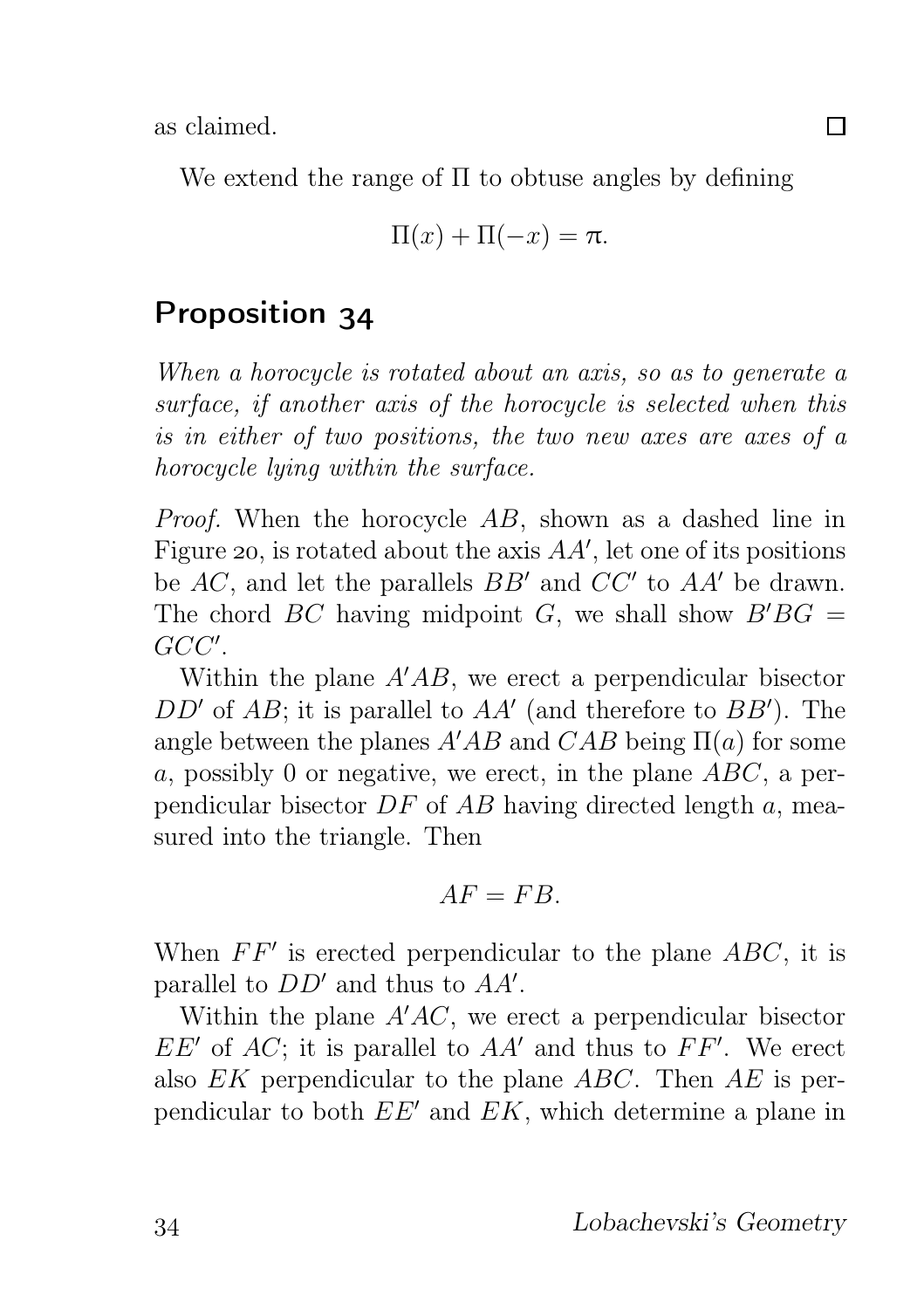

Figure 20: Proposition 34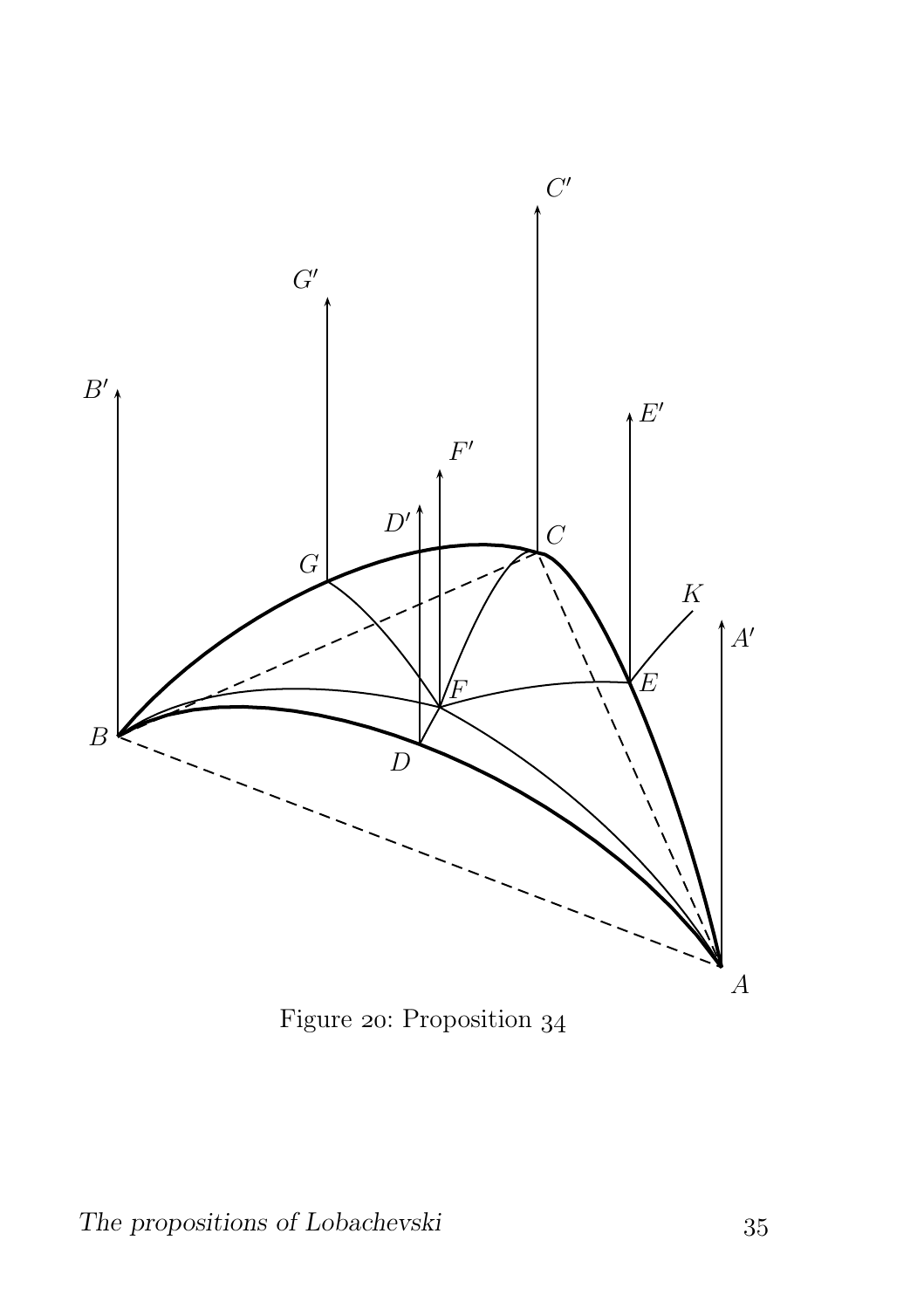

Figure 21: Euclidean spherical trigonometry

which  $EF$  lies—assuming for the moment that  $F$  is not the point E. Therefore  $AE$  is perpendicular to  $EF$ . Thus  $EF$  is a perpendicular bisector of AC, and so we have

$$
CF = FA = BF.
$$

We have this as well if  $F$  should happen to be the point  $E$ .

Finally, letting  $G$  be the midpoint of  $BC$ , we let the intersection of the planes  $ABC$  and  $B'BC$  be  $GG'$ . As  $BB' \parallel FF'$ , it follows that  $GG' \parallel BB'$  and similarly  $GG' \parallel CC'$ . This yields the desired conclusion.  $\Box$ 

In Euclidean spherical trigonometry, one can reason as follows about the spherical right triangle  $ABC$  in Figure 21, where the angle  $C$  is right. (A reference is Todhunter, *Spher-*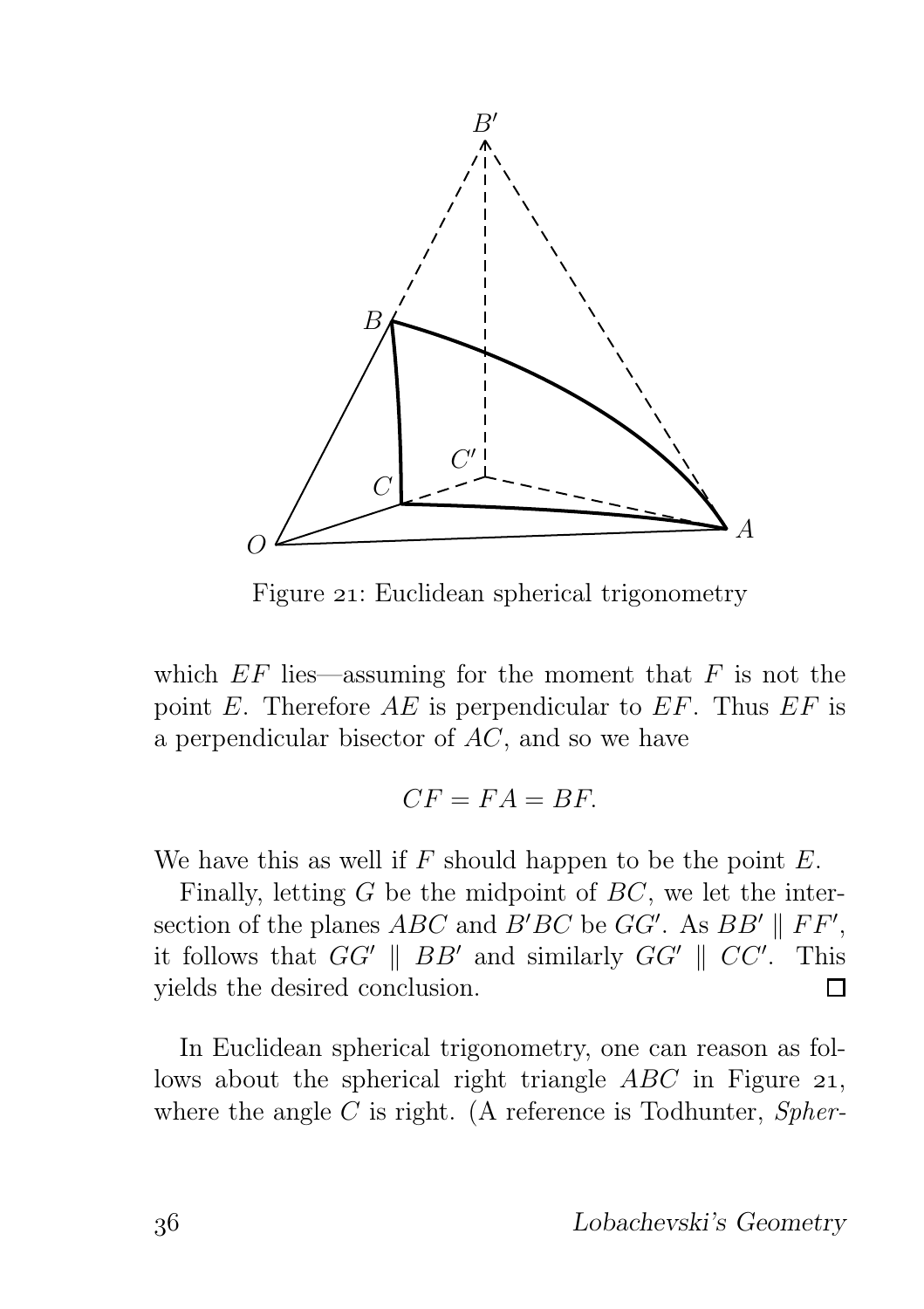ical Geometry, fifth edition [London: Macmillan, 1886], available from Project Gutenberg.) The center of the sphere being  $O$ , and the rectilineal triangle  $AB'C'$  lying in a plane tangent to the sphere at A, so that the planar angles  $\overline{AC'B'}$ ,  $\overline{OC'B'}$ , and  $OAC'$  are right, we have

$$
\frac{B'C'}{OB'} = \frac{B'C'}{B'N} \cdot \frac{B'N}{OB'}
$$

which means

 $\sin a = \sin A \sin c$ ,

and so by symmetry also

 $\sin h = \sin B \sin c$ .

Moreover,

OA  $\frac{\partial H}{\partial B'} =$ OA  $\overline{OC'}$  .  $OC'$  $\frac{\partial \mathcal{L}}{\partial B'}$ 

which means

 $\cos c = \cos b \cos a$ .

Therefore, since from

$$
\frac{C'A}{B'A} = \frac{C'A}{OA} \cdot \frac{OA}{B'A}
$$

we have

$$
\cos A = \tan b \cot c = \frac{\sin b}{\sin c} \cdot \frac{\cos c}{\cos b},
$$

we can conclude

 $\cos A = \sin B \cos a,$ 

and by symmetry

$$
\cos B = \sin A \cos b.
$$

The propositions of Lobachevski 37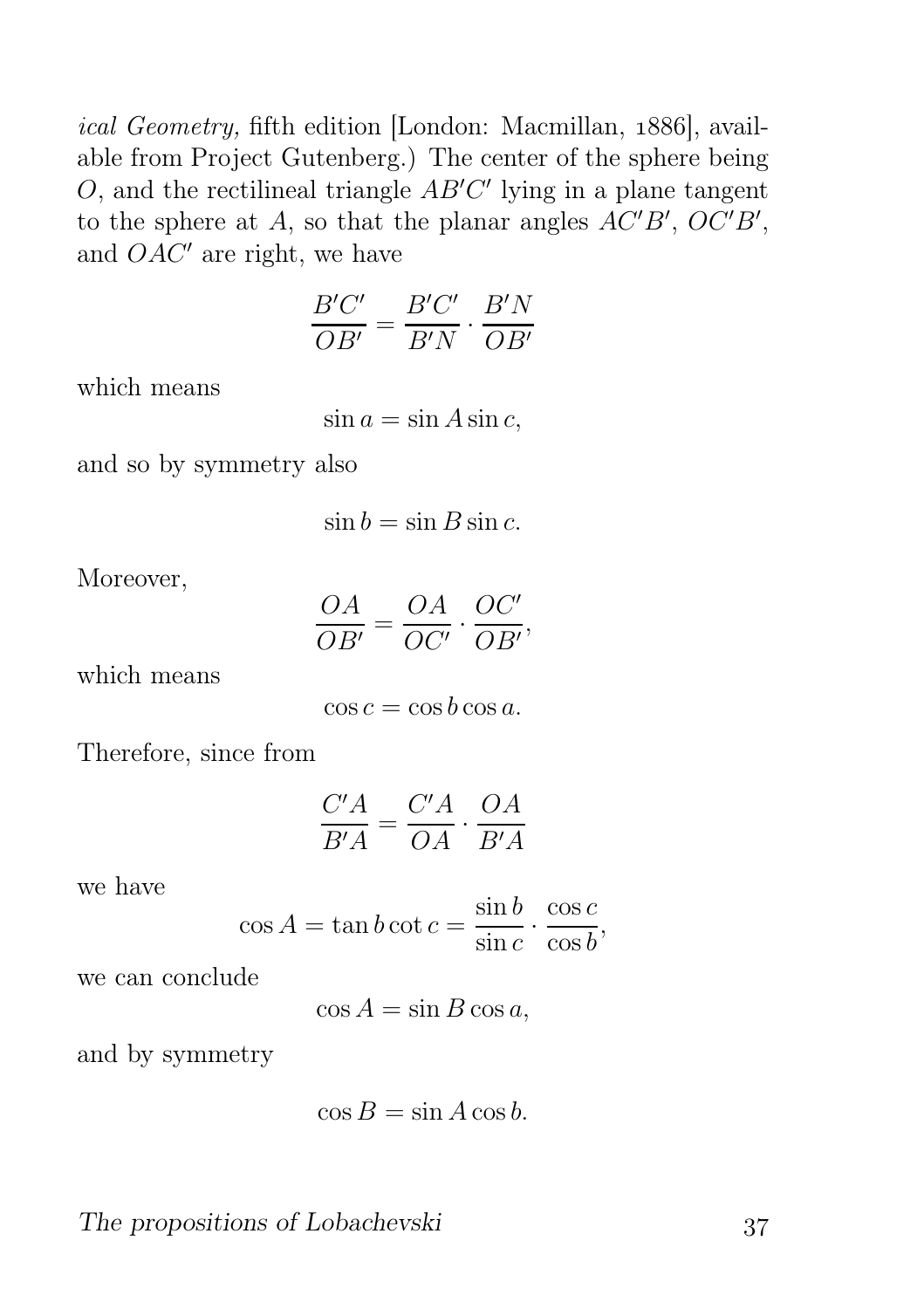

Figure 22: Proposition 35

## Proposition 35

Spherical trigonometry is unchanged by the new postulate on parallels.

Proof. Let ABC be a triangle with right angle at C. As usual, the side opposite vertex  $X$  has length  $x$ . For some additional lengths  $\alpha$  and  $\beta$ , we have

$$
\angle BAC = \Pi(\alpha), \qquad \angle ABC = \Pi(\beta).
$$

Now we erect  $AA'$  perpendicular to the plane of  $ABC$ , and we draw  $BB'$  and  $CC'$  parallel to  $AA'$ , as in Figure 22 (see the appendix on the actual drawing of the figure). We shall use the notation

$$
\Pi(x') + \Pi(x) = \frac{\pi}{2}.
$$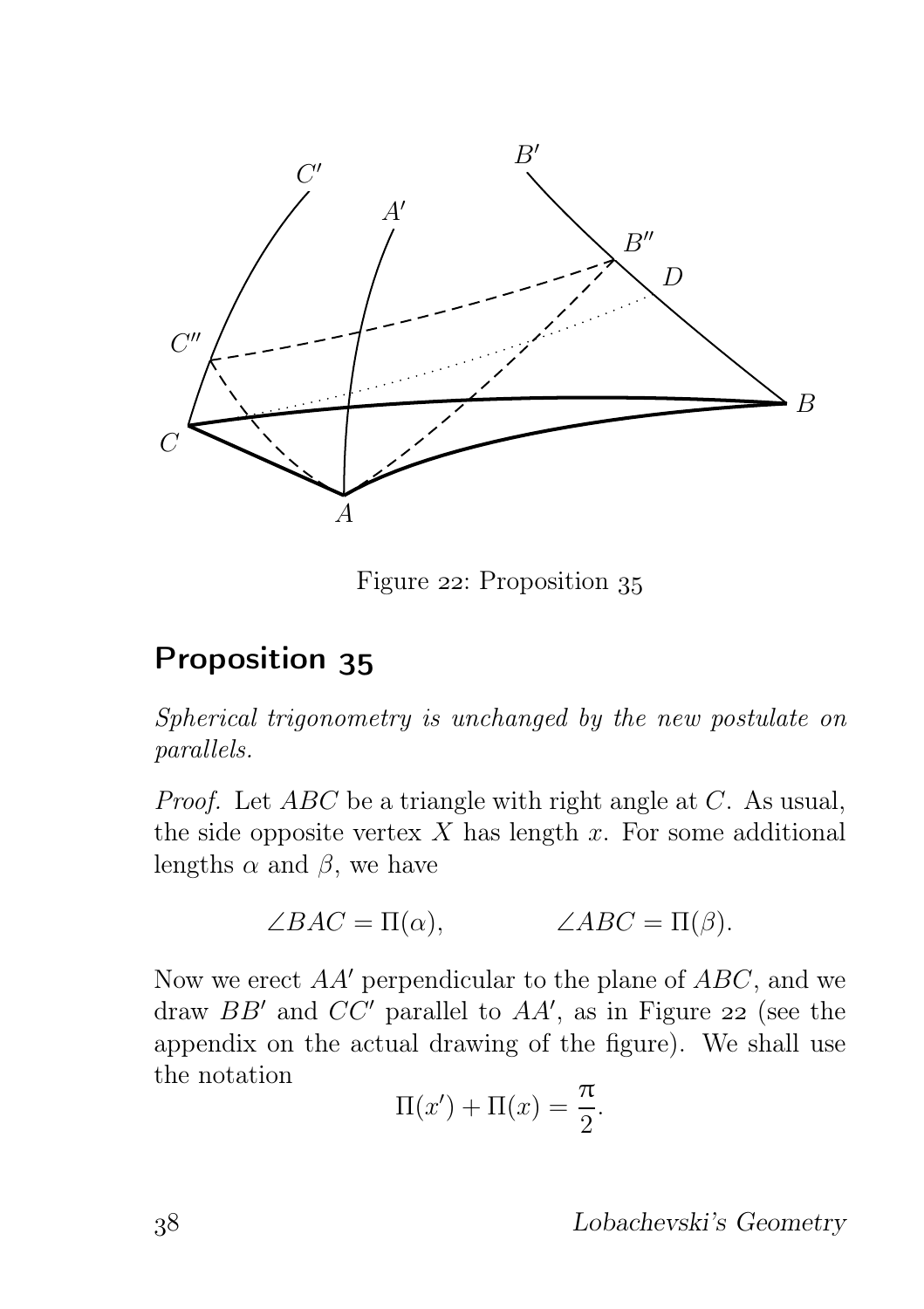Thus the angles of the planes that meet, two by two, in the three parallels are  $\pi/2$  at  $CC'$ ,  $\Pi(\alpha)$  at AA', and therefore  $\Pi(α')$  at *BB'*, by Proposition 28.

Suppose now a sphere centered at  $B$  cuts  $BB', B\overline{A}$ , and  $BC$ respectively at  $E$ ,  $F$ , and  $G$ . In the spherical triangle  $EFG$ ,

$$
g = \Pi(c)
$$
,  $e = \Pi(\beta)$ ,  $f = \Pi(a)$ ,  
\n $G = \Pi(b)$ ,  $E = \Pi(\alpha')$ ,  $F = \frac{\pi}{2}$ .

Conversely, given a spherical triangle with these parameters, we can recover the planar triangle. In other words, for any ordered quintuple  $(a, b, c, \alpha, \beta)$  of lengths, a right triangle ABC exists as above, with sides and angles

$$
(a, b, c, \Pi(\alpha), \Pi(\beta)),
$$

if and only if a spherical right triangle  $EFG$  exists as above, with sides and angles

$$
(\Pi(c), \Pi(\beta), \Pi(a), \Pi(b), \Pi(\alpha')).
$$

We can interchange the angles that are not right angles. Thus the existence of such a spherical right triangle as was just mentioned is equivalent to the existence of one with sides and angles

$$
\big(\Pi(\beta), \Pi(c), \Pi(a), \Pi(\alpha'), \Pi(b)\big).
$$

By what we already saw, the existence of this last spherical right triangle is equivalent to the existence of a right triangle with sides and angles

$$
(a, \alpha', \beta, \Pi(b'), \Pi(c)),
$$

The propositions of Lobachevski 39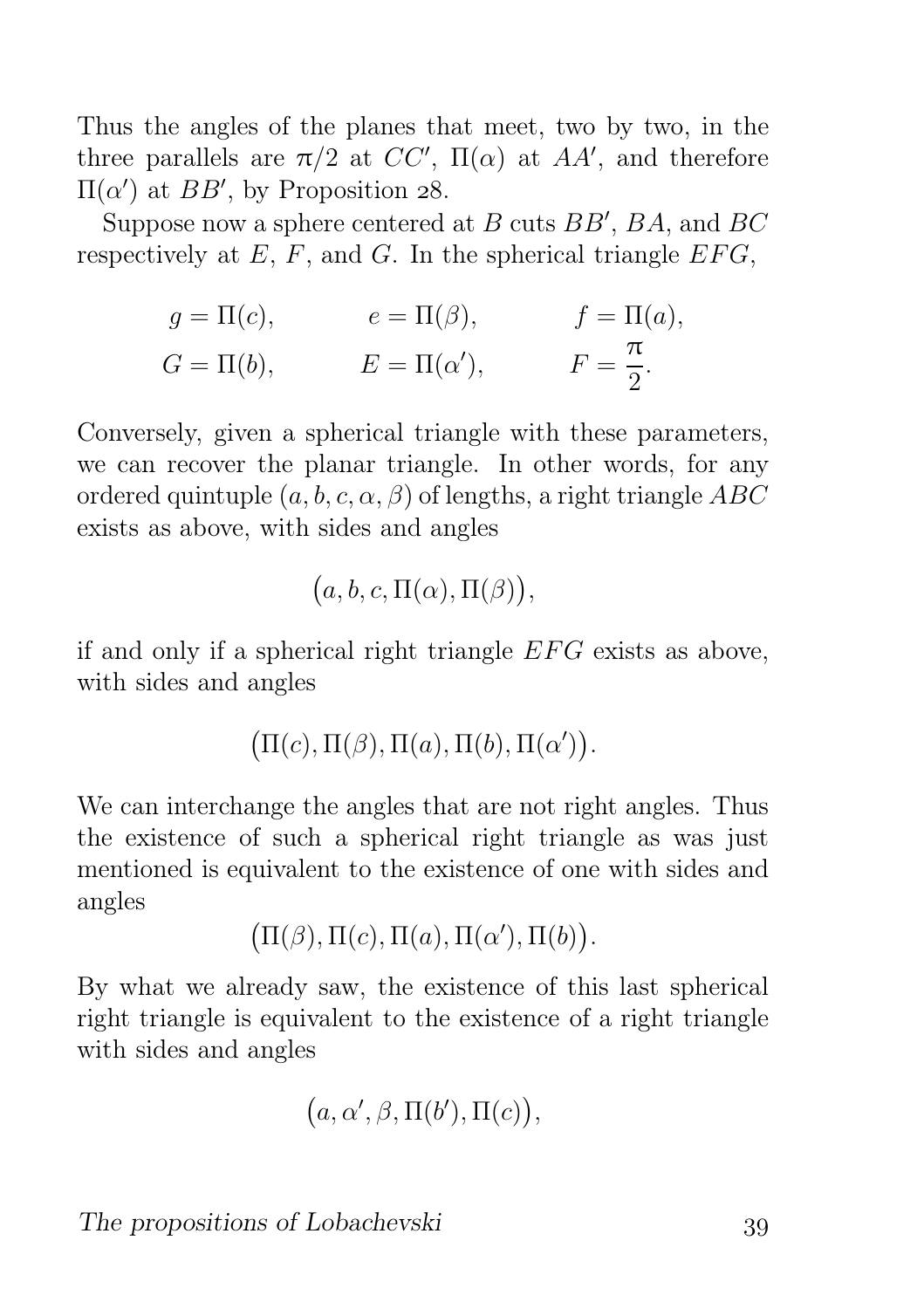simply because the correspondence

$$
(a,b,c,\alpha,\beta) \leftrightarrow (c,\beta,a,b,\alpha')
$$

can also be written as

$$
(a,\alpha',\beta,b',c)\leftrightarrow (\beta,c,a,\alpha',b).
$$

We now let AA' be an axis of a horocycle through A, cutting  $BB'$  and  $B''$  and  $CC'$  at  $C''$ . If we define

$$
|B''C''| = p,
$$
  $|C''A| = q,$   $|AB''| = r,$ 

then

$$
p = r \sin \Pi(\alpha), \qquad q = r \cos \Pi(\alpha),
$$

by Proposition 34. If parallels such as  $AA'$  and  $CC'$  are given, and at a point A on one of them a perpendicular is erected, cutting the other parallel cuts this at  $C$ , while the horocycle passing through A (and having the parallels as axes) cuts the other parallel at  $C''$ , then the length of  $CC''$  and the arc length of  $AC''$  are determined by the length of  $AC$  alone. Thus we have functions  $f$  and  $q$  given by

$$
f(b) = |CC''|,
$$
 
$$
g(b) = q.
$$

Then also

$$
f(c) = |BB''|, \qquad g(c) = r.
$$

Now we let a new horosphere with axis  $CC''$ , passing through C, cut  $BB''$  at D, so that

$$
BB'' = BD + DB'' = BD + CC'';
$$

Lobachevski's Geometry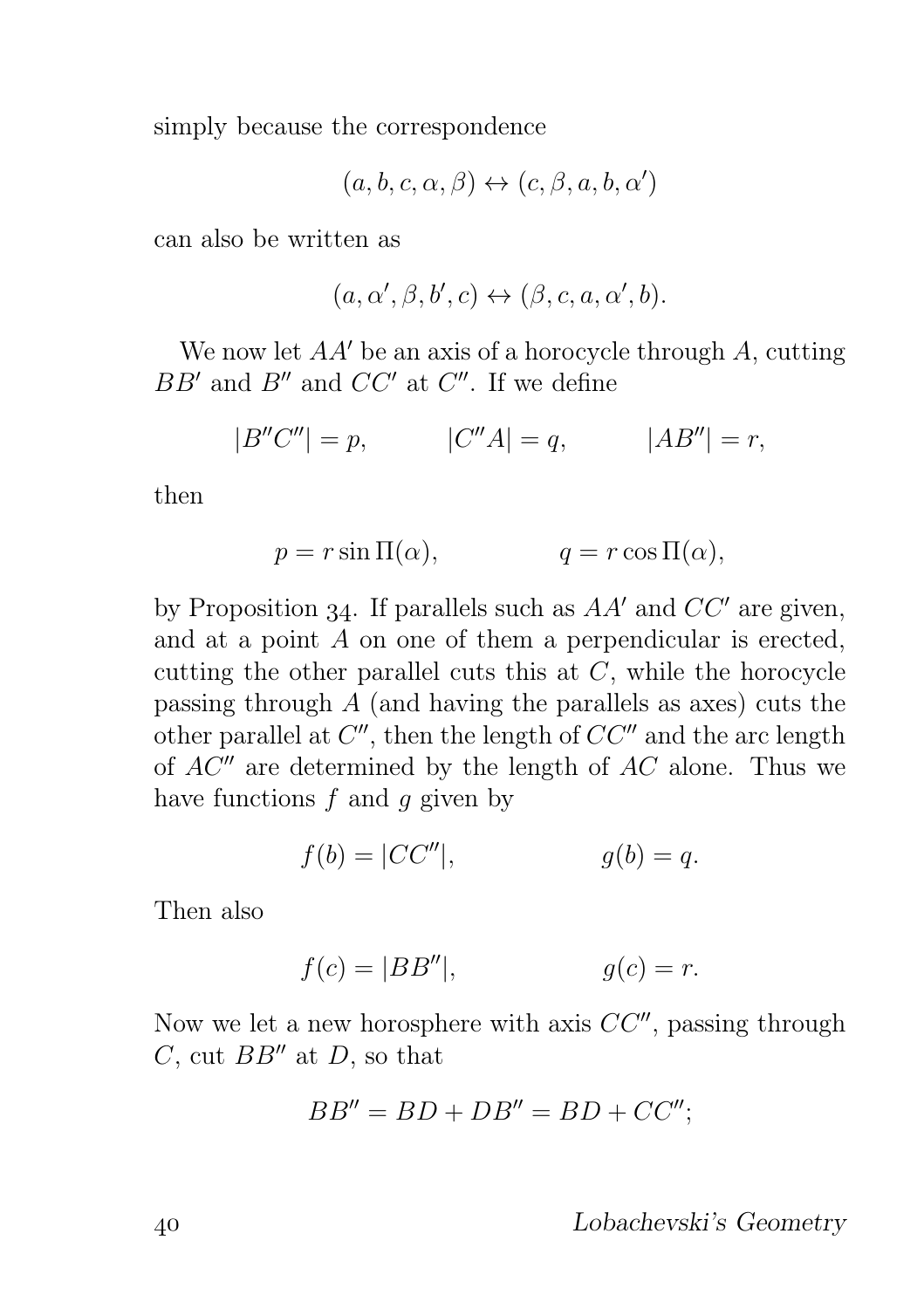and we define

$$
|CD| = t.
$$

Then

$$
f(a) = |BD|, \t\t g(a) = t.
$$

Consequently

$$
f(c) = f(a) + f(b).
$$

Also, considering the rectangle  $CDB''C''$ , we have

$$
t = p e^{f(b)} = r \sin \Pi(\alpha) e^{f(b)},
$$

and thus

$$
g(a) = g(c) \sin \Pi(\alpha) e^{f(b)}.
$$

By symmetry,

$$
g(b) = g(c) \sin \Pi(\beta) e^{f(a)},
$$

and this gives us

$$
\cos \Pi(\alpha) = \sin \Pi(\beta) e^{f(a)}.
$$

By the transformation discussed earlier,

$$
\sin \Pi(b) = \cos \Pi(b') = \sin \Pi(c)e^{f(a)},
$$
  
\n
$$
\sin \Pi(b)e^{f(b)} = \sin \Pi(c)e^{f(a)}e^{f(b)} = \sin \Pi(c)e^{f(c)},
$$

and therefore also, by symmetry again,

$$
\sin \Pi(a)e^{f(a)} = \sin \Pi(b)e^{f(b)}.
$$

Since a and b are independent of one another, and  $\sin \Pi(a)e^{f(a)}$ approaches the limit of 1 at 0, we can conclude

$$
e^{-f(a)} = \sin \Pi(a).
$$

The propositions of Lobachevski 41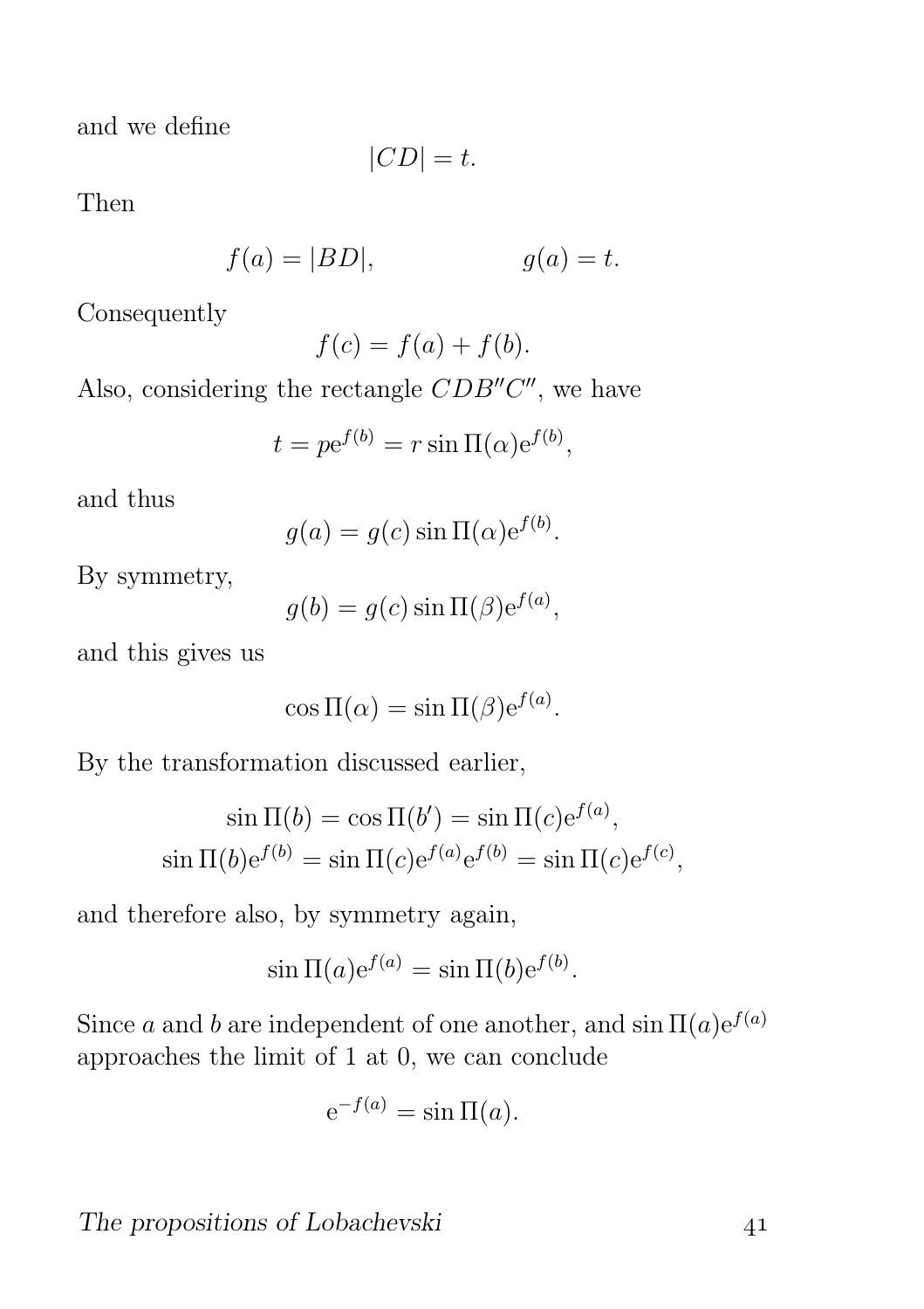Thus from equations found earlier we obtain

$$
\sin \Pi(\beta) = \sin \Pi(a) \cos \Pi(\alpha),
$$
  

$$
\sin \Pi(c) = \sin \Pi(a) \sin \Pi(b).
$$

By symmetry, the former yields

$$
\sin \Pi(\alpha) = \sin \Pi(b) \cos \Pi(\beta).
$$

From this, by the more elaborate permutation,

$$
\cos \Pi(b) = \cos \Pi(\alpha) \cos \Pi(c). \tag{0.1}
$$

Finally, by interchanging a with b and  $\alpha$  with  $\beta$  again,

 $\cos \Pi(a) = \cos \Pi(\beta) \cos \Pi(c)$ .

If we relabel the earlier spherical triangle  $GEF$  as  $ABC$ , then the five equations that we have found become

$$
\sin b = \sin c \sin B,
$$
  
\n
$$
\sin a = \sin c \sin A,
$$
  
\n
$$
\cos B = \sin A \cos b,
$$
  
\n
$$
\cos A = \sin B \cos a,
$$
  
\n
$$
\cos c = \cos b \cos a.
$$

#### Proposition 36

For some unit length, the power of e by the ratio to that length of any length is the reciprocal of the tangent of half the angle of parallelism of that length:

$$
\tan \frac{\Pi(x)}{2} = e^{-x}.
$$

 $\Box$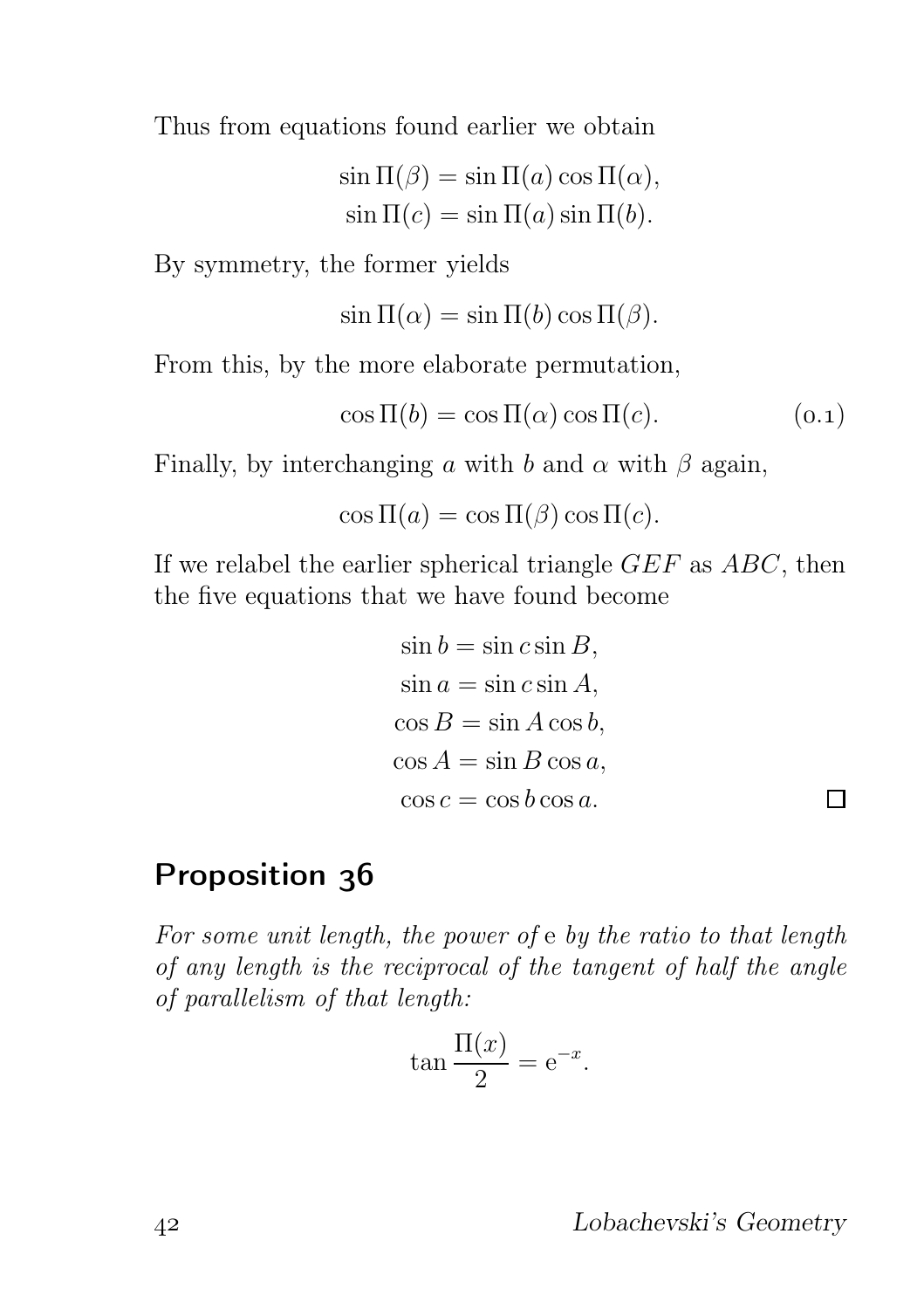

Figure  $23$ : Theorem  $36$ , first case

*Proof.* We are given triangle  $ABC$  as in Figure 23; as in Proposition 35, the angle at C is right, and for some *distances*  $\alpha$  and β, the angles at A and B are  $\Pi(\alpha)$  and  $\Pi(\beta)$  respectively. The sides opposite  $A, B$ , and  $C$  are  $a, b$ , and  $c$  respectively. We first extend AB by the distance  $\beta$  to D. Then the perpendicular  $DD'$  to  $AD$  is parallel to  $CB$  (which is in turn extended to  $B'$ ). If the parallel  $AA'$  to  $BB'$  is also drawn, then, considering that AA′ is parallel to two different straight lines to which perpendiculars are dropped from A, we have

$$
\Pi(b) = \Pi(\alpha) + \Pi(c + \beta).
$$
\n(0.2)

We derive a related equation by measuring  $\beta$  along  $BA$  in the other direction. There are three possibilities here. If  $\beta < c$ , we have Figure  $24$ , from which we can infer

$$
\Pi(c - \beta) = \Pi(\alpha) + \Pi(b). \tag{0.3}
$$

In case  $\beta = c$ , the diagram is as in Figure 25a, and then

The propositions of Lobachevski 43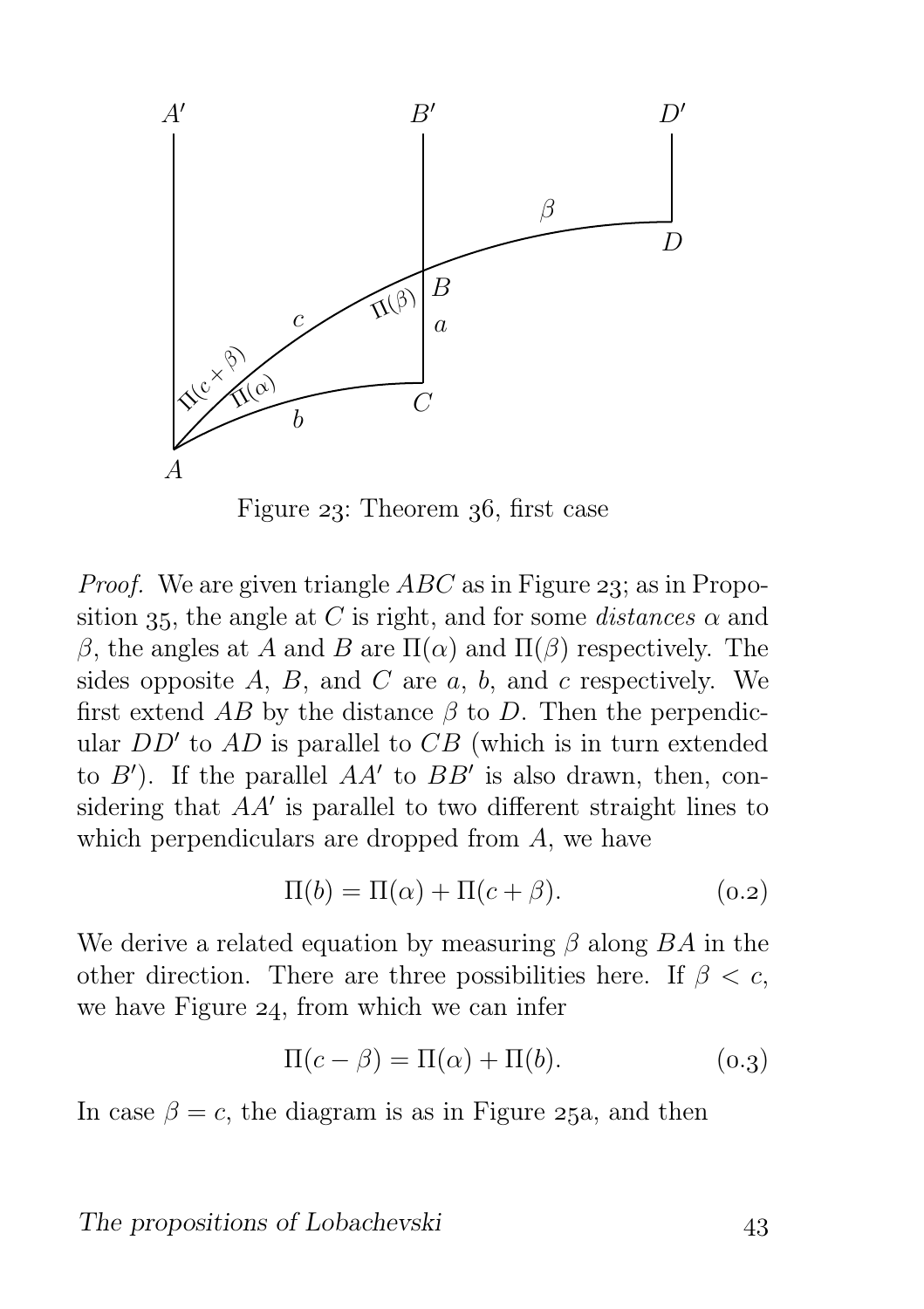

Figure 24: Theorem 36, second case, when  $\beta < c$ 



Figure 25: Theorem 36, second case, when  $\beta \geq c$ 

Lobachevski's Geometry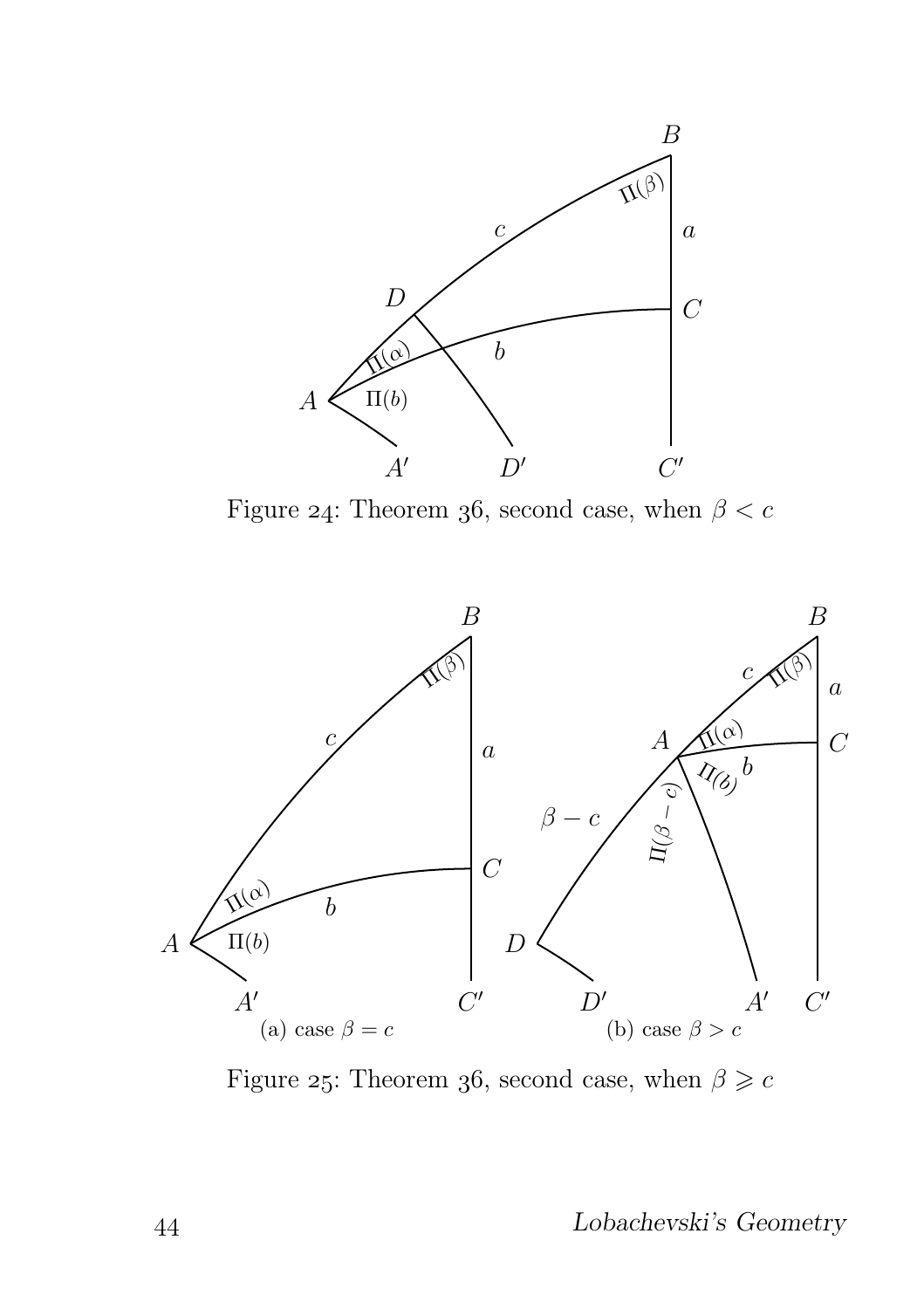$$
\Pi(\alpha) + \Pi(b) = \frac{1}{2}\pi;
$$

but now  $\Pi(c - \beta) = \Pi(0) = \pi/2$  by definition; so again (0.3) holds. Finally, if  $\beta > c$ , then as in Figure 25b,

$$
\Pi(\beta - c) + \Pi(b) + \Pi(\alpha) = \pi,
$$

so (0.3) still holds since  $\pi - \Pi(\beta - c) = \Pi(c - \beta)$  by definition.

From the system of  $(0.2)$  and  $(0.3)$ , we obtain

$$
2\Pi(b) = \Pi(c - \beta) + \Pi(c + \beta),
$$
  

$$
2\Pi(\alpha) = \Pi(c - \beta) - \Pi(c + \beta),
$$

which yield immediately

$$
\frac{\cos \Pi(b)}{\cos \Pi(\alpha)} = \frac{\cos \left(\frac{1}{2}\Pi(c-\beta) + \frac{1}{2}\Pi(c+\beta)\right)}{\cos \left(\frac{1}{2}\Pi(c-\beta) - \frac{1}{2}\Pi(c+\beta)\right)}.
$$

Now, from the proof of Theorem  $35$ , we use  $(0.1)$  to obtain

$$
\cos \Pi(c) = \frac{\cos \left(\frac{1}{2}\Pi(c - \beta) + \frac{1}{2}\Pi(c + \beta)\right)}{\cos \left(\frac{1}{2}\Pi(c - \beta) - \frac{1}{2}\Pi(c + \beta)\right)}.
$$
 (0.4)

From this, we shall obtain

$$
\left(\tan\frac{\Pi(c)}{2}\right)^2 = \tan\frac{\Pi(c-\beta)}{2} \cdot \tan\frac{\Pi(c+\beta)}{2}.\tag{0.5}
$$

Lobachevski does not give a derivation, but if we write  $(0.4)$ as

$$
\cos \theta = \frac{\cos(\varphi + \psi)}{\cos(\varphi - \psi)},\tag{0.6}
$$

then, since

$$
\tan\frac{\theta}{2} = \frac{\sin\theta}{1 + \cos\theta} = \frac{1 - \cos\theta}{\sin\theta},
$$

The propositions of Lobachevski 45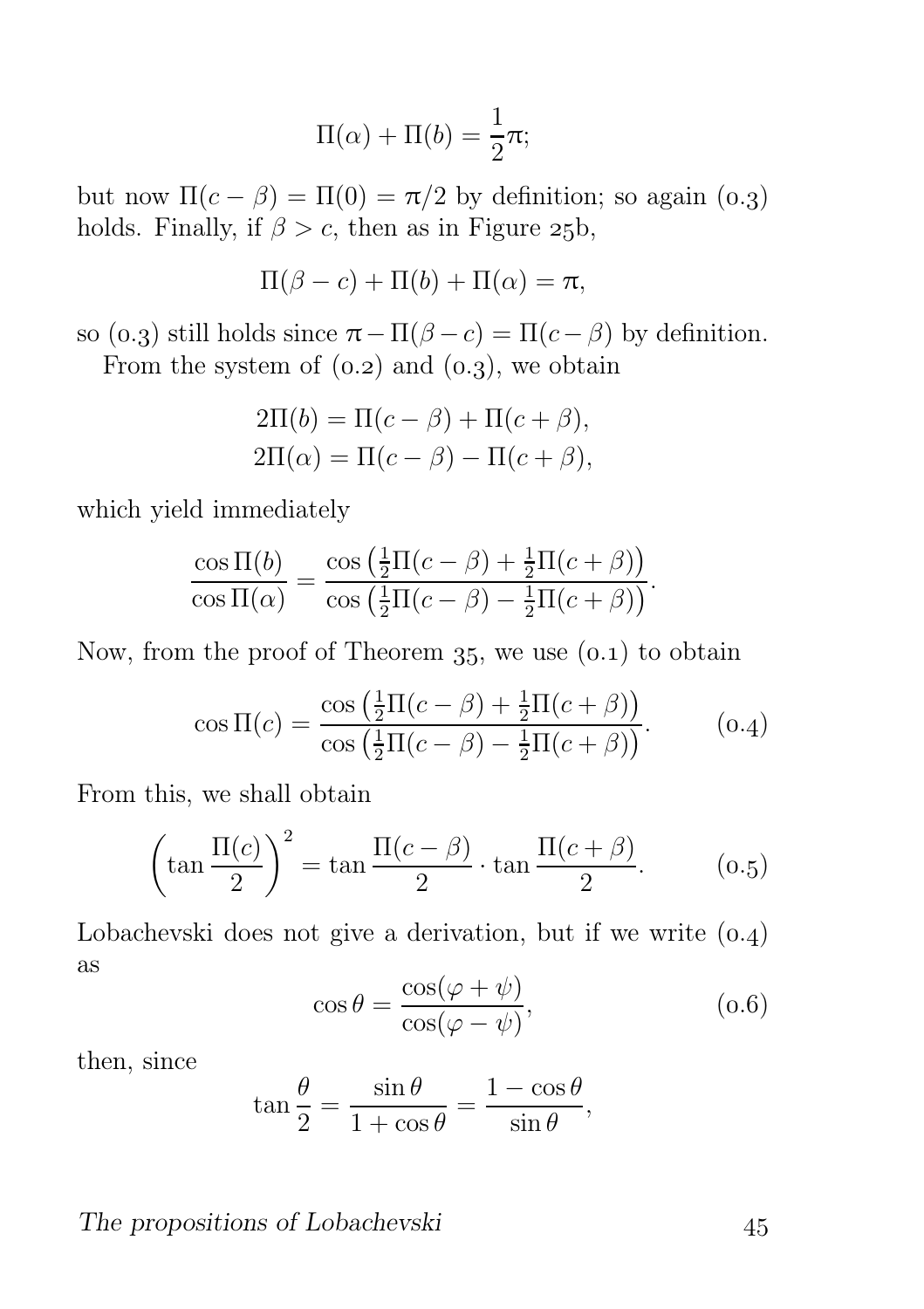so that

$$
\left(\tan\frac{\theta}{2}\right)^2 = \frac{1+\cos\theta}{1-\cos\theta},\,
$$

we obtain from  $(0.6)$ 

$$
\left(\tan\frac{\theta}{2}\right)^2 = \frac{\cos(\varphi - \psi) - \cos(\varphi + \psi)}{\cos(\varphi - \psi) + \cos(\varphi + \psi)} = \frac{\sin\varphi \cdot \sin\psi}{\cos\varphi \cdot \cos\psi}
$$

$$
= \tan\varphi \cdot \tan\psi.
$$

Now Lobachevski proposes replacing  $\beta$  with c, 2c, 3c, and so forth. One can do this; that is, one can use induction to obtain

$$
\left(\tan\frac{\Pi(c)}{2}\right)^n = \tan\frac{\Pi(nc)}{2}.
$$

But it seems neater to me to rewrite  $(0.5)$  as

$$
\frac{\tan(\Pi(c)/2)}{\tan(\Pi(c-\beta)/2)} = \frac{\tan(\Pi(c+\beta)/2)}{\tan(\Pi(c)/2)};
$$

for then

$$
\left(\tan\frac{\Pi(c)}{2}\right)^n = \prod_{k=1}^n \frac{\tan(\Pi(kc)/2)}{\tan(\Pi((k-1)c)/2)} = \tan\frac{\Pi(nc)}{2}
$$

since  $tan(\Pi(0)/2) = 1$ . By continuity,

$$
\left(\tan\frac{\Pi(c)}{2}\right)^t = \tan\frac{\Pi(tc)}{2}.
$$

for all positive real numbers  $t$ . For some unit length  $u$  we have

$$
\tan \frac{\Pi(u)}{2} = e^{-1},
$$

and then

$$
\tan \frac{\Pi(tu)}{2} = e^{-t}.\tag{}
$$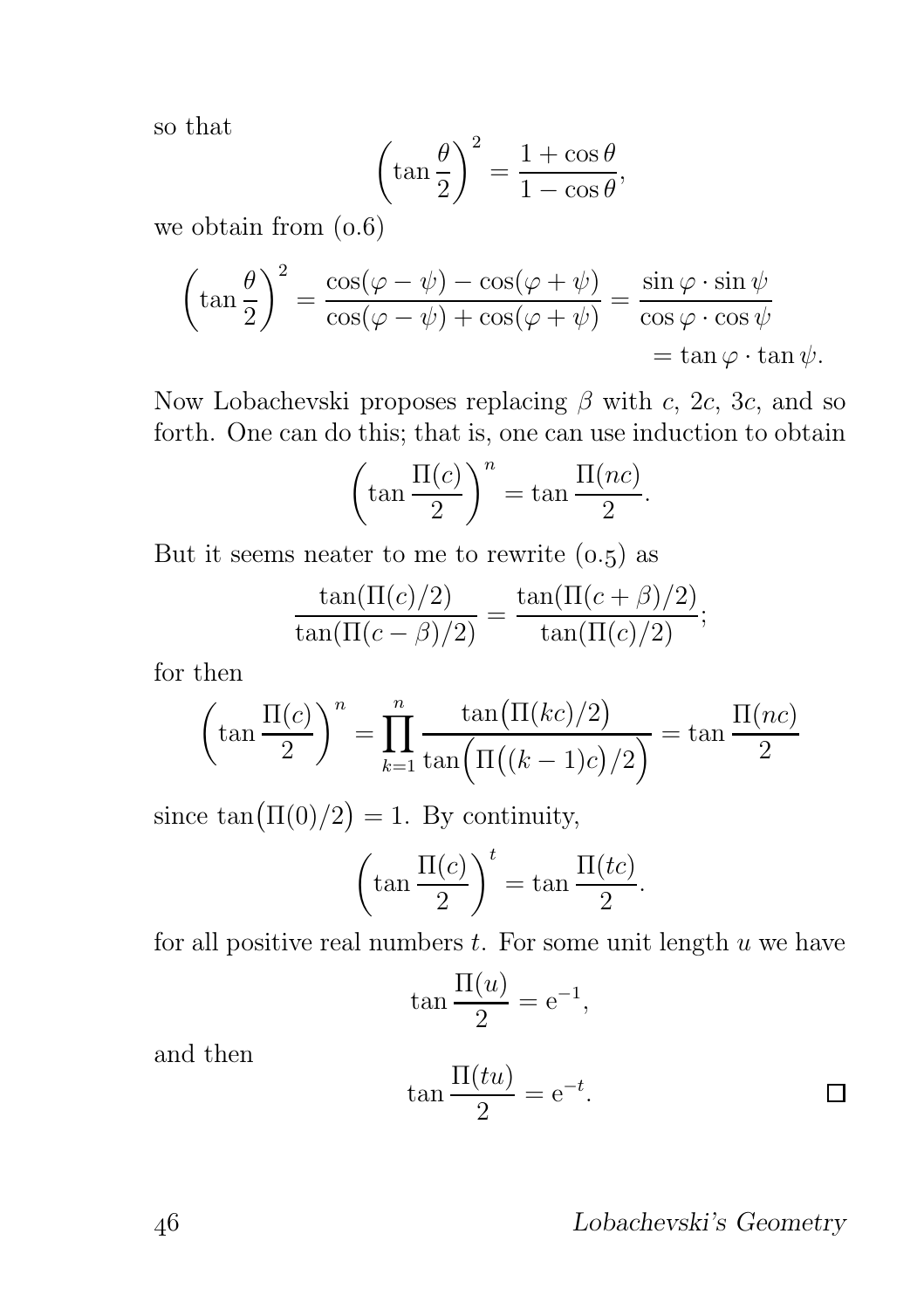# Proposition 37

[Equations for solving arbitrary planar triangles.]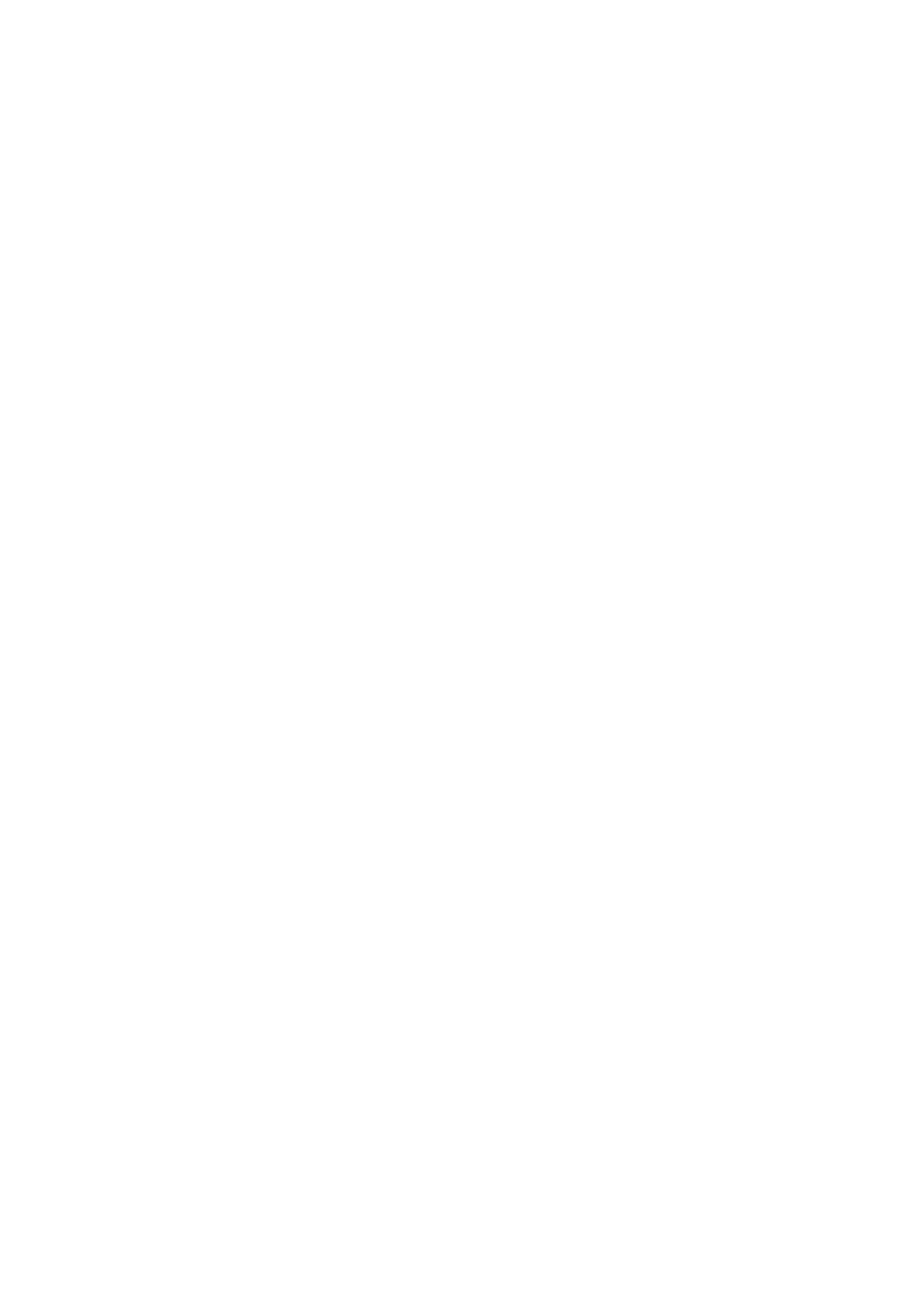## Drawing a figure

I record here the process of reproducing, with precision, the diagrams of Lobachevski, and specifically his Figure 28, used for [Theorem] 35. Drawing such a figure tests the computational limits, both of myself when working by hand, and of the PostScript program. The figure shows a rectilineal triangle  $ABC$  in which the angle at C is right. The line  $AA'$  is perpendicular to the plane of ABC, and BB′ and CC′ parallel to AA′ . The three parallels are axes of a horosphere passing through A, and the horosphere cuts  $BB'$  and  $CC'$  at  $B''$  and  $C''$  respectively. The solid angle at B bounded by  $BA, BC$ , and  $BB'$  is also considered, as is the horocycle with axis  $CC'$ passing through C.

#### The triangle

I propose to depict  $ABC$  as being flat to us, the leg  $AC$  being straight to us. This leg then should be perpendicular the bounding plane of a Poincaré half-plane. I take that plane to be the  $yz$  plane, in the coordinate system of Figure 26, and ABC can be as shown. Thus AC is along the x axis, and BC is an arc centered at the origin. Thus there are positive parameters  $a, b$ , and  $c$  such that

$$
A = (a, 0, 0),
$$
  $C = (c, 0, 0),$   $B = (\sqrt{c^2 - b^2}, -b, 0).$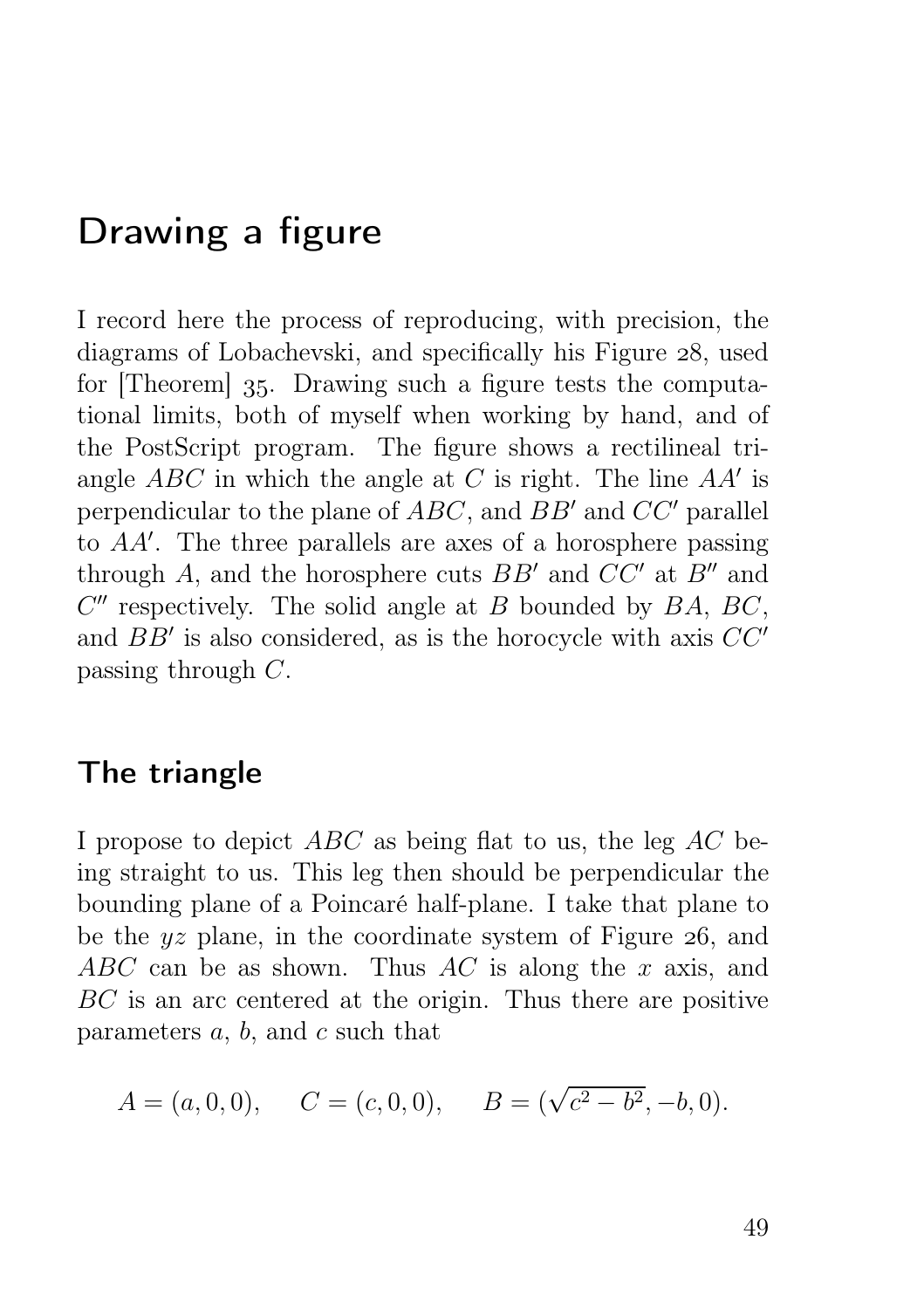

Figure 26: The triangle

Also  $AB$  is an arc centered at a point  $H$  on the  $y$  axis. We may let

$$
H=(0,-h,0),
$$

and then

$$
a^{2} + h^{2} = c^{2} - b^{2} + (b - h)^{2},
$$

$$
h = \frac{c^{2} - a^{2}}{2b}.
$$

The circle of which  $AB$  is an arc is given by

$$
x^{2} + (y+h)^{2} = a^{2} + h^{2},
$$
  

$$
x^{2} = a^{2} - 2hy - y^{2},
$$

so that, as an arc,

$$
AB = \left\{ \left( \sqrt{a^2 + t(c^2 - a^2) - t^2 b^2}, -bt, 0 \right) : 0 \leq t \leq 1 \right\}.
$$

Lobachevski's Geometry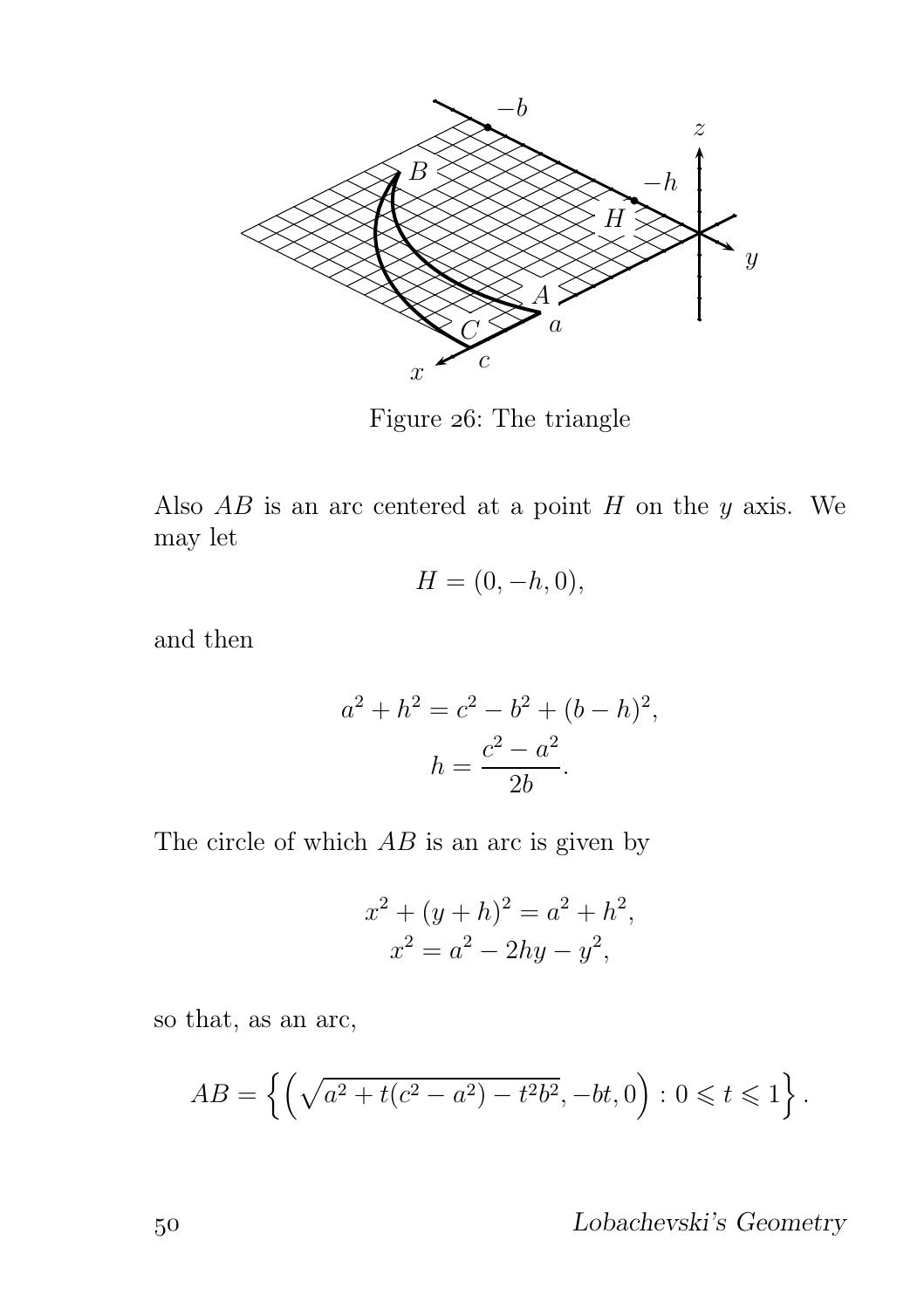

Figure  $27$ : The horosphere

#### The horosphere

The horosphere tangent at A to ABC is the real sphere of radius  $a$  having center at  $N$ , where

$$
N = (a, 0, a),
$$

as in Figure  $27$ . This sphere is tangent to the  $yz$  plane at a point  $I$ , and so

$$
I=(0,0,a).
$$

#### The easy parallel

The name of the point  $I$  can be understood to stand for "infinity." The parallels  $AA'$ ,  $BB'$ , and  $CC'$  at the vertices of  $ABC$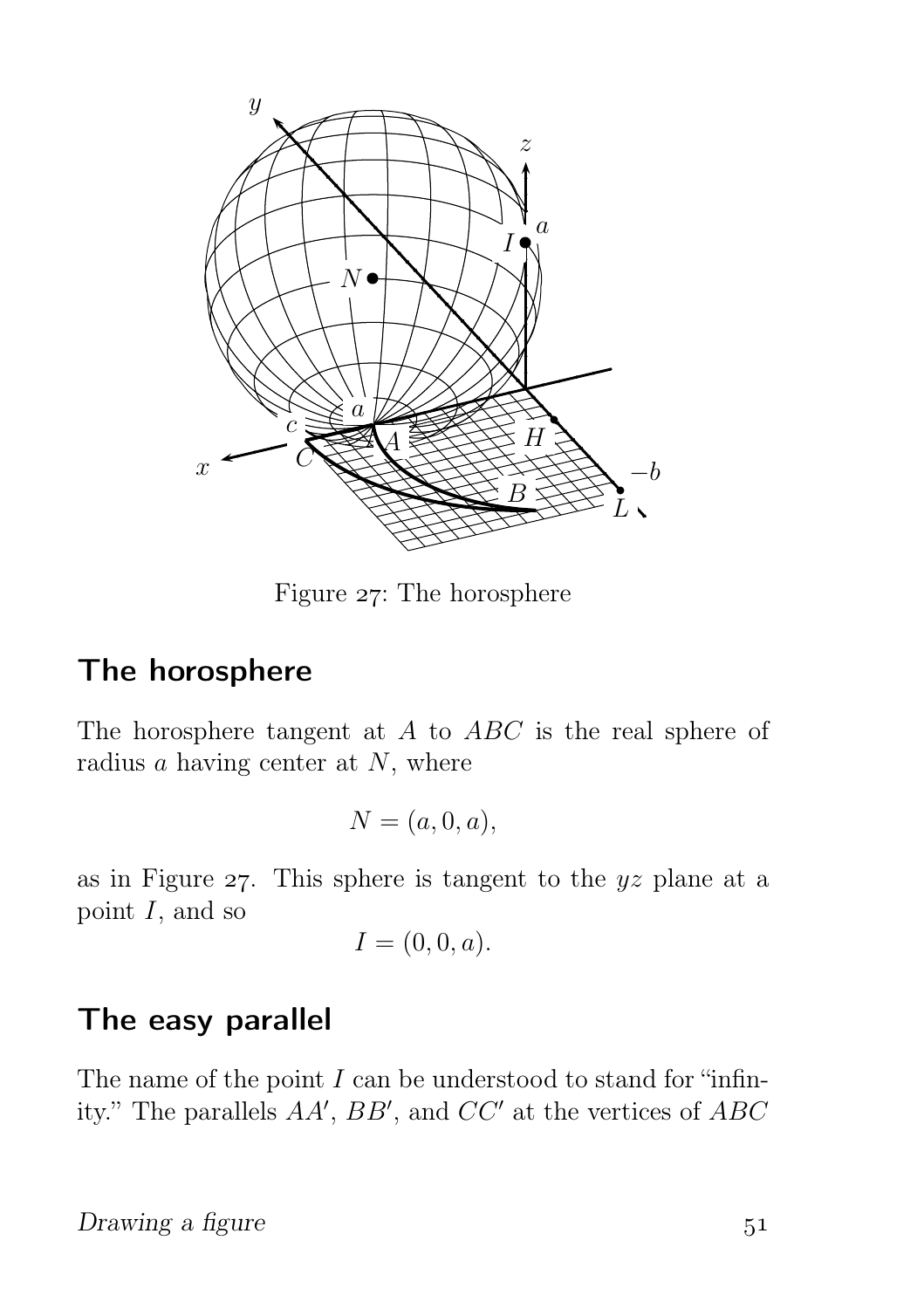

Figure 28: The easy parallel

will for us be arcs of circles passing through  $I$ , with centers on the  $yz$  plane, in planes parallel to the x axis. We shall concentrate on the arcs AI, BI, and CI; if they are all parametrized similarly, then they can be cut off uniformly at the points  $A'$ ,  $B'$ , and  $C'$ .

The arcs AI and CI have centers on the z axis. The center of  $AI$  is just the origin, so the arc is as in Figure  $28$ .

#### The middle parallel

A direction vector of the line CI is  $(c, 0, -a)$ , and the midpoint of CI is  $(c/2, 0, a/2)$ , and so the perpendicular bisector of CI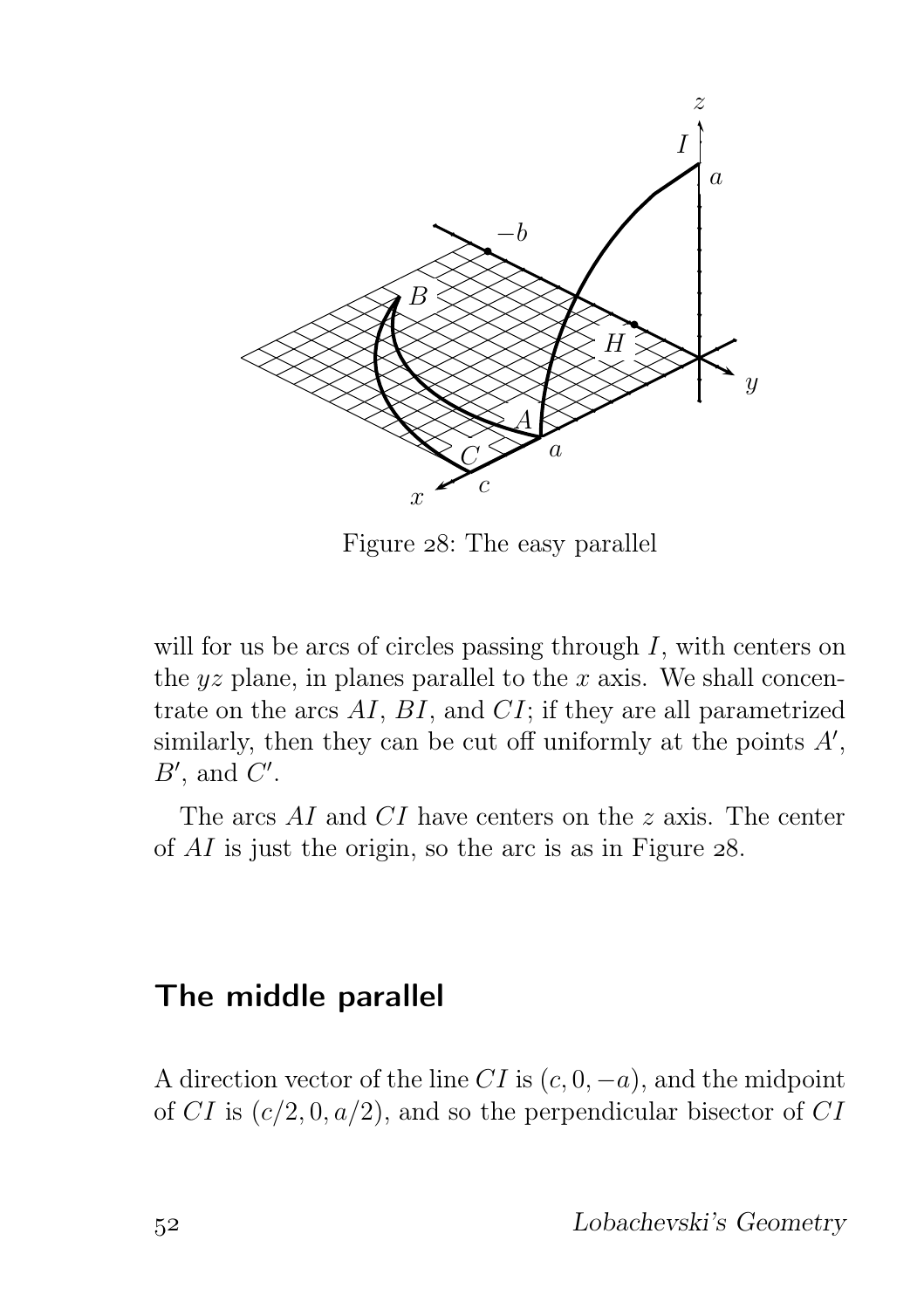

Figure 29: The middle parallel

is

$$
c\left(x - \frac{c}{2}\right) - a\left(z - \frac{a}{2}\right) = 0,
$$
  

$$
2cx - 2az = c^2 - a^2,
$$

which cuts the z axis at  $-(c^2 - a^2)/2a$ . Thus the center of the arc  $CI$  is  $M$ , given by

$$
M = \left(0, 0, -\frac{c^2 - a^2}{2a}\right),
$$

as in Figure 29. The radius  $MI$  is then  $a + (c^2 - a^2)/2a$ , so the points of the arc  $CI$  are thus

$$
\left(\sqrt{\left(a+\frac{c^2-a^2}{2a}\right)^2-\left(ta+\frac{c^2-a^2}{2a}\right)^2},0,ta\right),\right.
$$

Drawing a figure 53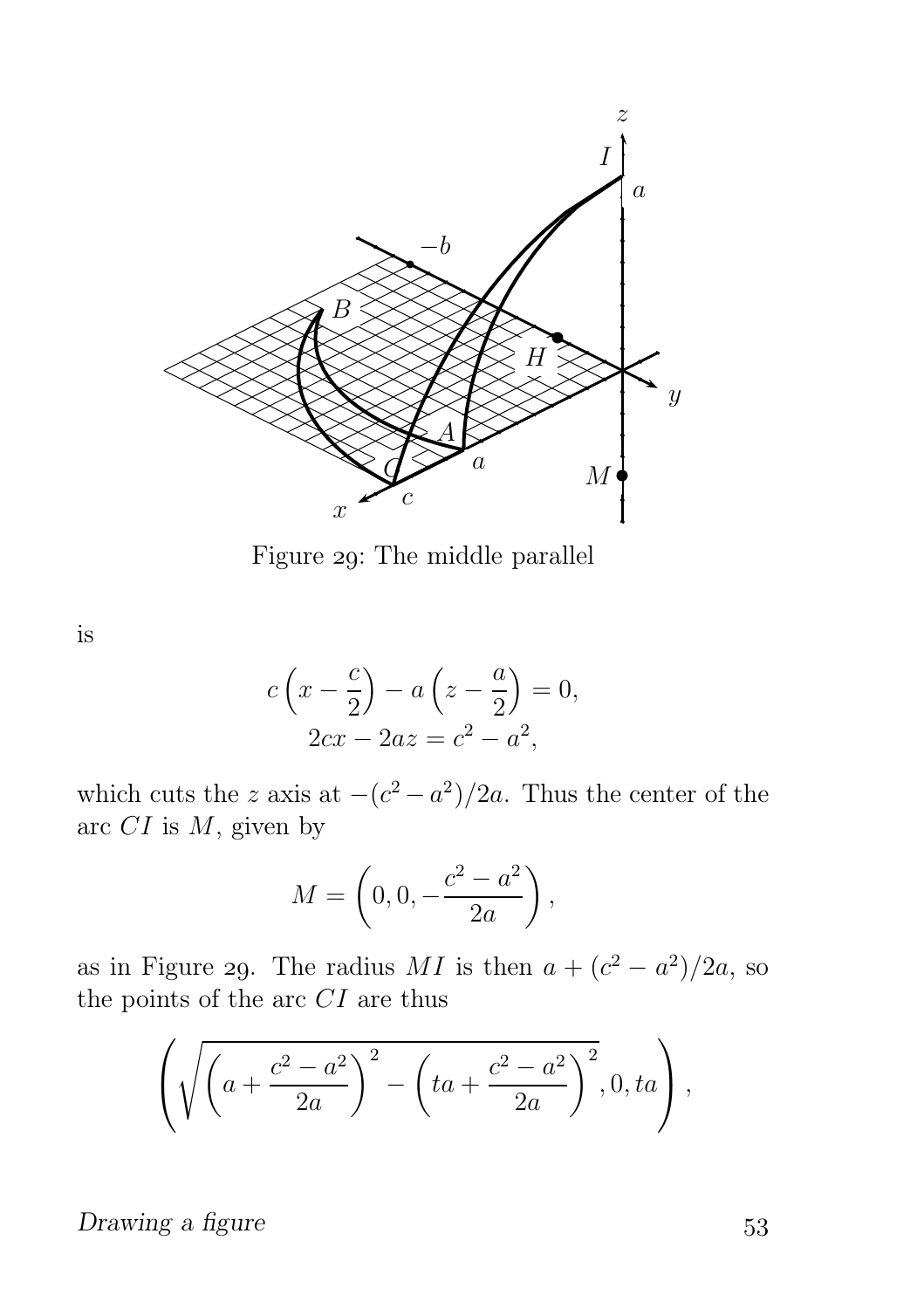

Figure 30: Setup for the hard parallel

where  $0 \leq t \leq 1$ . The radicand simplifies to

$$
a^{2} + c^{2} - a^{2} - t^{2}a^{2} - t(c^{2} - a^{2}),
$$
  

$$
c^{2} - t(c^{2} - a^{2}) - t^{2}a^{2},
$$

so that

$$
CI = \left\{ \left( \sqrt{c^2 - t(c^2 - a^2) - t^2 a^2}, 0, ta \right) : 0 \leq t \leq 1 \right\}.
$$

#### The hard parallel

The arc  $BI$  has center  $K$  on the line through  $I$  and the foot  $L$  of the perpendicular dropped from  $B$  to the  $yz$  plane, as in Figure 30. Thus

$$
K = (0, -k_1, k_2), \qquad L = (0, -b, 0),
$$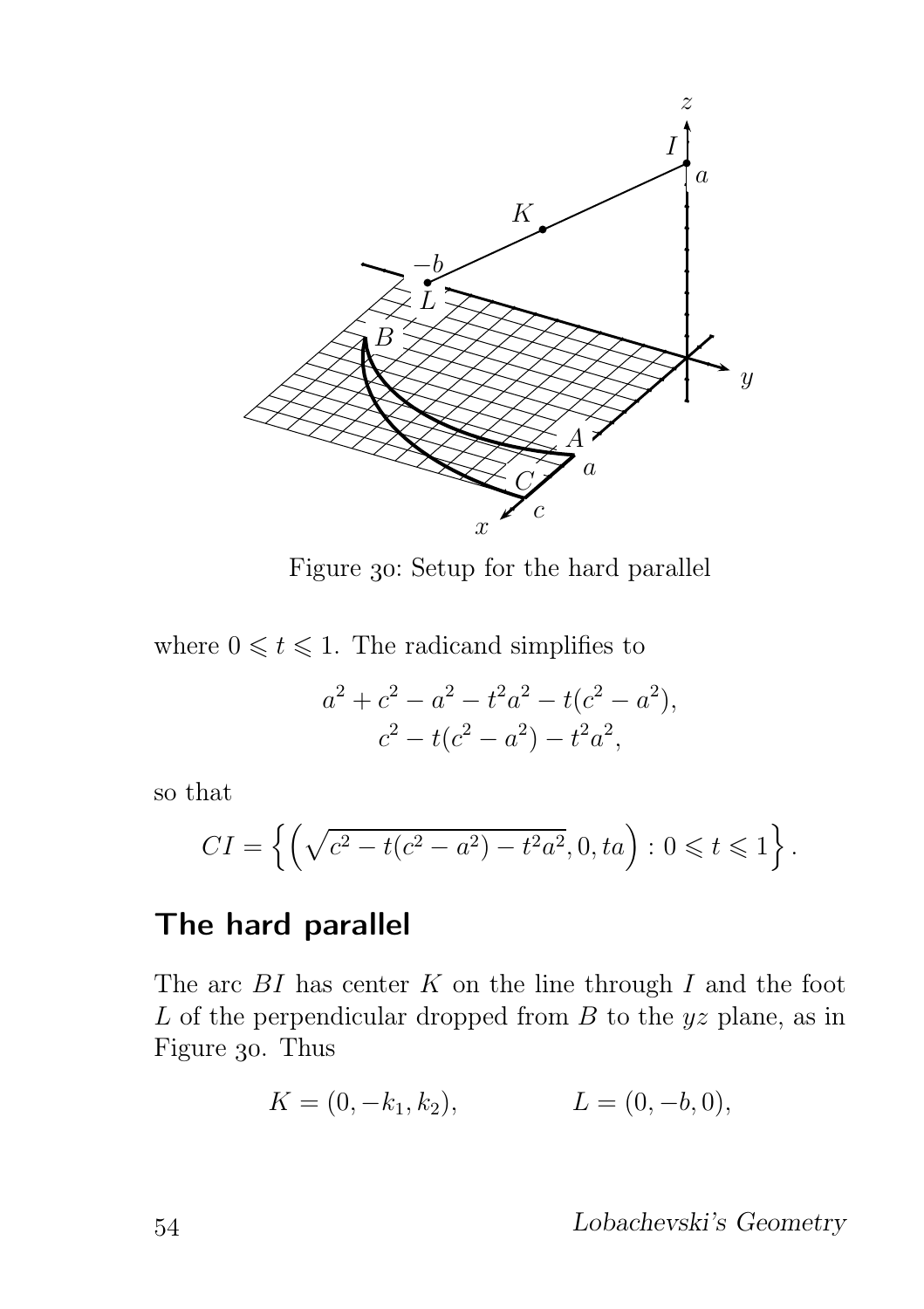and the line  $IL$  is given by

$$
x = 0, \qquad \qquad ay - bz = -ab.
$$

To find the parameters  $k_1$  and  $k_2$ , we observe that a direction vector and the midpoint of  $BI$  are respectively

$$
(\sqrt{c^2 - b^2}, -b, -a),
$$
  $\left(\frac{\sqrt{c^2 - b^2}}{2}, -\frac{b}{2}, \frac{a}{2}\right),$ 

so the perpendicular bisecting plane is

$$
\sqrt{c^2 - b^2} \left( x - \frac{\sqrt{c^2 - b^2}}{2} \right) - b \left( y + \frac{b}{2} \right) - a \left( z - \frac{a}{2} \right) = 0,
$$
  

$$
2\sqrt{c^2 - b^2}x - 2by - 2az = c^2 - a^2.
$$

Thus we obtain  $K$  by solving simultaneously

$$
\begin{cases}\n-ay & + & bx = ab \\
-2by & -2az = c^2 - a^2.\n\end{cases}
$$

We may use Cramer's Rule:

$$
\begin{vmatrix} ab & b \ c^2 - a^2 & -2a \end{vmatrix} = -b \begin{vmatrix} a & -1 \ c^2 - a^2 & 2a \end{vmatrix} = -b(a^2 + c^2),
$$
  
\n
$$
\begin{vmatrix} -a & ab \ -2b & c^2 - a^2 \end{vmatrix} = a \begin{vmatrix} 1 & b \ -2b & a^2 - c^2 \end{vmatrix} = a(a^2 + 2b^2 - c^2),
$$
  
\n
$$
\begin{vmatrix} -a & b \ -2b & -2a \end{vmatrix} = 2 \begin{vmatrix} a & -b \ b & a \end{vmatrix} = 2(a^2 + b^2),
$$

and so

$$
k_1 = \frac{b(a^2 + c^2)}{2(a^2 + b^2)},
$$
  $k_2 = \frac{a(a^2 + 2b^2 - c^2)}{2(a^2 + b^2)}.$ 

Drawing a figure 55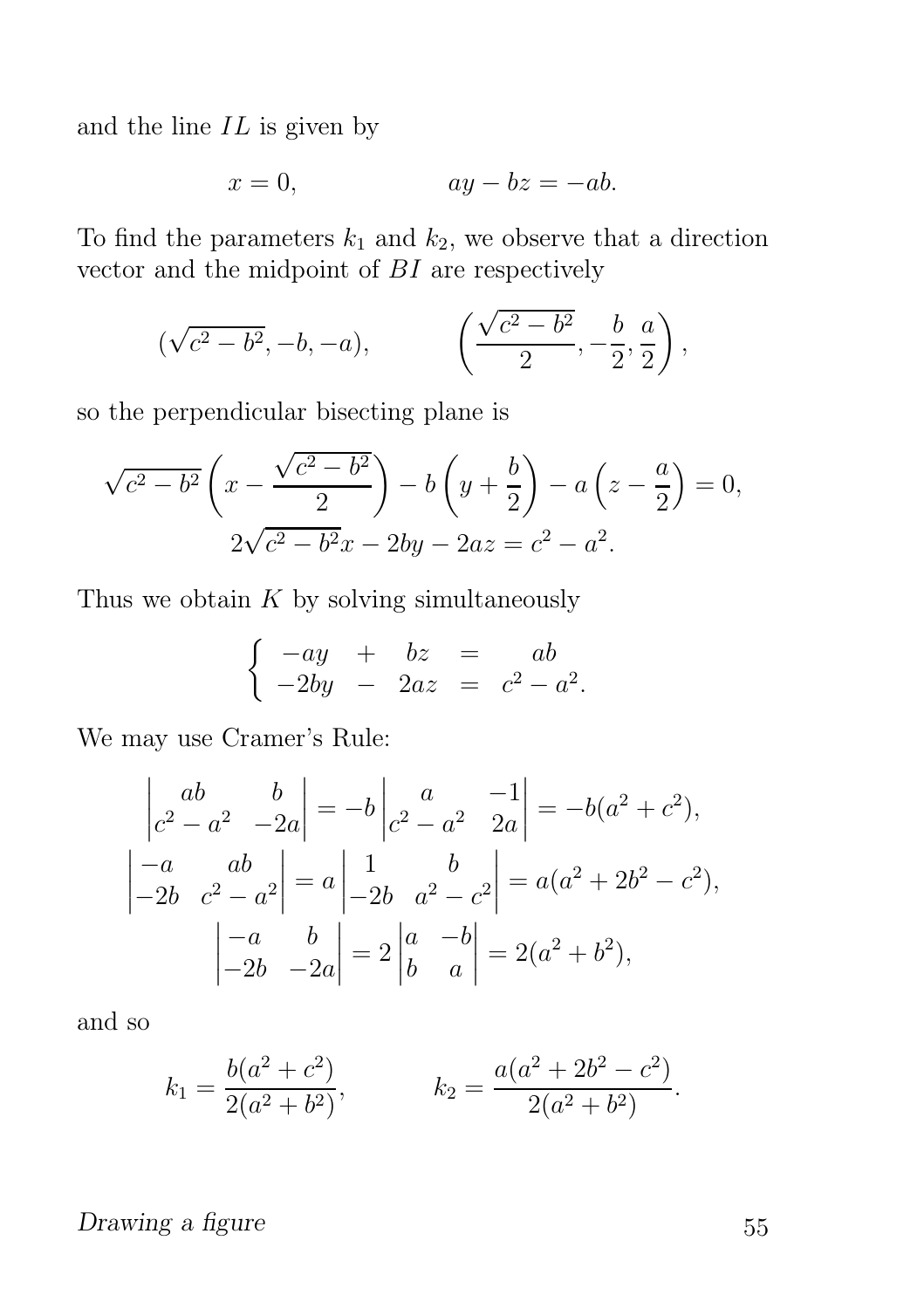The point  $(0, -k_1, k_2)$  or K lies on the ray IL. The segment LI consists of the points

$$
(0,(t-1)b,ta),
$$

where  $0 \leq t \leq 1$ . The arc from B to I with center at K has the radius  $r$ , this being the distance from  $B$  to  $K$  and so satisfying

$$
r^{2} = c^{2} - b^{2} + (b - k_{1})^{2} + k_{2}^{2}
$$

$$
= c^{2} - 2bk_{1} + k_{1}^{2} + k_{2}^{2}.
$$

The points of the arc  $IB$  are thus

$$
\left(\sqrt{r^2 - ((1-t)b - k_1)^2 - (ta - k_2)^2}, (t-1)b, ta\right).
$$

The radicand simplifies to

$$
c^{2} - 2bk_{1} - (1 - t)^{2}b^{2} + 2(1 - t)bk_{1} - t^{2}a^{2} + 2tak_{2},
$$
  
\n
$$
c^{2} - 2bk_{1} - b^{2} + 2tb^{2} - t^{2}b^{2} + 2bk_{1} - 2tbk_{1} - t^{2}a^{2} + 2tak_{2},
$$
  
\n
$$
c^{2} - b^{2} + 2t(b^{2} - bk_{1} + ak_{2}) - t^{2}(a^{2} + b^{2}),
$$

and here

$$
2(bk_1 - ak_2) = \frac{b^2(a^2 + c^2)}{a^2 + b^2} - \frac{a^2(a^2 + 2b^2 - c^2)}{a^2 + b^2}
$$
  
= 
$$
\frac{a^2b^2 + b^2c^2 - a^4 - 2a^2b^2 + a^2c^2}{a^2 + b^2}
$$
  
= 
$$
\frac{a^2c^2 + b^2c^2 - a^4 - a^2b^2}{a^2 + b^2} = c^2 - a^2,
$$

so that

$$
2(b2 - bk1 + ak2) = a2 + 2b2 - c2
$$
  
= a<sup>2</sup> + b<sup>2</sup> - (c<sup>2</sup> - b<sup>2</sup>),

Lobachevski's Geometry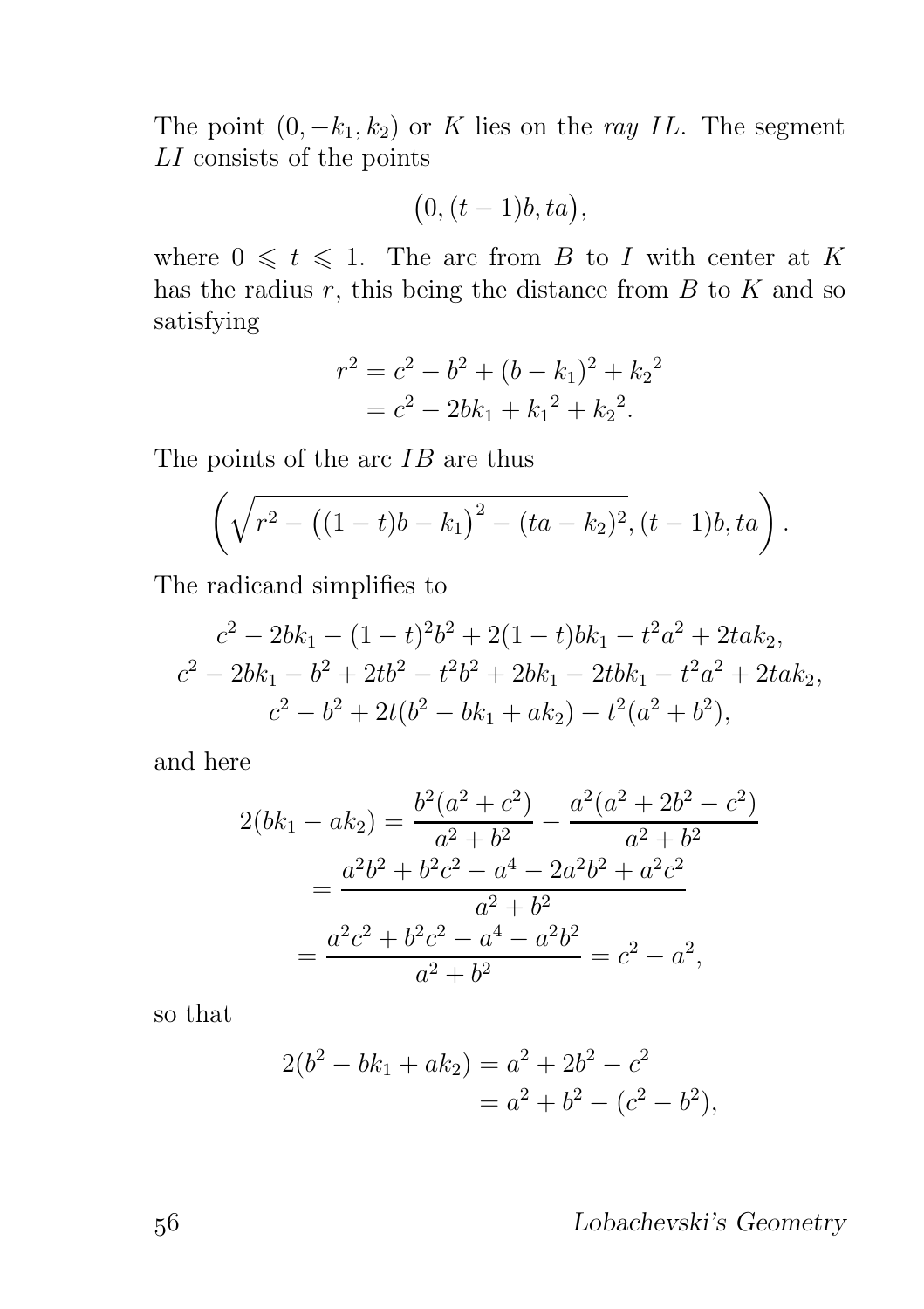and therefore the radicand is

$$
c2 - b2 + t(a2 + b2 - (c2 - b2)) - t2(a2 + b2),
$$
  
(1 - t)((c<sup>2</sup> - b<sup>2</sup>) + t(a<sup>2</sup> + b<sup>2</sup>)).

Thus

$$
BI = \left\{ \left( \sqrt{(1-t)\left( (c^2 - b^2) + t(a^2 + b^2) \right)}, (t-1)b, ta \right) : \right. \\ 0 \leq t \leq 1 \right\},
$$

as in Figure  $31$ .

#### The easy plane

We now want to know where the horosphere with center  $I$ passing through A cuts the three planes ACI, CBI, and BAI. Again, the points where the horosphere cuts the three parallels  $AA'$ ,  $BB'$ , and  $CC'$  are  $A$ ,  $B''$ , and  $C''$  respectively. The plane of ACI is in the xz plane, and the intersection of the horosphere with this plane is given by

$$
(x-a)2 + (z-a)2 = a2,x2 - 2ax = -a2 + 2az - z2,
$$

while by our earlier computations the circle of  $CI$  is given by

$$
x^2 = c^2 - \frac{c^2 - a^2}{a}z - z^2.
$$

To find  $C''$ , we eliminate the squares, obtaining

$$
2ax = a^{2} + c^{2} - \left(2a + \frac{c^{2} - a^{2}}{a}\right)z = \frac{a^{2} + c^{2}}{a}(a - z),
$$

Drawing a figure  $57$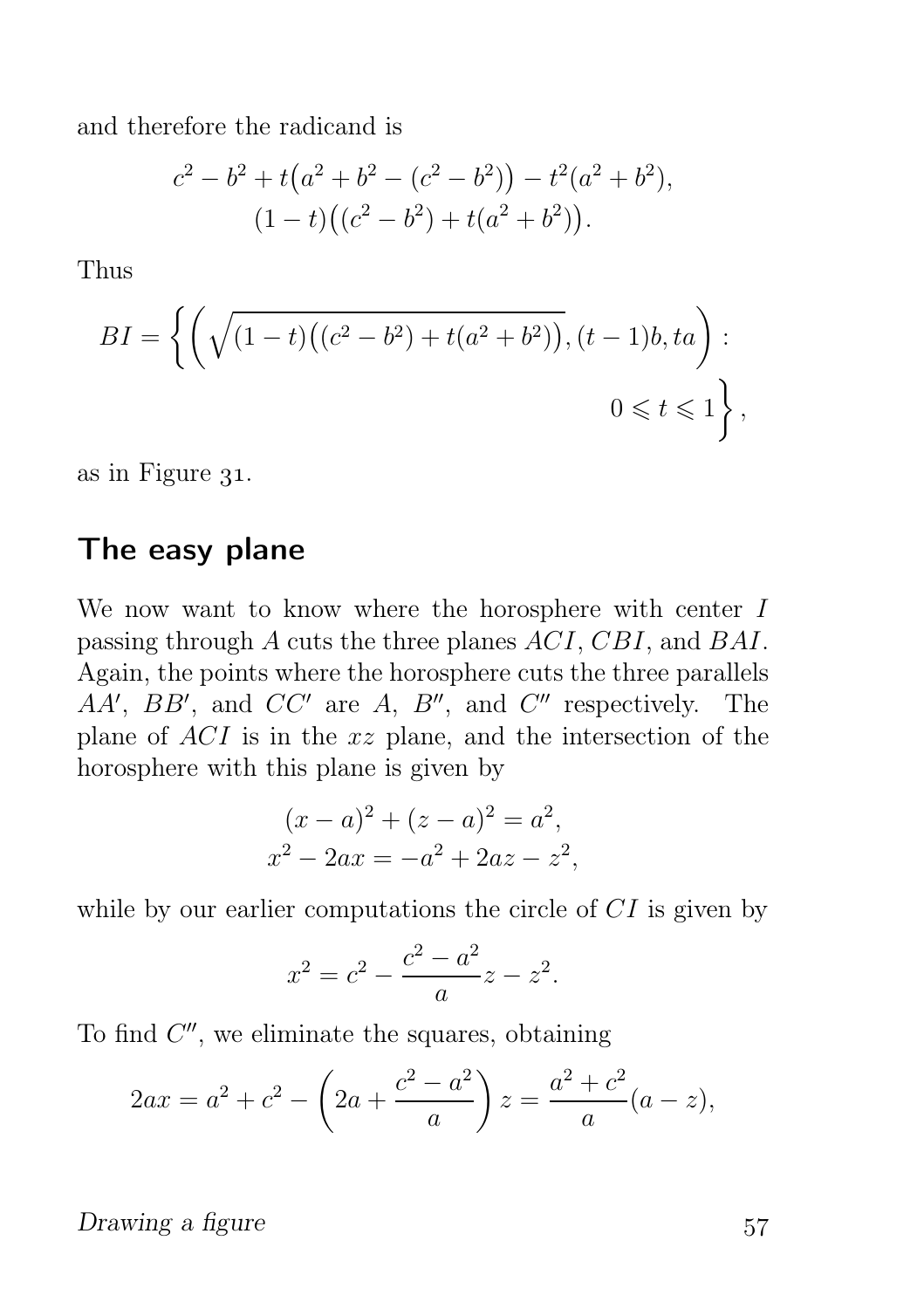

Figure  $31$ : All of the parallels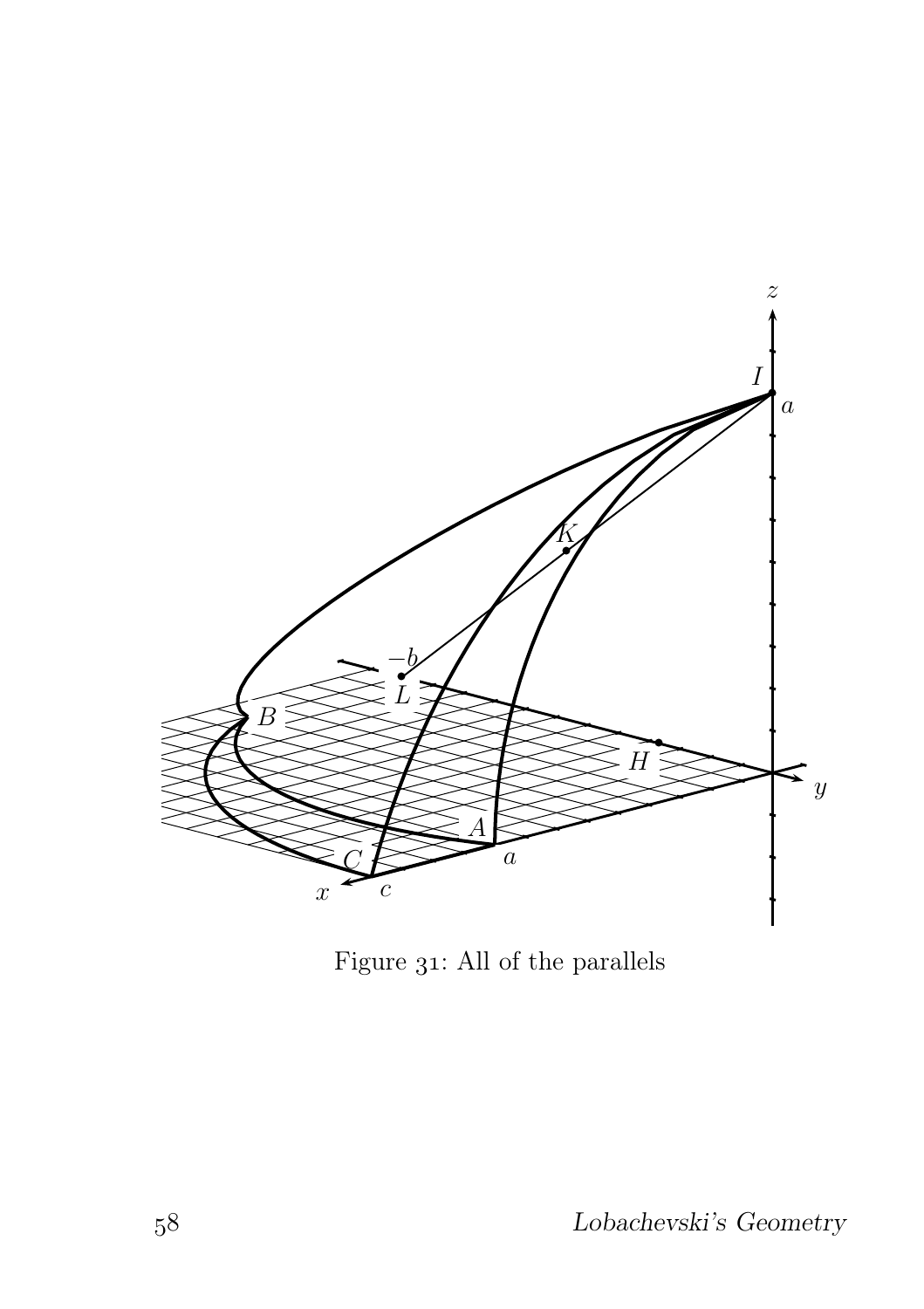which defines (with  $y = 0$ ) a straight line through  $(0, 0, a)$ , as we already expect. Plugging into the first equation for a circle, and assuming  $x \neq 0$ , we have

$$
a^{2} = (x - a)^{2} + \frac{4a^{4}}{(a^{2} + c^{2})^{2}}x^{2}
$$

$$
= \left(1 + \frac{4a^{4}}{(a^{2} + c^{2})^{2}}\right)x^{2} - 2ax + a^{2},
$$

$$
2a = \left(1 + \frac{4a^{4}}{(a^{2} + c^{2})^{2}}\right)x,
$$

$$
x = \frac{2a(a^{2} + c^{2})^{2}}{(a^{2} + c^{2})^{2} + 4a^{4}}.
$$

Thus

$$
AC'' = \left\{ \left( t, 0, a - \sqrt{2at - t^2} \right) : a \leqslant t \leqslant \frac{2a(a^2 + c^2)^2}{(a^2 + c^2)^2 + 4a^4} \right\},\,
$$

as in Figure 32.

#### The middle plane

The arc  $AB''$  lies in the intersection of two spheres:

 $(1)$  the horosphere, which is the sphere with center N passing through  $A$ , and therefore also  $I$ , given by

$$
(x-a)^2 + y^2 + (z-a)^2 = a^2,
$$

and

(2) the sphere in which the arcs  $AB$  and  $AI$  lie, which is just the sphere with center  $H$  passing through  $A$ .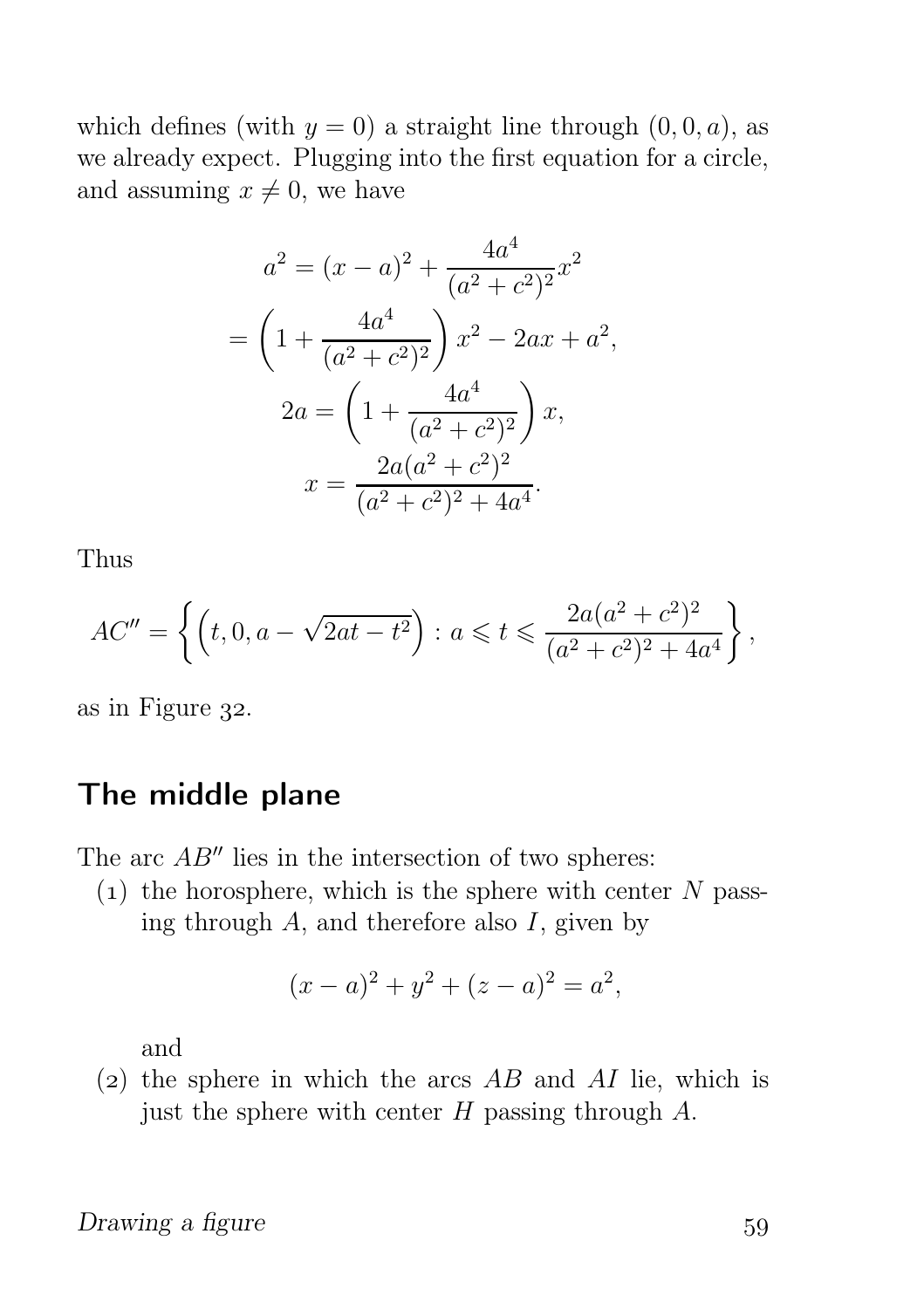

Figure 32: The easy plane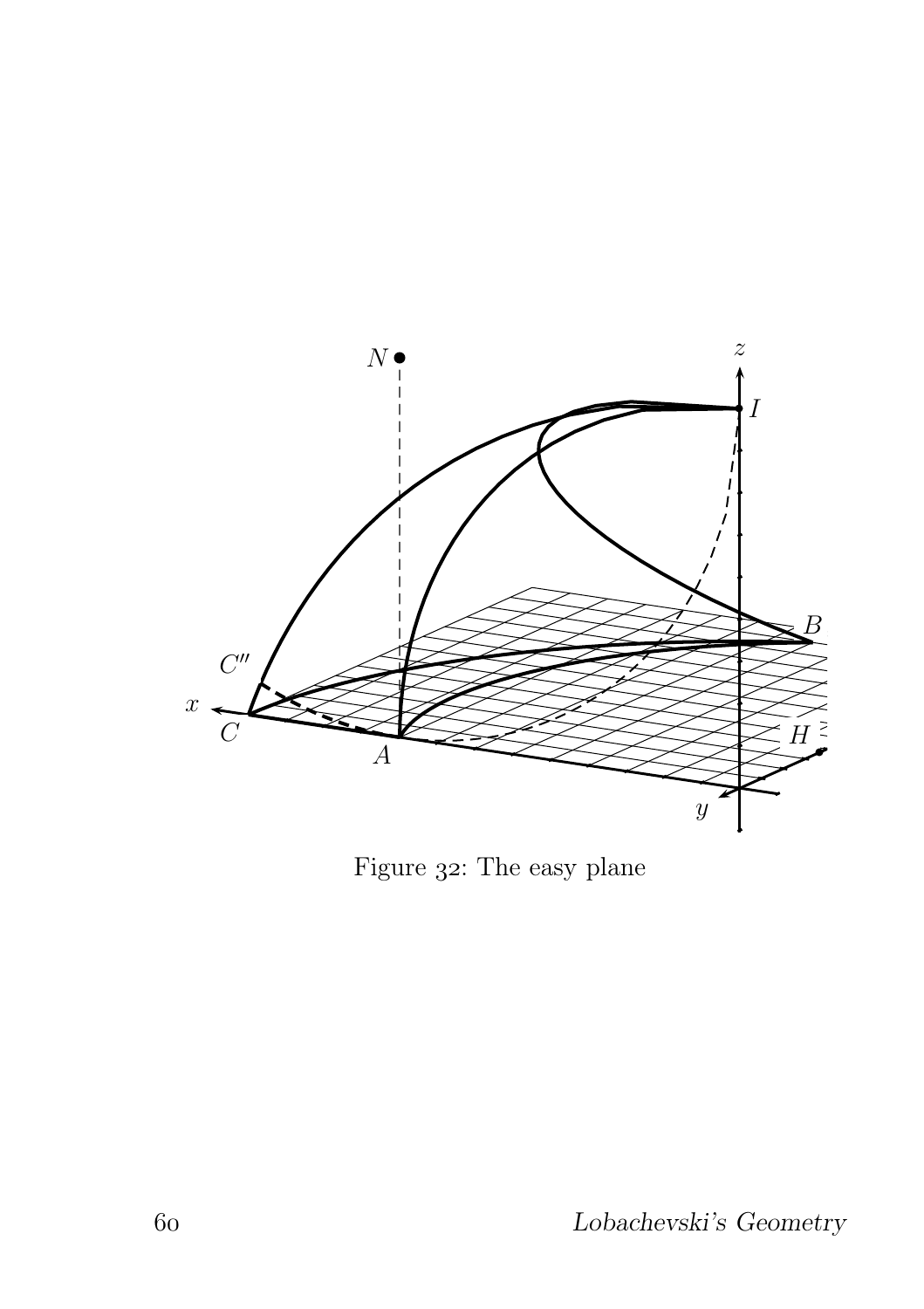The intersection of the two spheres is then a circle lying in the plane through A normal to  $HN$  and thus to  $(a, h, a)$ . The plane of the circle is thus given by

$$
a(x-a) + hy + az = 0.
$$

Using this to eliminate  $x - a$  from the equation of the horosphere, we obtain

$$
(az + hy)2 + a2y2 + a2(z - a)2 = a4,
$$
  
\n
$$
2a2z2 + 2a(hy - a2)z + (a2 + h2)y2 = 0,
$$
  
\n
$$
2az = a2 - hy \mp \sqrt{(hy - a2)2 - 2(a2 + h2)y2}
$$
  
\n
$$
= a2 - hy \mp \sqrt{a4 - 2a2hy - (2a2 + h2)y2}.
$$

Rewriting the plane equation as

$$
2ax = 2(a^2 - hy) - 2az,
$$

from the expression for 2az we obtain

$$
2ax = a^{2} - hy \pm \sqrt{a^{4} - 2a^{2}hy - (2a^{2} + h^{2})y^{2}}.
$$

Now we know the points of the circle in terms of their projections onto the y axis. Along the arc  $AB''$ , the value of z is the less of the two found. For the range of  $y$ , we need the  $y$ coordinate of  $B''$ . The point  $B''$  itself is at the intersection of the circle with the arc  $BI$ . This arc lies in a plane with  $L$ , and so this plane is given by

$$
-ay + bz = ab,
$$
  

$$
bz = ab + ay.
$$

#### Drawing a figure 61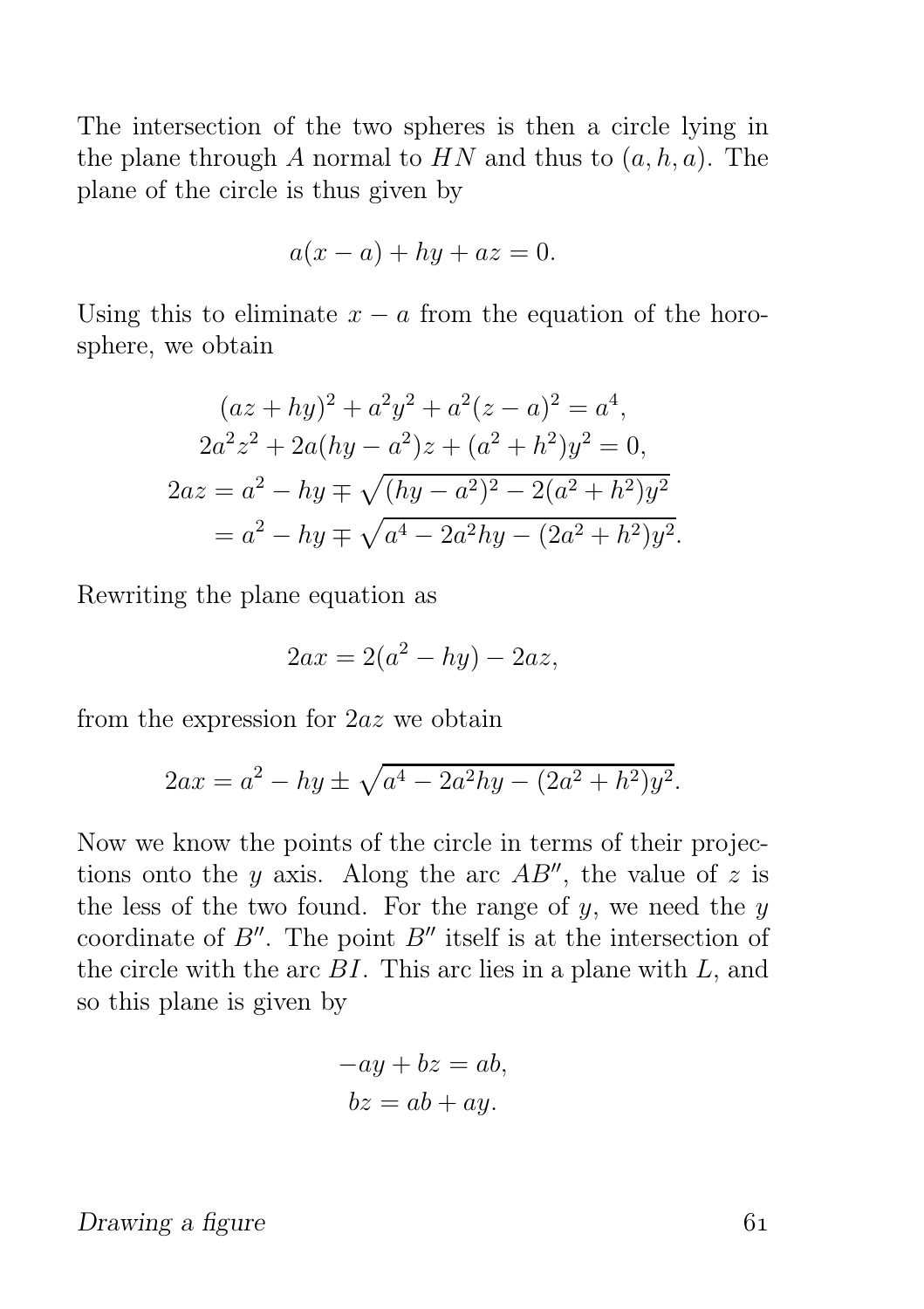We use this in the earlier expression for  $2az$ , which we first rewrite as

$$
2abz = a^2b - bhy \mp \sqrt{a^4b^2 - 2a^2b^2hy - (2a^2 + h^2)b^2y^2}.
$$

Thus the  $y$  coordinate of  $B''$  satisfies

$$
2a^{2}(b+y) = a^{2}b - bhy \mp \sqrt{a^{4}b^{2} - 2a^{2}b^{2}hy - (2a^{2} + h^{2})b^{2}y^{2}},
$$

$$
(a^{2}b + (2a^{2} + bh)y)^{2} = a^{4}b^{2} - 2a^{2}b^{2}hy - (2a^{2} + h^{2})b^{2}y^{2},
$$

Performing all of the multiplications gives

$$
a^{4}b^{2} + 4a^{4}by + 2a^{2}b^{2}hy + 4a^{4}y^{2} + 4a^{2}bhy^{2} + b^{2}h^{2}y^{2}
$$
  
=  $a^{4}b^{2} - 2a^{2}b^{2}hy - 2a^{2}b^{2}y^{2} - b^{2}h^{2}y^{2}$ ,

and so

$$
(4a4 + 2a2b2 + 4a2bh + 2b2h2)y2 + (4a4b + 4a2b2h)y = 0,
$$
  

$$
y = -2a2b \frac{a2 + bh}{2a4 + a2b2 + 2a2bh + b2h2}
$$

since  $y \neq 0$ . The expression seems to overwhelm PostScript or else my own powers of programming it. Since  $h$  is a derived parameter, or an dependent variable, and  $2bh = c^2 - a^2$ , we have

$$
y = -2a^2b \frac{4a^2 + 2(c^2 - a^2)}{8a^4 + 4a^2b^2 + 4a^2(c^2 - a^2) + (c^2 - a^2)^2}
$$

$$
= -4a^2b \frac{a^2 + c^2}{5a^4 + 4a^2b^2 + 2a^2c^2 + c^4}.
$$

This lets us obtain  $AB''$  as in Figure 33.

Lobachevski's Geometry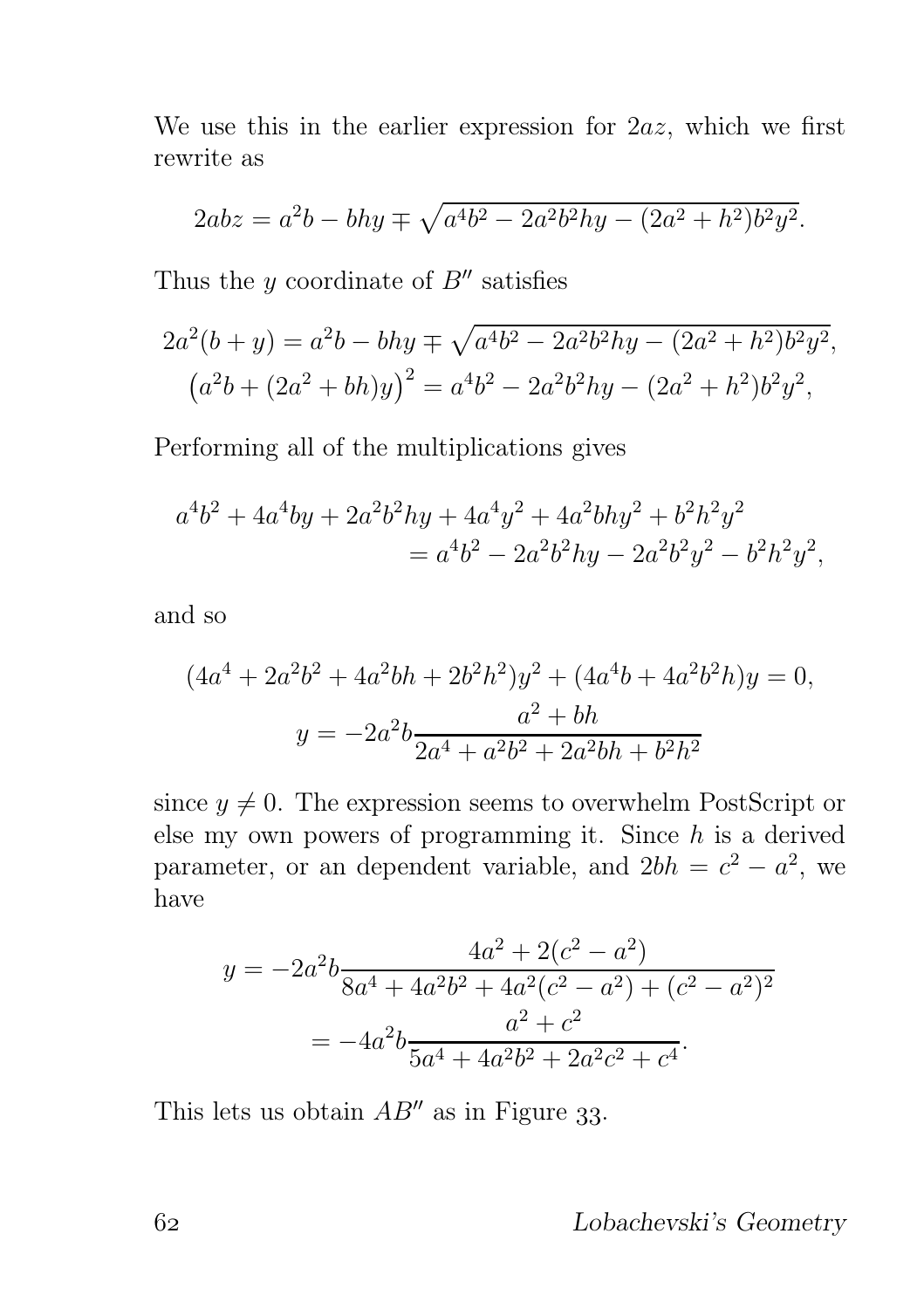

Figure 33: The middle plane  $\,$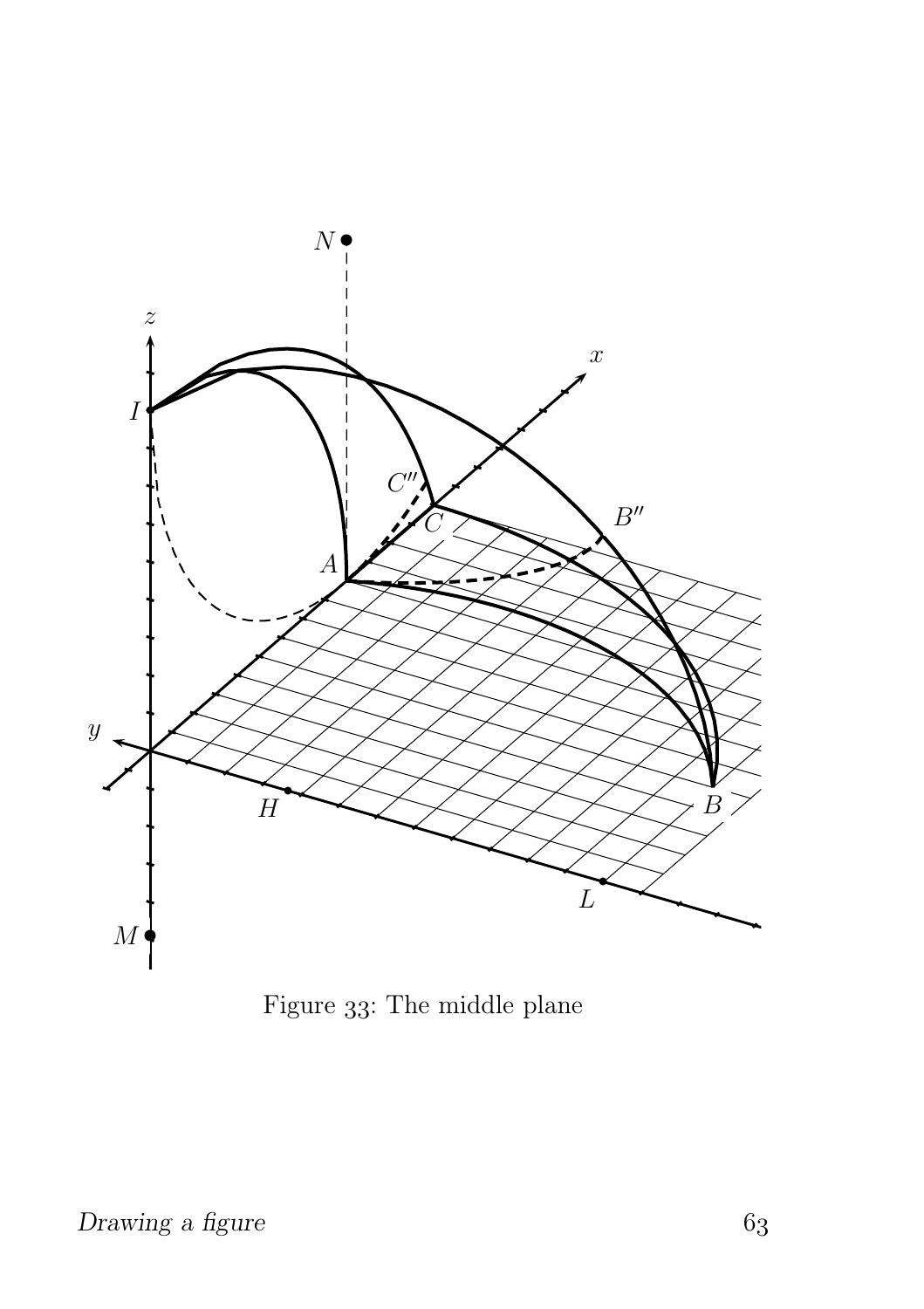#### The third plane

Like  $AC''$ ,  $C''B''$  is the intersection of two circles with centers in the  $xz$  plane: again the horosphere, whose center is  $N$  and that passes through  $I$ ; but now also the sphere with center  $M$  that passes through  $I$ . Since the  $z$  coordinate of  $M$  is  $-(c^2 - a^2)/2a$ , the plane of intersection of the spheres is

$$
ax + \left(a + \frac{c^2 - a^2}{2a}\right)(z - a) = 0
$$

or rather

$$
2a^2x + (a^2 + c^2)(z - a) = 0.
$$

Eliminating  $x$  from the equation of the horosphere gives

$$
((a2 + c2)(z - a) + 2a3)2 + 4a4(y2 + (z - a)2) = 4a6,
$$
  

$$
((a2 + c2)2 + 4a4)(z - a)2 + 4a3(a2 + c2)(z - a) + 4a4y2 = 0,
$$

and so

$$
\frac{z-a}{2}
$$
\n
$$
= \frac{-a^3(a^2+c^2) \mp \sqrt{a^6(a^2+c^2)^2 - a^4((a^2+c^2)^2+4a^4)y^2}}{(a^2+c^2)^2+4a^4}
$$
\n
$$
= a^2 \frac{-a(a^2+c^2) \mp \sqrt{a^2(a^2+c^2)^2 - ((a^2+c^2)^2+4a^4)y^2}}{(a^2+c^2)^2+4a^4}
$$
\n
$$
= a^2 \Phi,
$$

say; from the plane equation then,

$$
x = -(a^2 + c^2)\Phi.
$$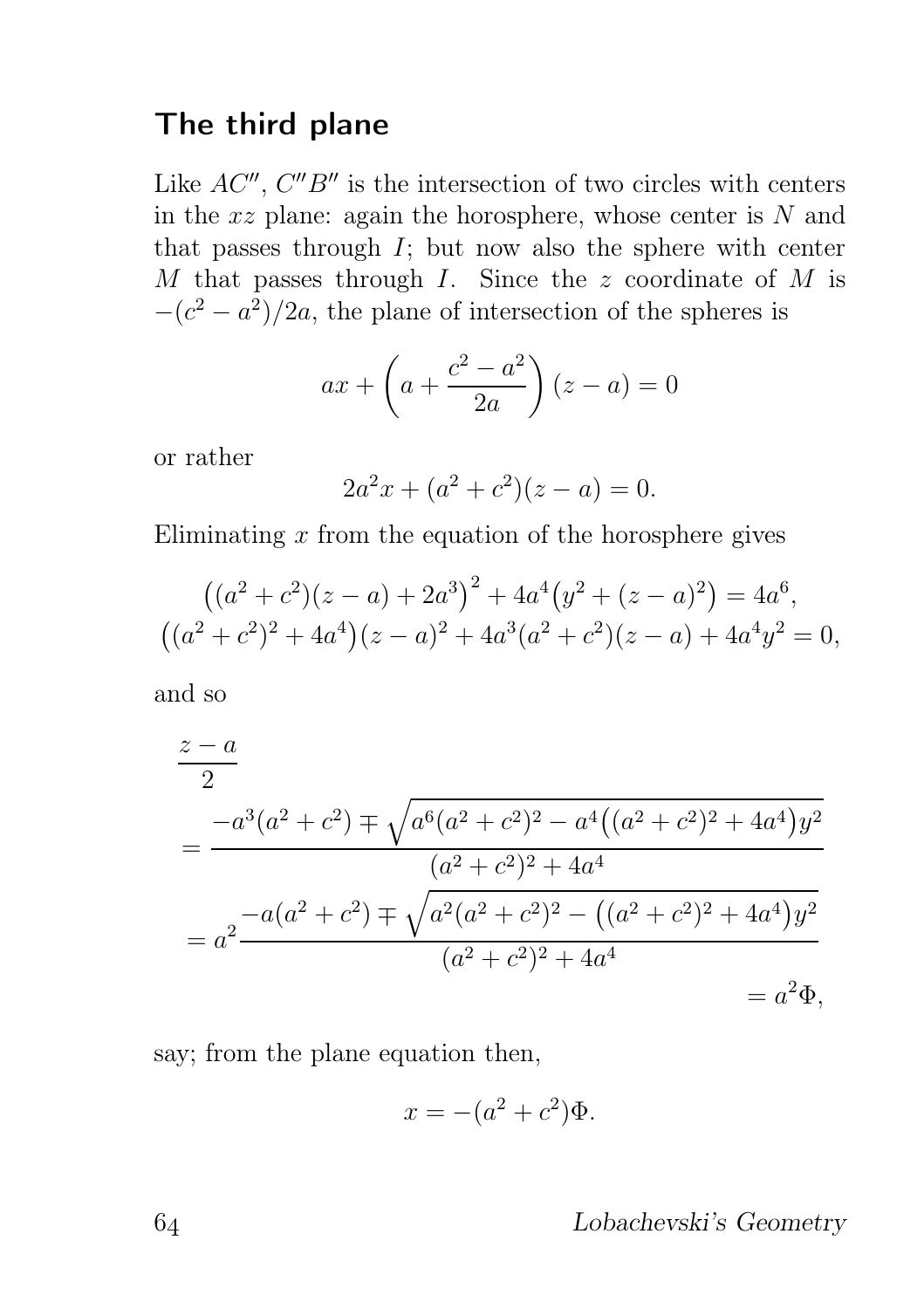

Figure 34: The third plane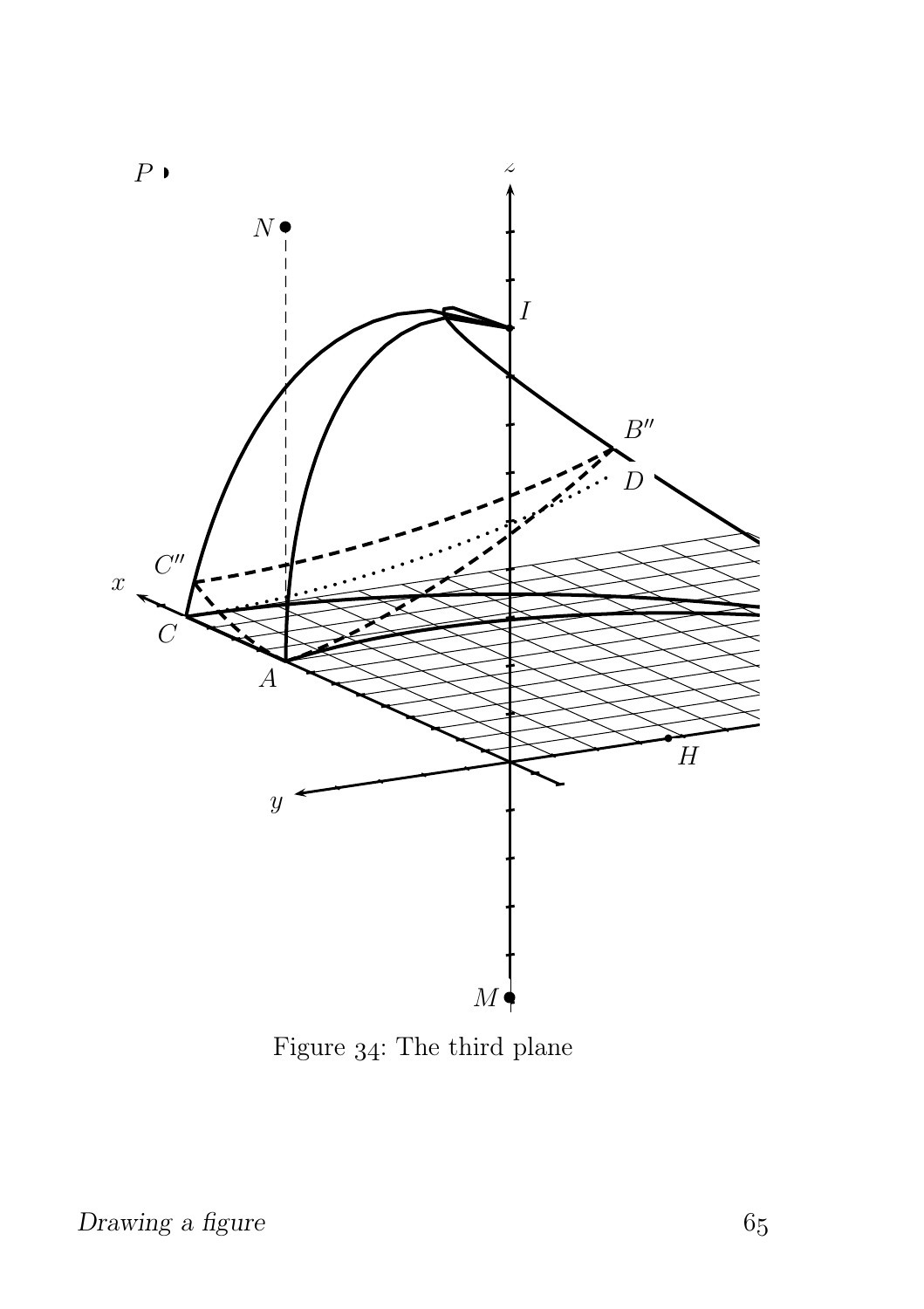Since we already know where  $B''$  itself is, we can draw  $C''B''$ as in Figure 34.

Finally, we consider a new horocycle, still tangent to the  $uz$ plane at  $I$ , but now passing through  $C$ . The  $x$  coordinate of its center  $P$  is thus given by

$$
x2 = (c - x)2 + a2,
$$
  

$$
2cx = a2 + c2,
$$

so

$$
P = \left(\frac{a^2 + c^2}{2c}, 0, a\right),
$$

and the new horosphere itself is given by

$$
\left(x - \frac{a^2 + c^2}{2c}\right)^2 + y^2 + (z - a)^2 = \left(\frac{a^2 + c^2}{2c}\right)^2.
$$

This cuts  $BI$  at a point  $D$ , and we want to draw the arc  $CD$  in the intersection of the new horosphere with the sphere having center M and also passing through I (and C). Thus  $CD$  is an arc of a circle in the plane given by

$$
\frac{a^2 + c^2}{2c}x + \frac{a^2 + c^2}{2a}(z - a) = 0,
$$
  
ax + cz = ac.

Eliminating now  $z - a$  from the horosphere equation gives

$$
(2cx - (a2 + c2))2 + 4c2y2 + 4a2x2 = (a2 + c2)2,\n4(a2 + c2)x2 - 4c(a2 + c2)x + 4c2y2 = 0,\nx = c2 + c2 \pm \sqrt{(a2 + c2)2 - 4(a2 + c2)y2} = c\Psi,\n2(a2 + c2)\nz - a = -a\Psi.
$$

Lobachevski's Geometry